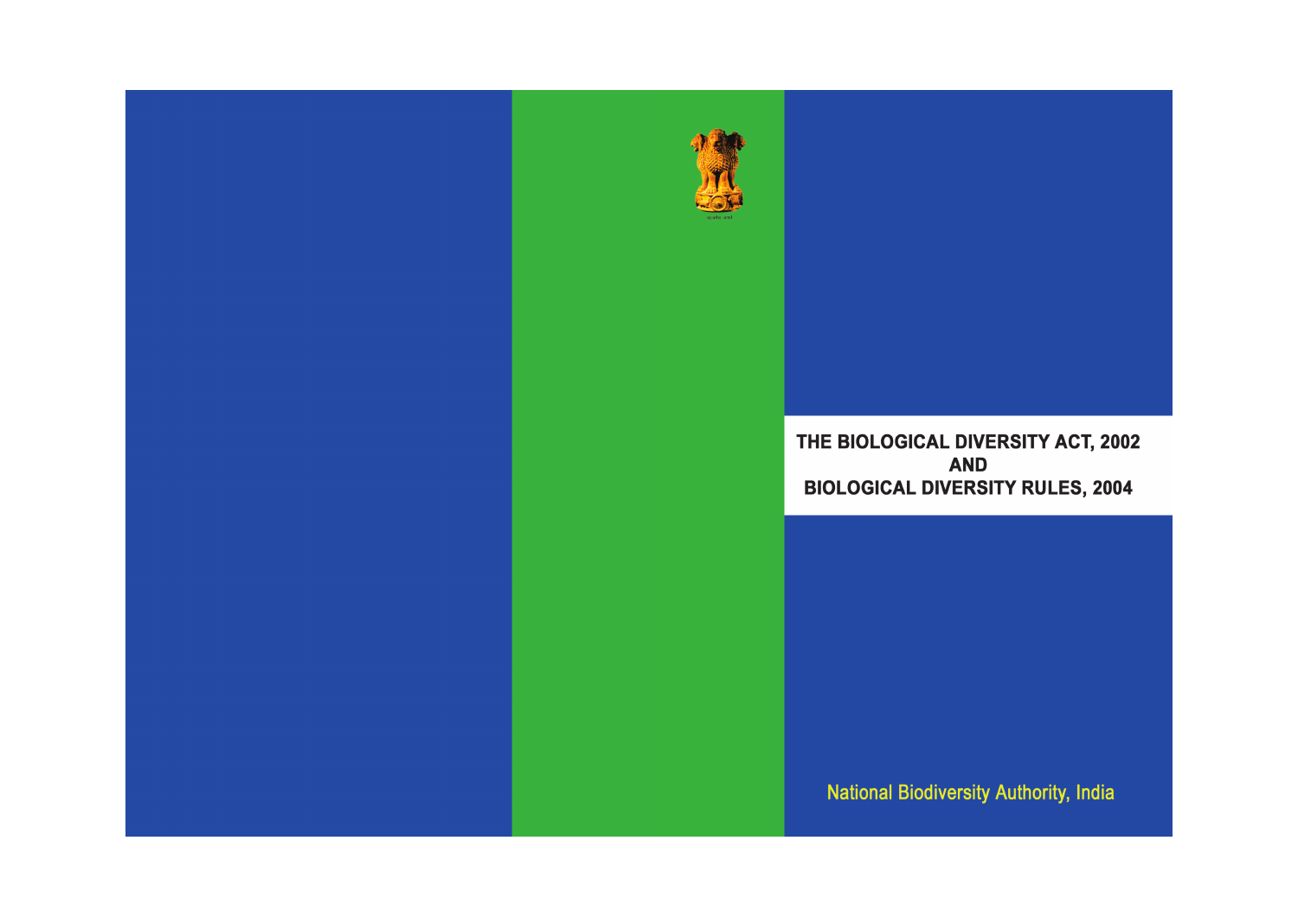

# **THE BIOLOGICAL DIVERSITY ACT, 2002**

# **AND**

# **BIOLOGICAL DIVERSITY RULES, 2004**



# **National Biodiversity Authority INDIA**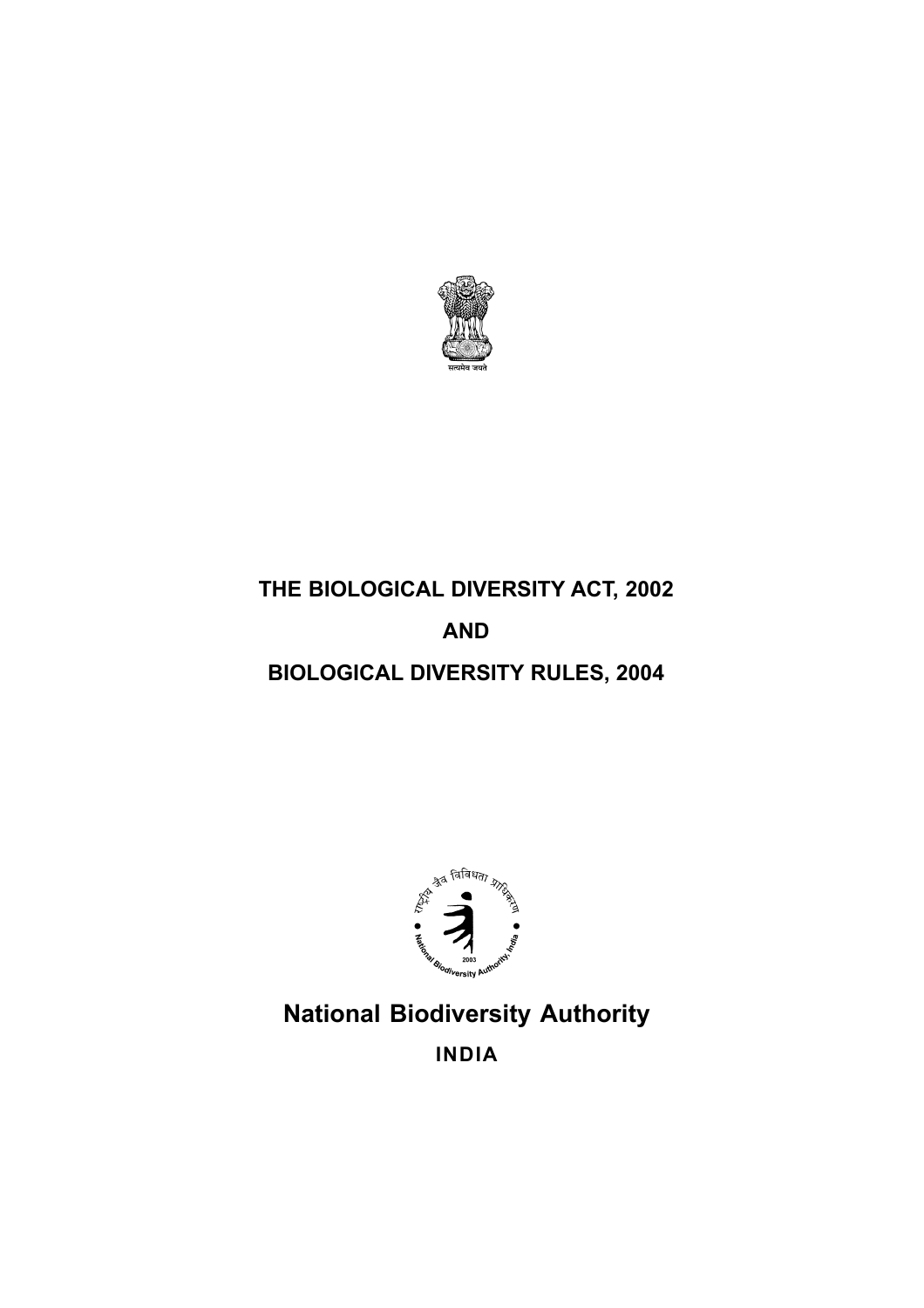| Copyright @ National Biodiversity Authority, 2004 |  |                                                                                                                                                                                                                                                                                                                          |  |  |  |
|---------------------------------------------------|--|--------------------------------------------------------------------------------------------------------------------------------------------------------------------------------------------------------------------------------------------------------------------------------------------------------------------------|--|--|--|
|                                                   |  |                                                                                                                                                                                                                                                                                                                          |  |  |  |
|                                                   |  |                                                                                                                                                                                                                                                                                                                          |  |  |  |
|                                                   |  |                                                                                                                                                                                                                                                                                                                          |  |  |  |
|                                                   |  |                                                                                                                                                                                                                                                                                                                          |  |  |  |
|                                                   |  |                                                                                                                                                                                                                                                                                                                          |  |  |  |
|                                                   |  |                                                                                                                                                                                                                                                                                                                          |  |  |  |
|                                                   |  |                                                                                                                                                                                                                                                                                                                          |  |  |  |
|                                                   |  |                                                                                                                                                                                                                                                                                                                          |  |  |  |
|                                                   |  | First Publication, 2004 5000 copies<br>Second Publication, 2007 3000 copies<br>Third Publication, 2009 500 copies<br>Fourth Publication, 2009 1000 copies<br>Fifth Publication, 2010 1000 copies<br>Sixth Publication, 2010 1000 copies<br>Seventh Publication, 2011 1000 copies<br>Eighth Publication, 2012 1000 copies |  |  |  |

This publication contains the Biological Diversity Act, 2002 and the Biological Diversity Rules, 2004 that was promulgated by the Government of India. This document may therefore be reproduced for educational and non-profit purposes without special permission from the National Biodiversity Authority. The Authority would specially appreciate receiving a copy of any publication that uses this book as a source.

For bibliographic and reference purpose this publication should be referred to as, The Biological Diversity Act, 2002 and Biological Diversity Rules, 2004, National Biodiversity Authority (2004), 74 PP.

For further information, please contact:

The Secretary National Biodiversity Authority 5th Floor, TICEL Biopark, Taramani Road, Taramani, Chennai - 600 113. Tel: 044 22542777 Fax: 044 22541200 email : secretary@nbaindia.in Website : www.nbaindia.org

Printed by :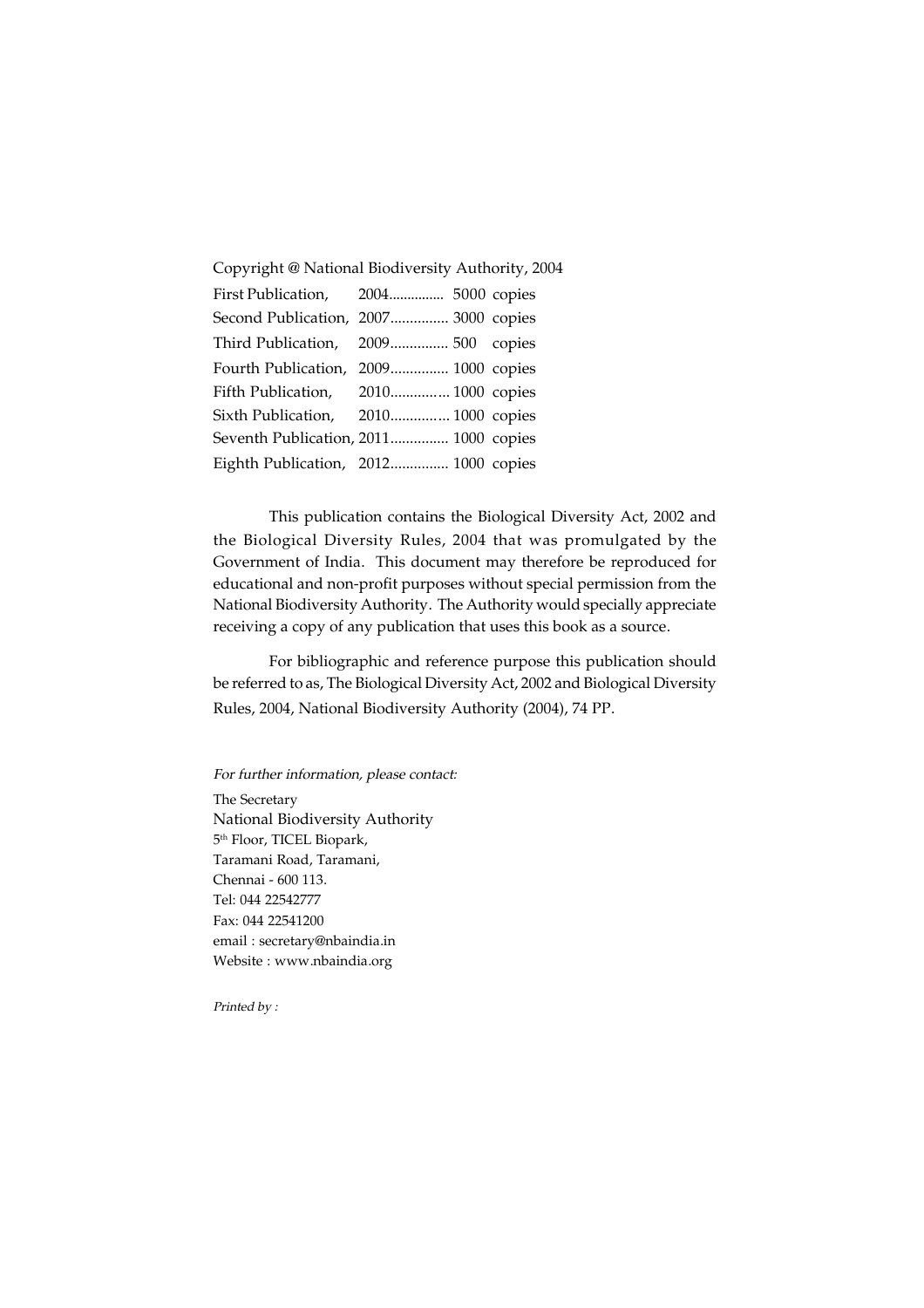## **CONTENTS**

# S.No. SUBJECT PAGE No. 1. The Biological Diversity Act, 2002 Chapter I - Preliminary.......................................................... 2 Chapter II - Regulation of Access to Biological Diversity............................................. 4 Chapter III - National Biodiversity Authority....................... 7 Chapter IV - Functions and Powers of the National Biodiversity Authority..................... 13 Chapter V - Approval by the National Biodiversity Authority..................... 14 Chapter VI - State Biodiversity Board................................... 17 Chapter VII - Finance, Accounts and Audit of National Biodiversity Authority..................... 20 Chapter VIII - Finance, Accounts and Audit of State Biodiversity Board................................... 22 Chapter IX - Duties of the Central and the State Governments............................................ 24 Chapter X - Biodiversity Management Committees......... 27 Chapter XI - Local Biodiversity Fund................................... 28 Chapter XII - Miscellaneous.................................................... 30 2. The Biological Diversity Rules - 2004........................................... 40 3. Form - I (Rule 14)................................................................... 59 4. Form - II (Rule 17)................................................................... 62 5. Form - III (Rule 18)................................................................... 64 6. Form - IV (Rule 19)................................................................... 66 7. Form - V (Rule 23(1)).............................................................. 68 8. Form - VI (Rule 23(6))............................................................... 71 9. Form - VII (Rule 24(1))............................................................... 73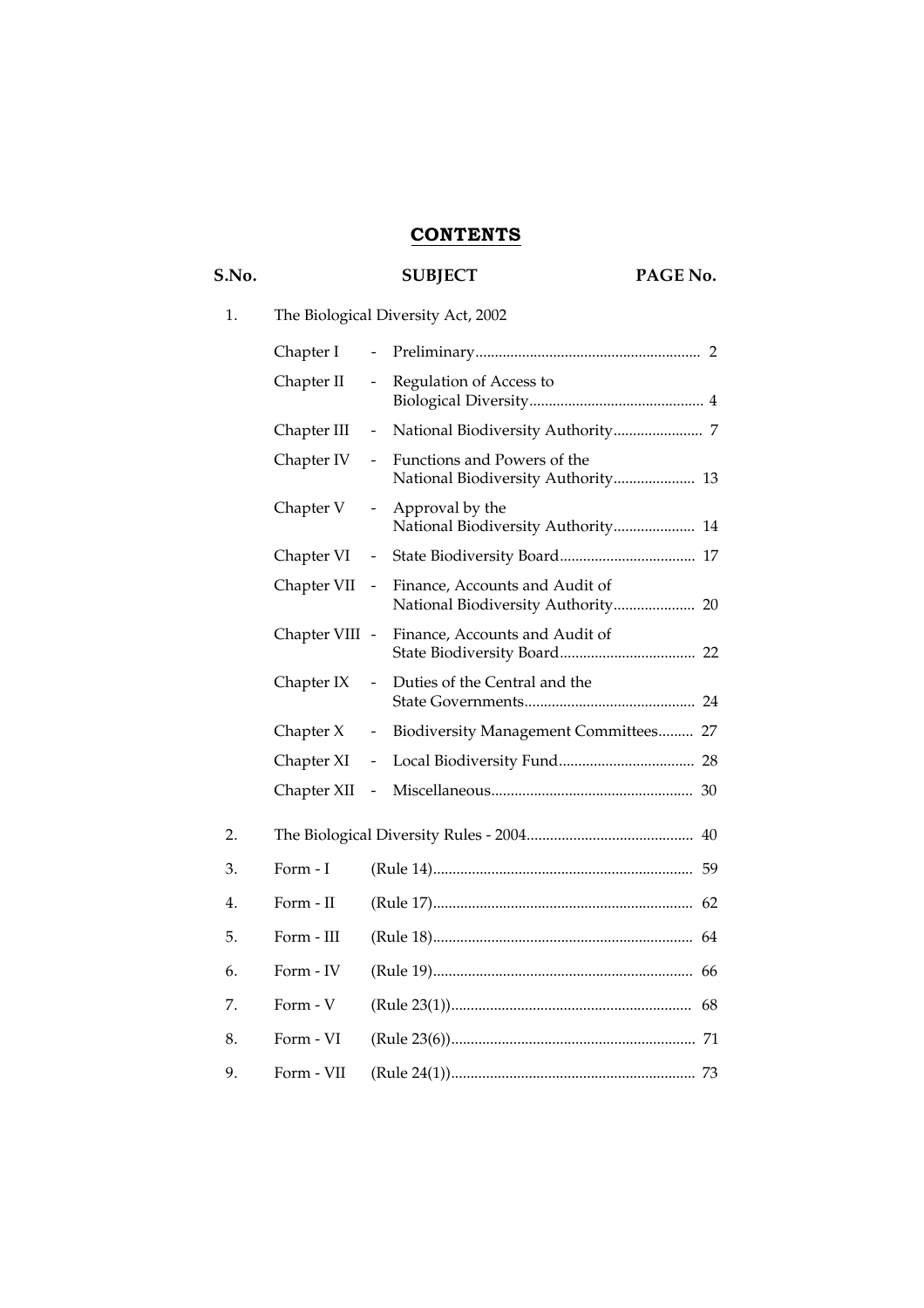

NEW DELHI, WEDNESDAY, FEBRUARY 5, 2003 / MAGHA 16, 1924 Separate paging is given to this Part in order that it may be filed as a separate compilation.

## **MINISTRY OF LAW AND JUSTICE (Legislative Department)**

New Delhi, the 5th February, 2003 / Magha 16, 1924 (Saka)

 The following Act of Parliament received the assent of the President on the 5th February, 2003, and is hereby published for general information :-

## **THE BIOLOGICAL DIVERSITY ACT, 2002**

No. 18 of 2003

[5th February, 2003]

An Act to provide for conservation of biological diversity, sustainable use of its components and fair and equitable sharing of the benefits arising out of the use of biological resources, knowledge and for matters connected therewith or incidental thereto.

WHEREAS India is rich in biological diversity and associated traditional and contemporary knowledge system relating thereto;

AND WHEREAS India is a party to the United Nations Convention on Biological Diversity signed at Rio de Janeiro on the 5th day of June, 1992;

AND WHEREAS the said Convention came into force on the 29th December, 1993;

AND WHEREAS the said Convention reaffirms the sovereign rights of the States over their biological resources;

AND WHEREAS the said Convention has the main objective of conservation of biological diversity, sustainable use of its components and fair and equitable sharing of the benefits arising out of utilization of genetic resources;

AND WHEREAS it is considered necessary to provide for conservation, sustainable utilization and equitable sharing of the benefits arising out of utilization of genetic resources and also to give effect to the said Convention.

BE it enacted by Parliament in the Fifty-third Year of the Republic of India as follows:-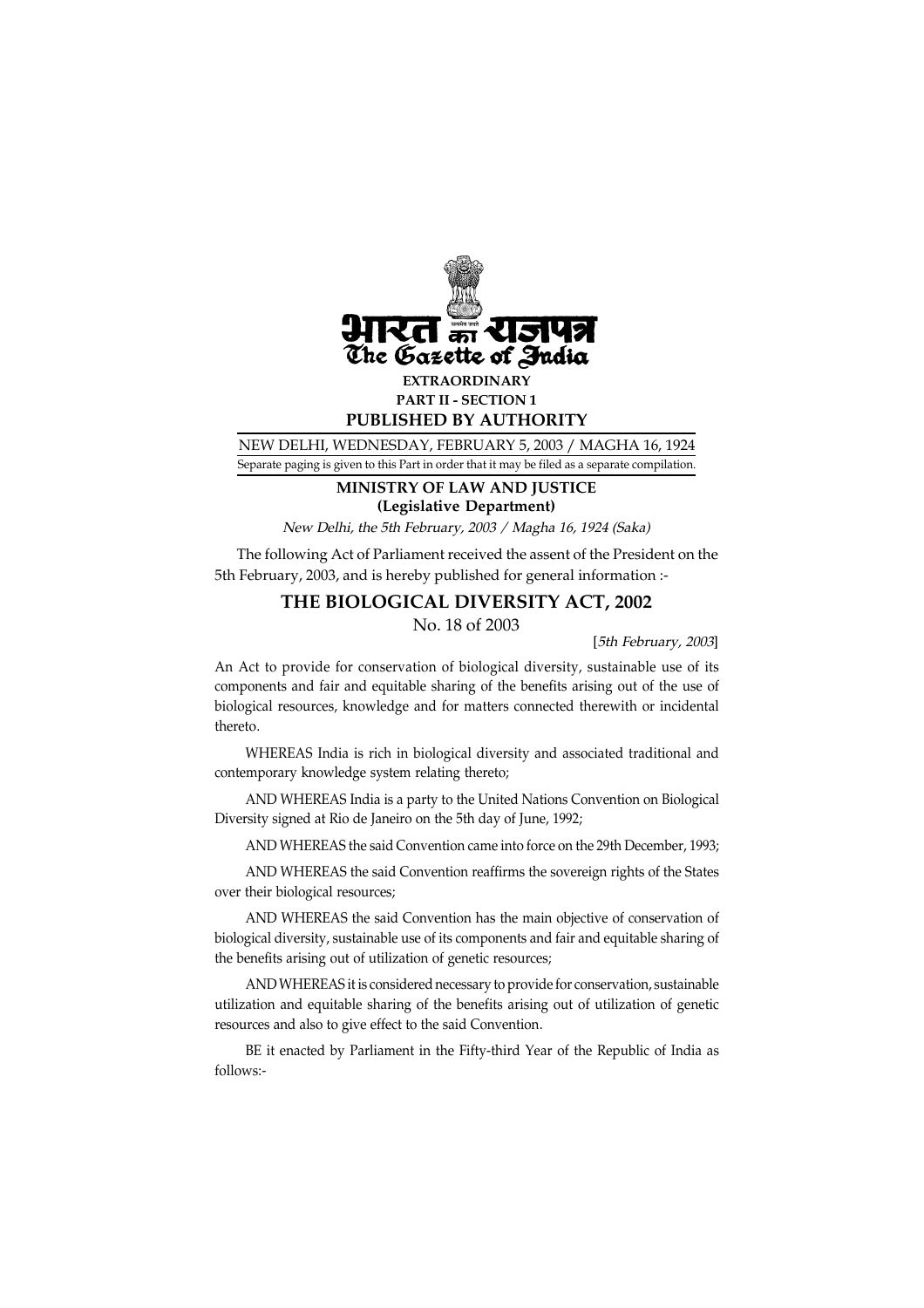## CHAPTER-I

## **PRELIMINARY**

| Short title, | 1. (1) This Act may be called the Biological |
|--------------|----------------------------------------------|
| extent and   | Diversity Act, 2002.                         |
| commencement |                                              |

(2) It extends to the whole of India.

(3) It shall come into force on such date as the Central Government may, by notification in the Official Gazette, appoint:

Provided that different dates may be appointed for different provisions of this Act and any reference in any such provision to the commencement of this Act shall be construed as a reference to the coming into force of that provision.

**2.** In this Act, unless the context otherwise requires,- **Definitions**

> (a) "benefit claimers" means the conservers of biological resources, their byproducts, creators and holders of knowledge and information relating to the use of such biological resources, innovations and practices associated with such use and application;

> (b) "biological diversity" means the variability among living organisms from all sources and the ecological complexes of which they are part and includes diversity within species or between species and of eco-systems;

> (c) "biological resources" means plants, animals and micro-organisms or parts thereof, their genetic material and by-products (excluding value added products) with actual or potential use or value, but does not include human genetic material;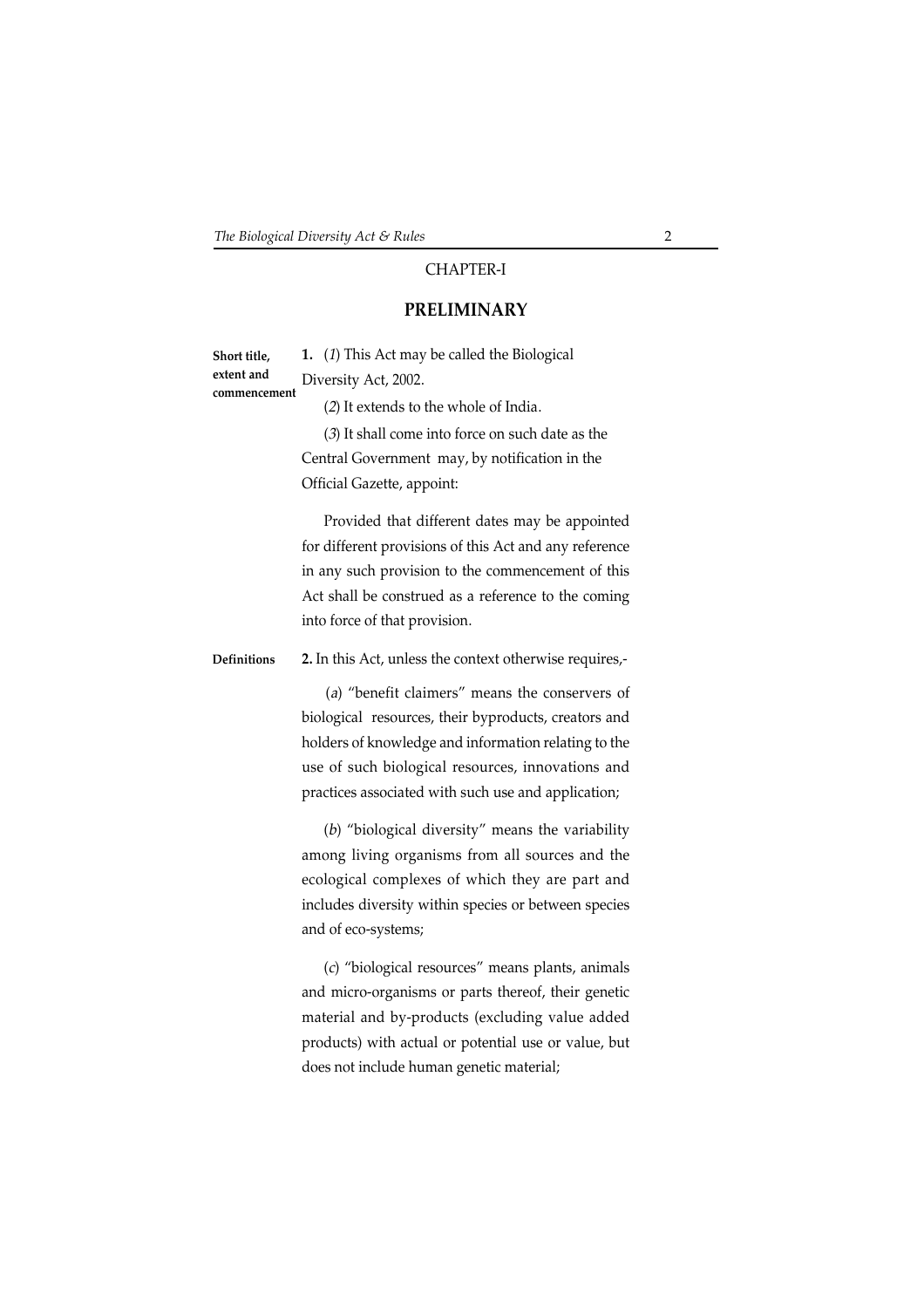(d) "bio-survey and bio-utilization" means survey or collection of species, subspecies, genes, components and extracts of biological resource for any purpose and includes characterisation, inventorisation and bioassay;

(e) "Chairperson" means the Chairperson of the National Biodiversity Authority or, as the case may be, of the State Biodiversity Board;

(f) "commercial utilization" means end uses of biological resources for commercial utilization such as drugs, industrial enzymes, food flavours, fragrance, cosmetics, emulsifiers, oleoresins, colours, extracts and genes used for improving crops and livestock through genetic intervention, but does not include conventional breeding or traditional practices in use in any agriculture, horticulture, poultry, dairy farming, animal husbandry or bee keeping;

 $(g)$  "fair and equitable benefit sharing" means sharing of benefits as determined by the National Biodiversity Authority under section 21;

(h) "local bodies" means Panchayats and Municipalities, by whatever name called, within the meaning of clause (1) of article 243B and clause (1) of article 243Q of the Constitution and in the absence of any Panchayats or Municipalities, institutions of selfgovernment constituted under any other provision of the Constitution or any Central Act or State Act;

(i) "member" means a member of the National Biodiversity Authority or a State Biodiversity Board and includes the Chairperson;

(j) "National Biodiversity Authority" means the National Biodiversity Authority established under section 8;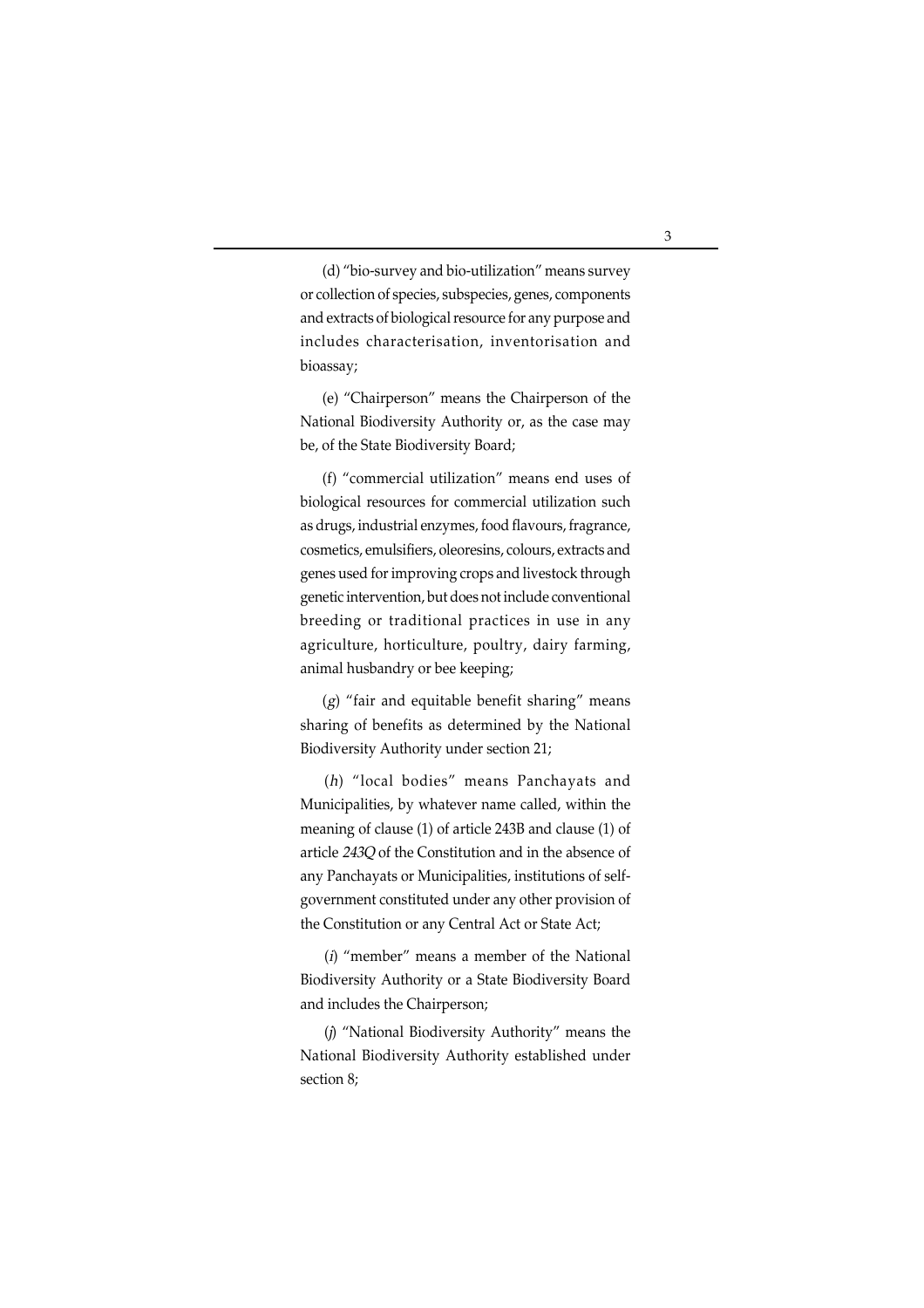(k) "prescribed" means prescribed by rules made under this Act;

(l) "regulations" means regulations made under this Act;

(m) "research" means study or systematic investigation of any biological resource or technological application, that uses biological systems, living organisms or derivatives thereof to make or modify products or processes for any use;

(n) "State Biodiversity Board" means the State Biodiversity Board established under section 22;

(o) "sustainable use" means the use of components of biological diversity in such manner and at such rate that does not lead to the long-term decline of the biological diversity thereby maintaining its potential to meet the needs and aspirations of present and future generations;

(p) "value added products" means products which may contain portions or extracts of plants and animals in unrecognizable and physically inseparable form.

## CHAPTER -II

## **REGULATION OF ACCESS TO BIOLOGICAL DIVERSITY**

**Certain persons not to undertake Biodiversity related activities without approval of National Biodiversity Authority**

**3.** (1) No person referred to in sub-section (2) shall, without previous approval of the National Biodiversity Authority, obtain any biological resource occurring in India or knowledge associated thereto for research or for commercial utilization or for bio-survey and bio-utilization.

 (2) The persons who shall be required to take the approval of the National Biodiversity Authority under sub-section (1) are the following, namely:-

(a) a person who is not a citizen of India;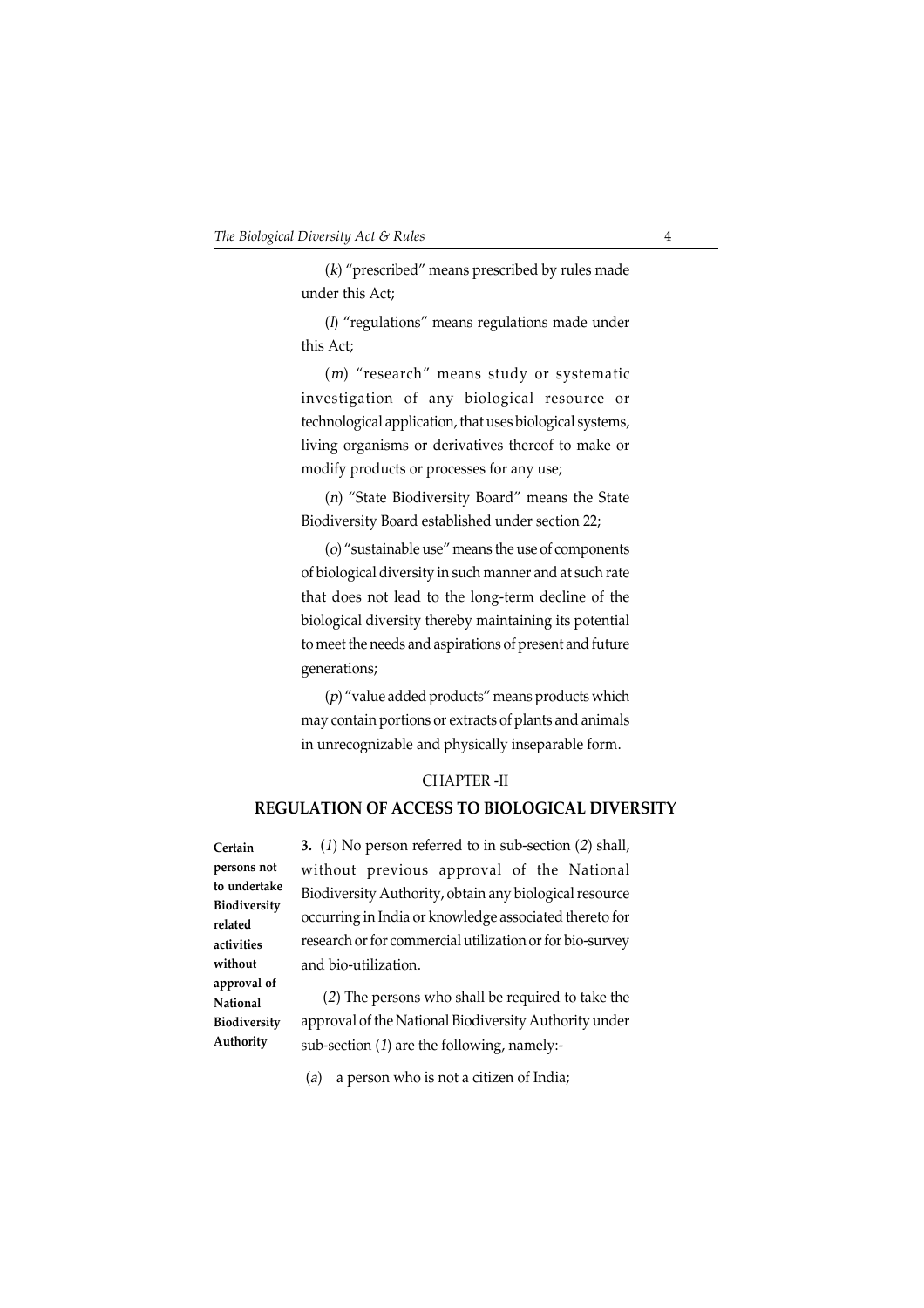(b) a citizen of India, who is a non-resident as defined in clause (30) of section 2 of the Income-tax Act, 1961 ; **43 of 1961**

- (c) a body corporate, association or organization-
	- (i) not incorporated or registered in India; or
	- (ii) incorporated or registered in India under any law for the time being in force which has any non-lndian participation in its share capital or management.

**4.** No person shall, without the previous approval of the National Biodiversity Authority, transfer the results of any research relating to any biological resources occurring in, or obtained from, India for monetary consideration or otherwise to any person who is not a citizen of India or citizen of India who is non-resident as defined in clause (30) of section 2 of the Income-tax Act, 1961 or a body corporate or organisation which is not registered or incorporated in India or which has any non-lndian participation in its share capital or management.

 Explanation - For the purposes of this section, "transfer" does not include publication of research papers or dissemination of knowledge in any seminar or workshop, if such publication is as per the guidelines issued by the Central Government.

**5.** (1) The provisions of sections 3 and 4 shall not apply to collaborative research projects involving transfer or exchange of biological resources or information relating thereto between institutions, including Government sponsored institutions of India, and such institutions in other countries, if such collaborative research projects satisfy the conditions specified in sub-section (3).

**research not to be transferred to certain persons without approval of National Biodiversity Authority.**

**Results of**

**43 of 1961**

**Sections 3 and 4 not to apply to certain collaborative research projects**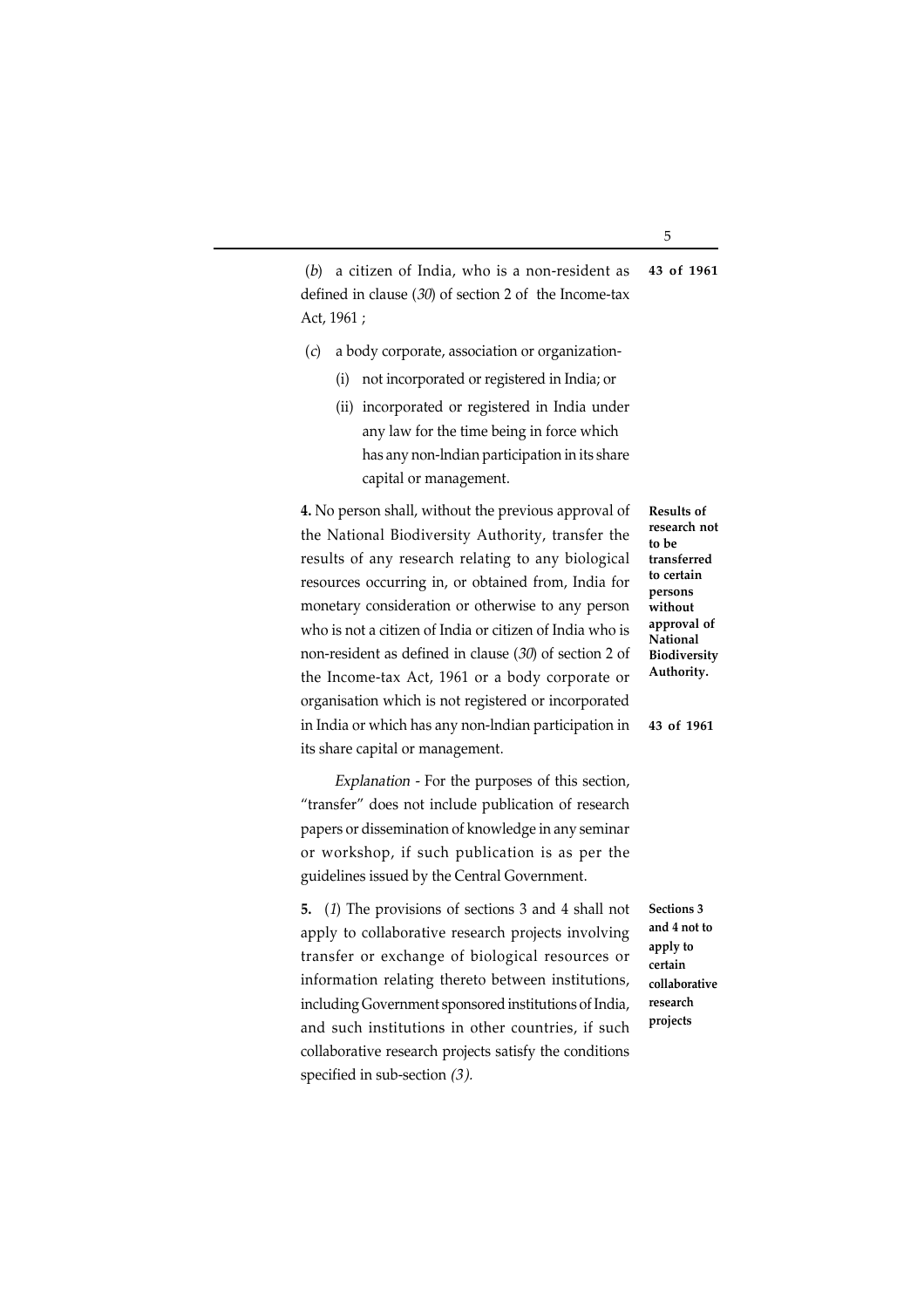(2) All collaborative research projects, other than those referred to in sub-section (1) which are based on agreements concluded before the commencement of this Act and in force shall, to the extent the provisions of agreement are inconsistent with the provisions of this Act or any guidelines issued under clause (a) of sub-section  $(3)$ , be void.

(3) For the purposes of sub-section  $(1)$ , collaborative research projects shall-

 (a) conform to the policy guidelines issued by the Central Government in this behalf;

(b) be approved by the Central Government.

**Application for intellectual property rights not to be made without approval of National Biodiversity Authority**

**6.** (1) No person shall apply for any intellectual property right, by whatever name called, in or outside India for any invention based on any research or information on a biological resource obtained from India without obtaining the previous approval of the National Biodiversity Authority before making such application.

Provided that if a person applies for a patent, permission of the National Biodiversity Authority may be obtained after the acceptance of the patent but before the sealing of the patent by the patent authority concerned:

Provided further that the National Biodiversity Authority shall dispose of the application for permission made to it within a period of ninety days from the date of receipt thereof.

(2) The National Biodiversity Authority may, while granting the approval under this section, impose benefit sharing fee or royalty or both or impose conditions including the sharing of financial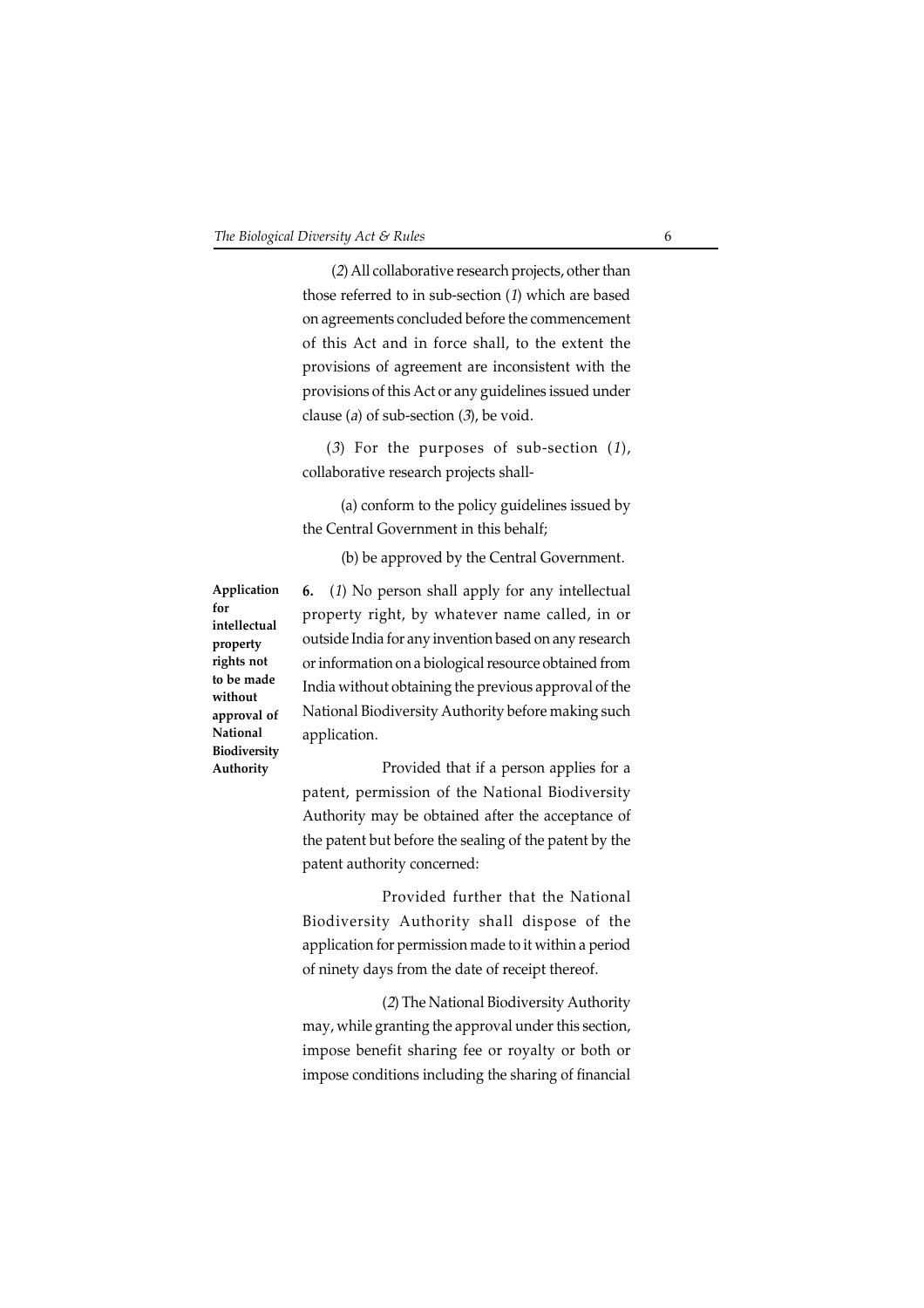benefits arising out of the commercial utilisation of such rights.

(3) The provisions of this section shall not apply to any person making an application for any right under any law relating to protection of plant varieties enacted by Parliament.

(4) Where any right is granted under law referred to in sub-section (3), the concerned authority granting such right shall endorse a copy of such document granting the right to the National Biodiversity Authority.

**7.** No person, who is a citizen of India or a body corporate, association or organisation which is registered in India, shall obtain any biological resource for commercial utilisation, or bio-survey and bio-utilisation for commercial utilisation except after giving prior intimation to the State Biodiversity Board concerned:

Provided that the provisions of this section shall not apply to the local people and communities of the area, including growers and cultivators of biodiversity, and vaids and hakims, who have been practising indigenous medicine.

## CHAPTER -III **NATIONAL BIODIVERSITY AUTHORITY**

**8.** (1) With effect from such date as the Central Government may, by notification in the Official Gazette, appoint, there shall be established by the Central Government for the purposes of this Act, a body to be called the National Biodiversity Authority.

**Establishment of National Biodiversity Authority**

**Prior intimation to State Biodiversity Board for obtaining biological resource for certain purposes**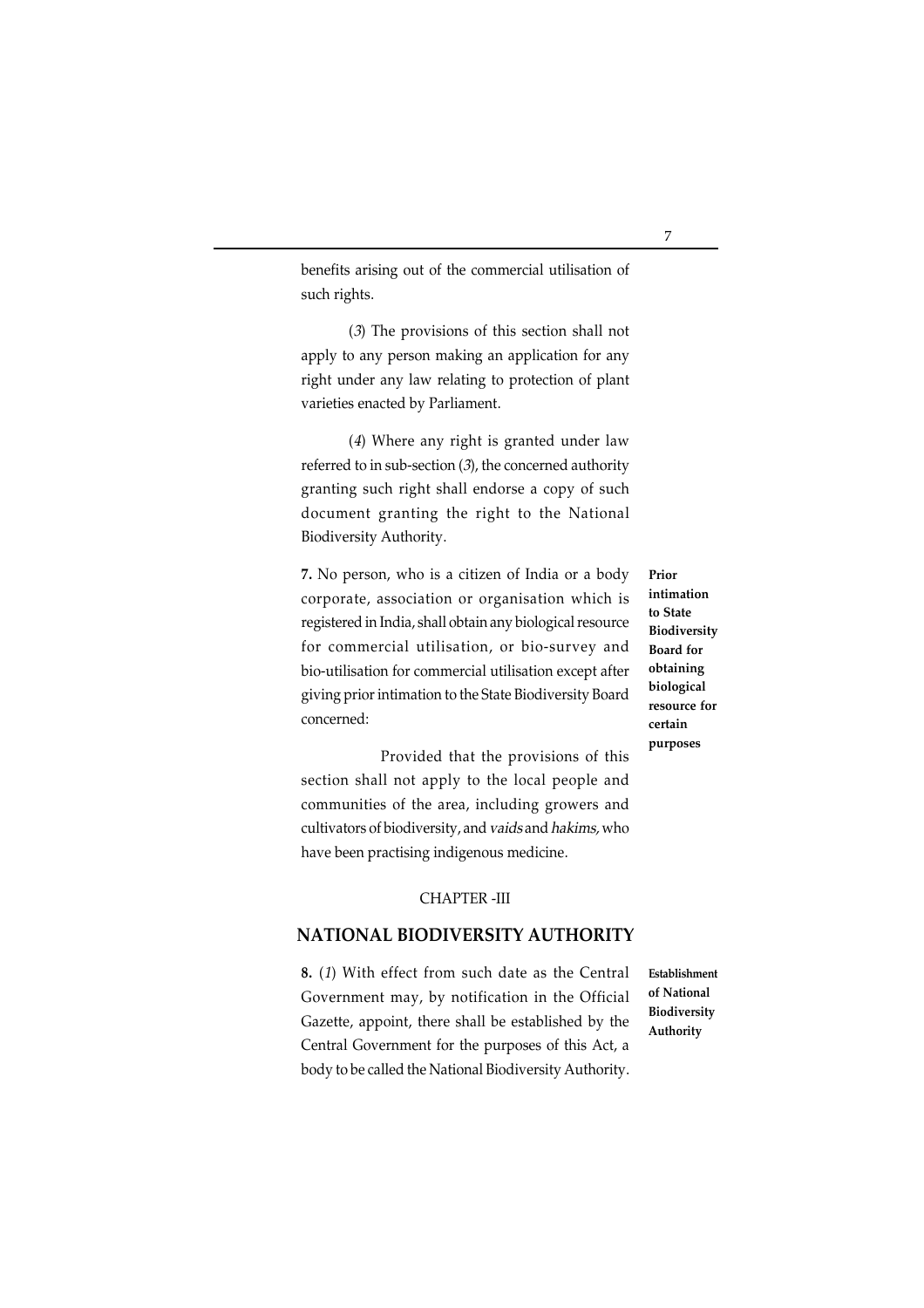(2) The National Biodiversity Authority shall be a body corporate by the name aforesaid, having perpetual succession and a common seal, with power to acquire, hold and dispose of property, both movable and immovable, and to contract, and shall by the said name sue and be sued.

(3) The head office of the National Biodiversity Authority shall be at Chennai and the National Biodiversity Authority may, with the previous approval of the Central Government, establish offices at other places in India.

(4) The National Biodiversity Authority shall consist of the following members, namely:-

(a) a Chairperson, who shall be an eminent person having adequate knowledge and experience in the conservation and sustainable use of biological diversity and in matters relating to equitable sharing of benefits, to be appointed by the Central Government;

(b) three ex officio members to be appointed by the Central Government, one representing the Ministry dealing with Tribal Affairs and two representing the Ministry dealing with Environment and Forests of whom one shall be the Additional Director General of Forests or the Director General of Forests;

(c) seven ex officio members to be appointed by the Central Government to represent respectively the Ministries of the Central Government dealing with -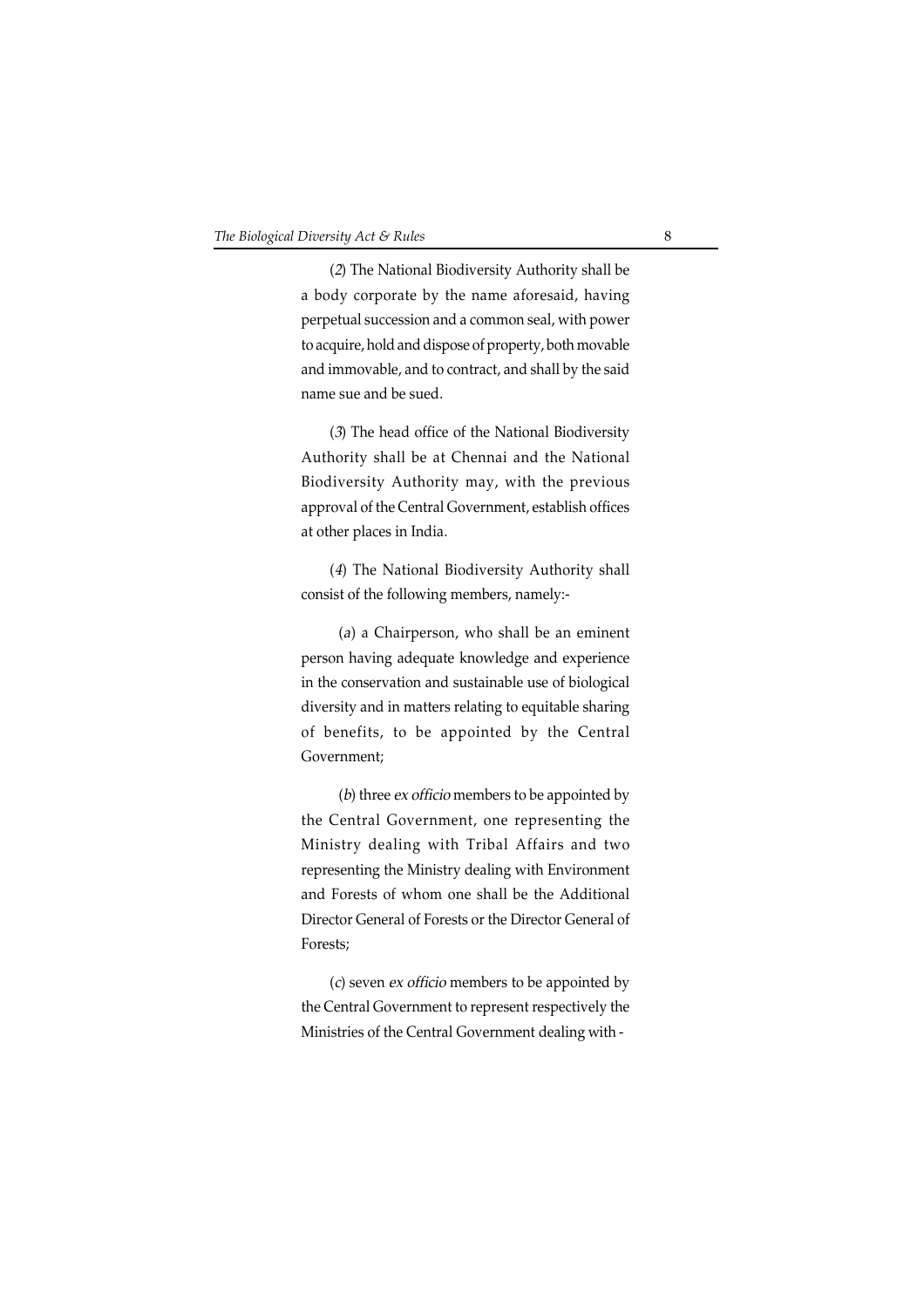- (i) Agricultural Research and Education;
- (ii) Biotechnology;
- (*iii*) Ocean Development;
- (iv) Agriculture and Cooperation;
- (v) Indian Systems of Medicine and Homeopathy;
- (vi) Science and Technology;
- (vii) Scientific and Industrial Research;

(d) five non-official members to be appointed from amongst specialists and scientists having special knowledge of, or experience in, matters relating to conservation of biological diversity, sustainable use of biological resources and equitable sharing of benefits arising out of the use of biological resources, representatives of industry, conservers, creators and knowledge-holders of biological resources.

**9.** The term of office and conditions of service of the Chairperson and the other members other than ex officio members of the National Biodiversity Authority shall be such as may be prescribed by the Central Government.

**10.** The Chairperson shall be the Chief Executive of the National Biodiversity Authority and shall exercise such powers and perform such duties, as may be prescribed.

**11.** The Central Government may remove from the National Biodiversity Authority any member who, in its opinion, has **\_**

- (a) been adjudged as an insolvent; or
- (b) been convicted of an offence which involves moral turpitude; or

**Conditions of service of Chairperson and members.**

**Chairperson to be Chief executive of National Biodiversity Authority.**

**Removal of members**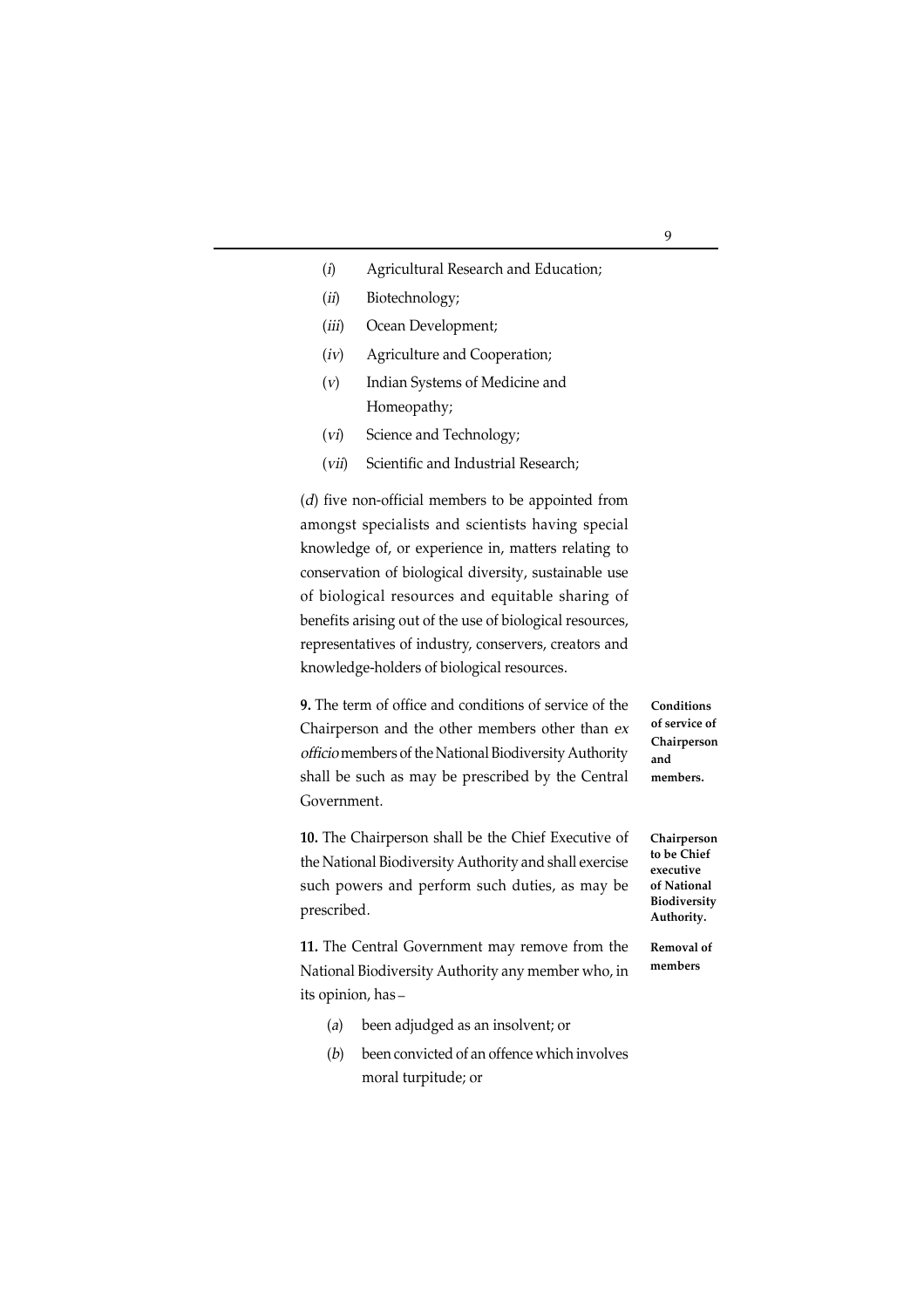- (c) become physically or mentally incapable of acting as a member; or (d) so abused his position as to render his
- continuance in office detrimental to the public interest; or
- (e) acquired such financial or other interest as is likely to affect prejudicially his functions as a member.

**National Biodiversity Authority**

**12.** (1) The National Biodiversity Authority shall **Meetings of** meet at such time and place and shall observe such rules of procedure in regard to the transaction of business at its meetings (including the quorum at its meetings) as may be prescribed.

> (2) The Chairperson of the National Biodiversity Authority shall preside at the meetings of the National Biodiversity Authority.

> (3) If for any reason the Chairperson is unable to attend any meeting of the National Biodiversity Authority , any member of the National Biodiversity Authority chosen by the members present at the meeting shall preside at the meeting.

> (4) All questions which come before any meeting of the National Biodiversity Authority shall be decided by a majority of votes of the members present and voting and in the event of equality of votes, the Chairperson or, in his absence, the person presiding, shall have and exercise a second or casting vote.

> (5) Every member who is in any way, whether directly, indirectly or personally, concerned or interested in a matter to be decided at the meeting shall disclose the nature of his concern or interest and after such disclosure, the member concerned or interested shall not attend that meeting.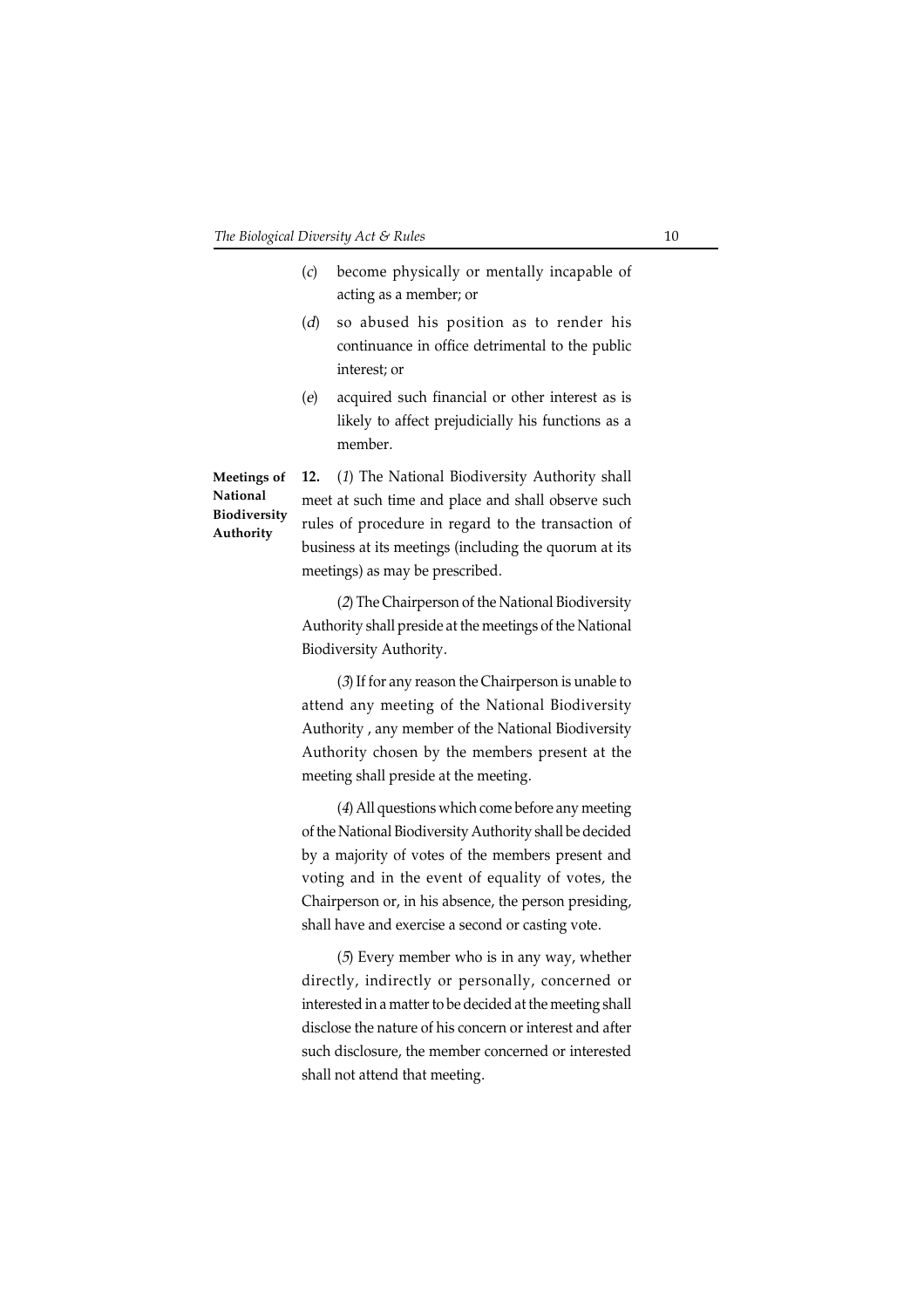(6) No act or proceeding of the National Biodiversity Authority shall be invalidated merely by reason of :-

- (a) any vacancy in, or any defect in the constitution of, the National Biodiversity Authority; or
- (b) any defect in the appointment of a person acting as a member; or
- (c) any irregularity in the procedure of the National Biodiversity Authority not affecting the merits of the case.

**13.** (1) The National Biodiversity Authority may constitute a committee to deal with agro-biodiversity.

Explanation - For the purposes of this subsection, "agro-biodiversity" means biological diversity of agriculture related species and their wild relatives.

(2) Without prejudice to the provisions of sub-section ( 1 ), the National Biodiversity Authority may constitute such number of committees as it deems fit for the efficient discharge of its duties and performance of its functions under this Act.

(3) A committee constituted under this section shall co-opt such number of persons, who are not the members of the National Biodiversity Authority, as it may think fit and the persons so co-opted shall have the right to attend the meetings of the committee and take part in its proceedings but shall not have the right to vote.

(4) The persons appointed as members of the committee under sub-section (2) shall be entitled to receive such allowances or fees for attending the meetings of the committee as may be fixed by the Central Government.

**Committees of National Biodiversity Authority**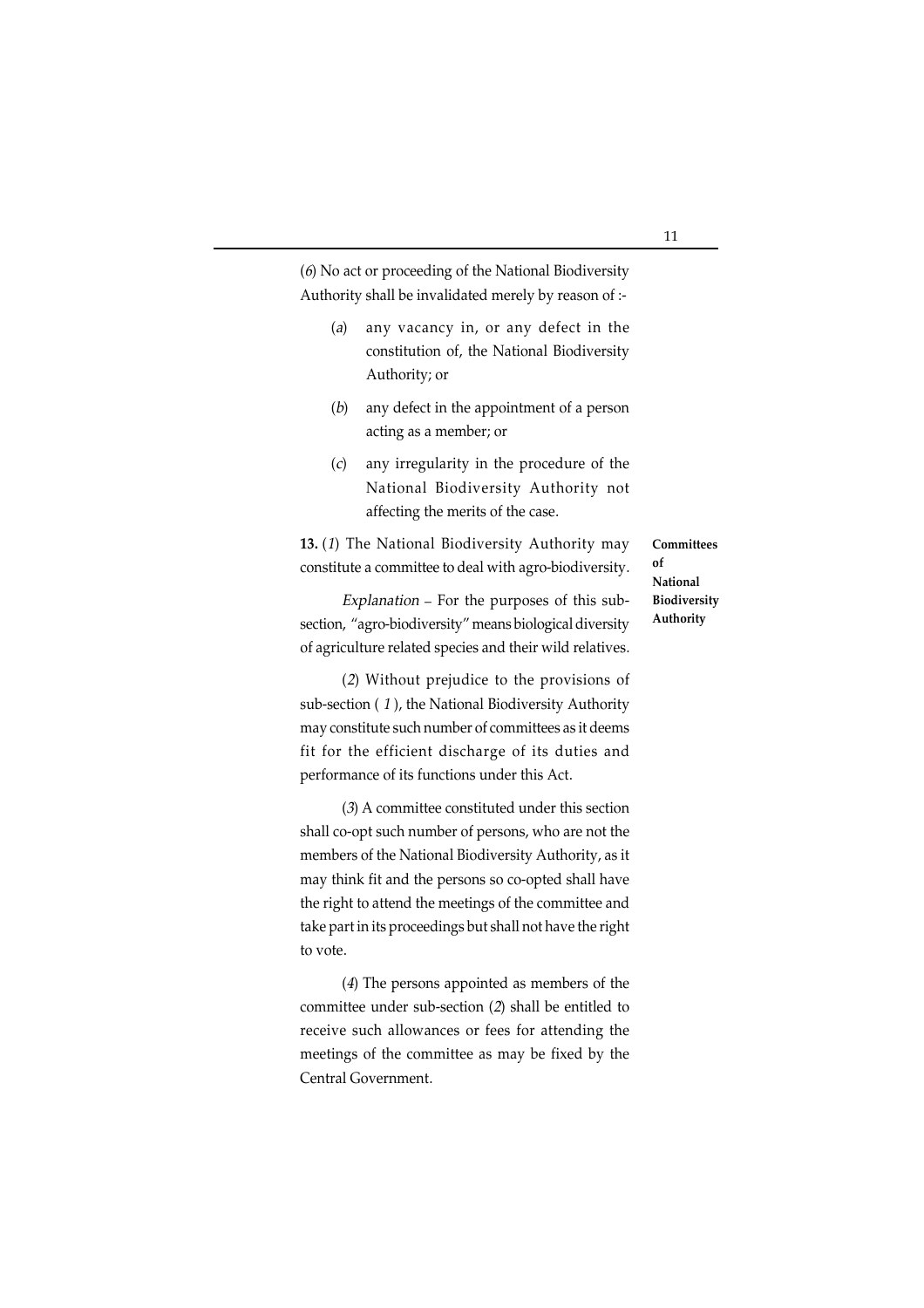**14.** (1) The National Biodiversity Authority may appoint such officers and other employees as it considers necessary for the efficient discharge of its functions under this Act. **Officers and employees of National Biodiversity Authority**

> (2) The terms and conditions of service of such officers and other employees of the National Biodiversity Authority shall be such as may be specified by regulations.

**15**. All orders and decisions of the National Biodiversity Authority shall be authenticated by the signature of the Chairperson or any other member authorized by the National Biodiversity Authority in this behalf and all other instruments executed by the National Biodiversity Authority shall be authenticated by the signature of an officer of the National Biodiversity Authority authorized by it in this behalf. **Authentication of orders and decisions of National Biodiversity Authority**

**16.** The National Biodiversity Authority may, by general or special order in writing, delegate to any member, officer of the National Biodiversity Authority or any other person subject to such conditions, if any, as may be specified in the order, such of the powers and functions under this Act (except the power to prefer an appeal under section 50 and the power to make regulations under section 64) as it may deem necessary. **Delegation of powers**

**Expenses of National Biodiversity Authority to be defrayed out of the Consolidated Fund of India**

**17.** The salaries and allowances payable to the members and the administrative expenses of the National Biodiversity Authority including salaries, allowances and pension payable to, or in respect of, the officers and other employees of the National Biodiversity Authority shall be defrayed out of the Consolidated Fund of India.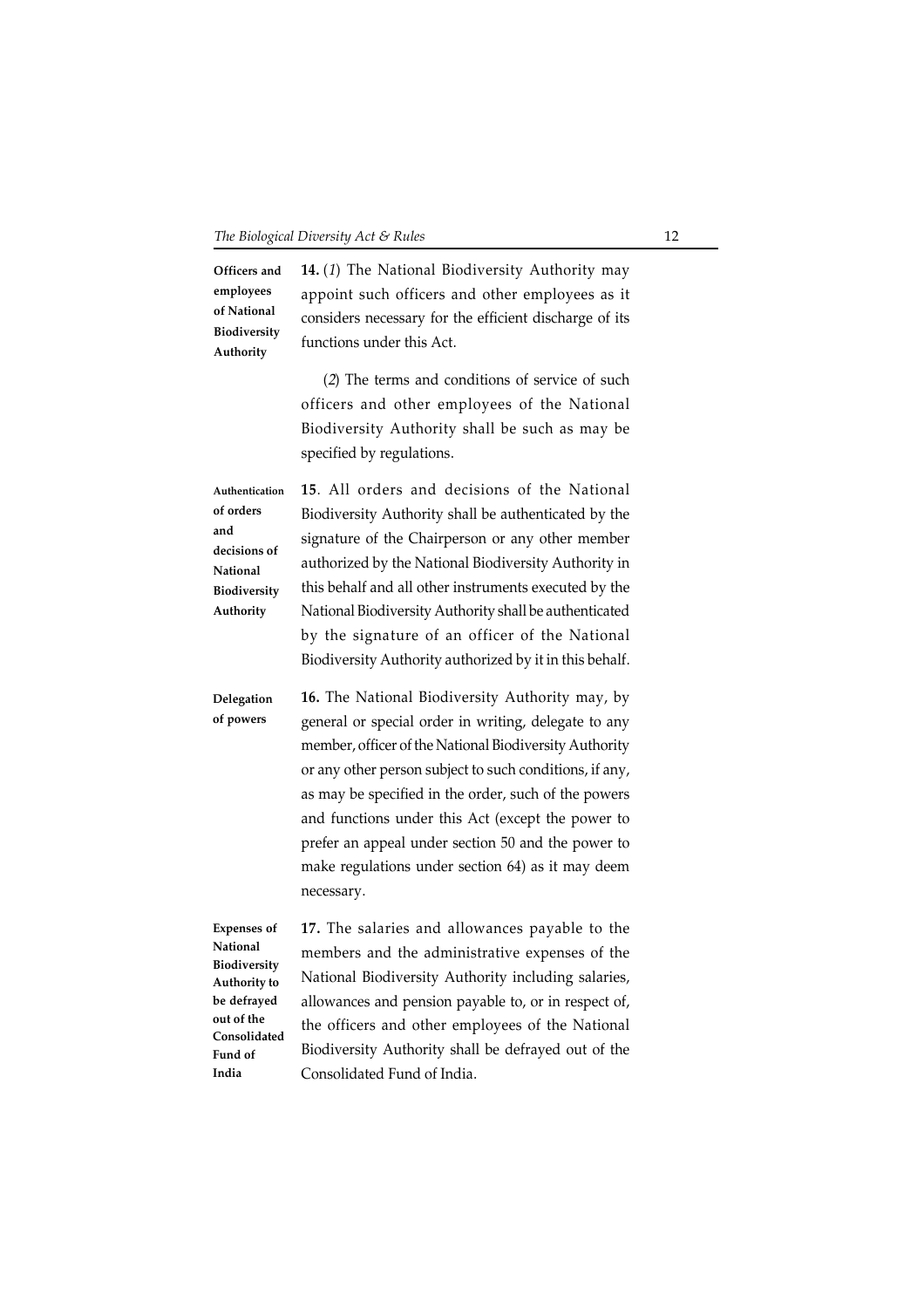#### CHAPTER –IV

## **FUNCTIONS AND POWERS OF THE NATIONAL BIODIVERSITY AUTHORITY**

**18.** (1) It shall be the duty of the National Biodiversity Authority to regulate activities referred to in sections 3, 4 and 6 and by regulations issue guidelines for access to biological resources and for fair and equitable benefit sharing.

**Functions and powers of National Biodiversity Authority**

(2) The National Biodiversity Authority may grant approval for undertaking any activity referred to in sections 3, 4 and 6.

(3) The National Biodiversity Authority may-

(a) advise the Central Government on matters relating to the conservation of biodiversity, sustainable use of its components and equitable sharing of benefits arising out of the utilization of biological resources;

(b) advise the State Governments in the selection of areas of biodiversity importance to be notified under sub-section (1) of section 37 as heritage sites and measures for the management of such heritage sites;

(c) perform such other functions as may be necessary to carry out the provisions of this Act.

(4) The National Biodiversity Authority may, on behalf of the Central Government, take any measures necessary to oppose the grant of intellectual property rights in any country outside India on any biological resource obtained from India or knowledge associated with such biological resource which is derived from India.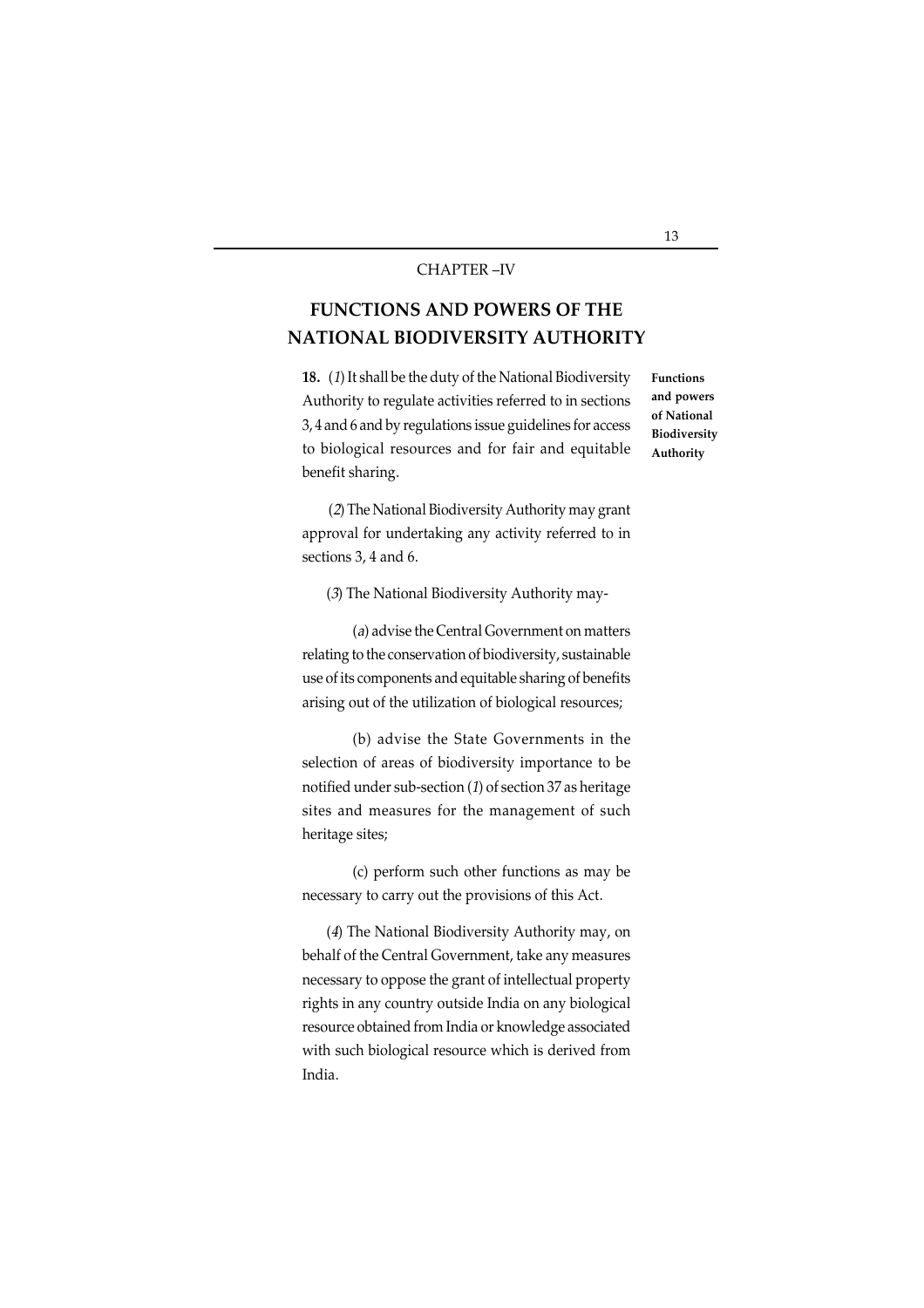## CHAPTER -V

## **APPROVAL BY THE NATIONAL BIODIVERSITY AUTHORITY**

**Approval by National Biodiversity Authority for undertaking certain activities**

**19.** (1) Any person referred. to in sub-section (2) of section 3 who intends to obtain any biological resource occurring in India or knowledge associated thereto for research or for commercial utilization or for biosurvey and bio-utilization or transfer the results of any research relating to biological resources occurring in, or obtained from, India, shall make application in such form and payment of such fees as may be prescribed, to the National Biodiversity Authority.

(2) Any person who intends to apply for a patent or any other form of intellectual property protection whether in India or outside India referred to in subsection (1) of section 6, may make an application in such form and in such manner as may be prescribed to the National Biodiversity Authority.

(3) On receipt of an application under subsection  $(1)$  or sub-section  $(2)$ , the National Biodiversity Authority may, after making such enquiries as it may deem fit and if necessary after consulting an expert committee constituted for this purpose, by order, grant approval subject to any regulations made in this behalf and subject to such terms and conditions as it may deem fit, including the imposition of charges by way of royalty or for reasons to be recorded in writing, reject the application:

Provided that no such order for rejection shall be made without giving an opportunity of being heard to the person affected.

(4) The National Biodiversity Authority shall give public notice of every approval granted by it under this section.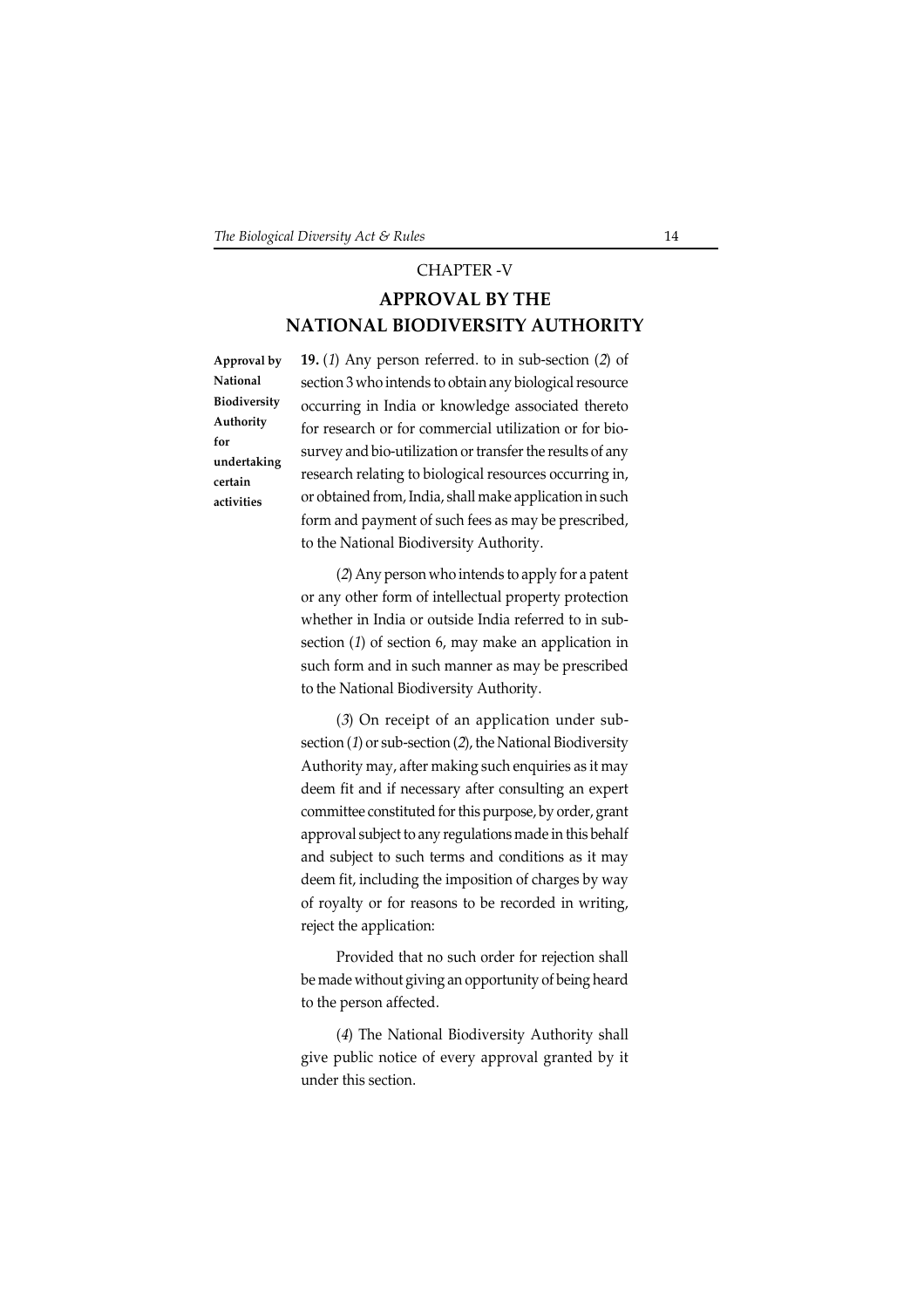**20.** (1) No person who has been granted approval under section 19 shall transfer any biological resource or knowledge associated thereto which is the subject matter of the said approval except with the permission of the National Biodiversity Authority. **Transfer of**

(2) Any person who intends to transfer any biological resource or knowledge associated thereto referred to in sub-section (1) shall make an application in such form and in such manner as may be prescribed to the National Biodiversity Authority.

(3) On receipt of an application under subsection (2), the National Biodiversity Authority may, after making such enquiries as it may deem fit and if necessary after consulting an expert committee constituted for this purpose, by order, grant approval subject to such terms and conditions as it may deem fit, including the imposition of charges by way of royalty or for reasons to be recorded in writing, reject the application:

Provided that no such order for rejection shall be made without giving an opportunity of being heard to the person affected.

(4) The National Biodiversity Authority shall give public notice of every approval granted by it under this section.

**21.** (1) The National Biodiversity Authority shall while granting approvals under section 19 or section 20 ensure that the terms and conditions subject to which approval is granted secures equitable sharing of benefits arising out of the use of accessed biological resources, their by-products, innovations and practices associated with their use and applications and knowledge relating thereto in accordance with mutually

**Determination of equitable benefit sharing by National Biodiversity Authority**

**biological resource or knowledge**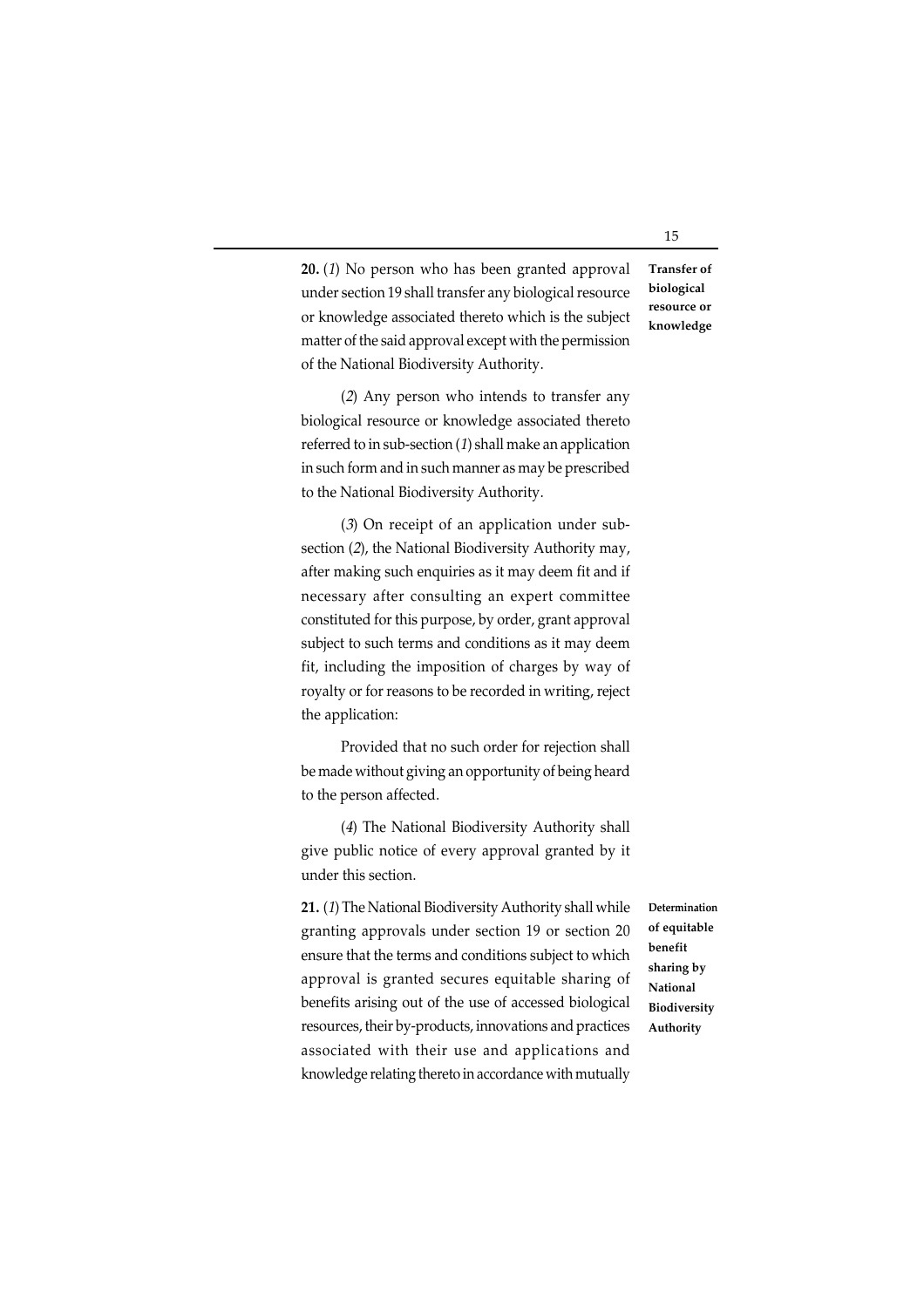agreed terms and conditions between the person applying for such approval, local bodies concerned and the benefit claimers.

(2) The National Biodiversity Authority shall, subject to any regulations made in this behalf, determine the benefit sharing which shall be given effect in all or any of the following manner, namely:

(a) grant of joint ownership of intellectual property rights to the National Biodiversity Authority, or where benefit claimers are identified, to such benefit claimers;

(b) transfer of technology;

(c) location of production, research and development units in such areas which will facilitate better living standards to the benefit claimers;

(d) association of Indian scientists, benefit claimers and the local people with research and development in biological resources and bio-survey and bio-utilization;

(e) setting up of venture capital fund for aiding the cause of benefit claimers;

(f) payment of monetary compensation and other non-monetary benefits to the benefit claimers as the National Biodiversity Authority may deem fit.

(3) Where any amount of money is ordered by way of benefit sharing, the National Biodiversity Authority may direct the amount to be deposited in the National Biodiversity Fund: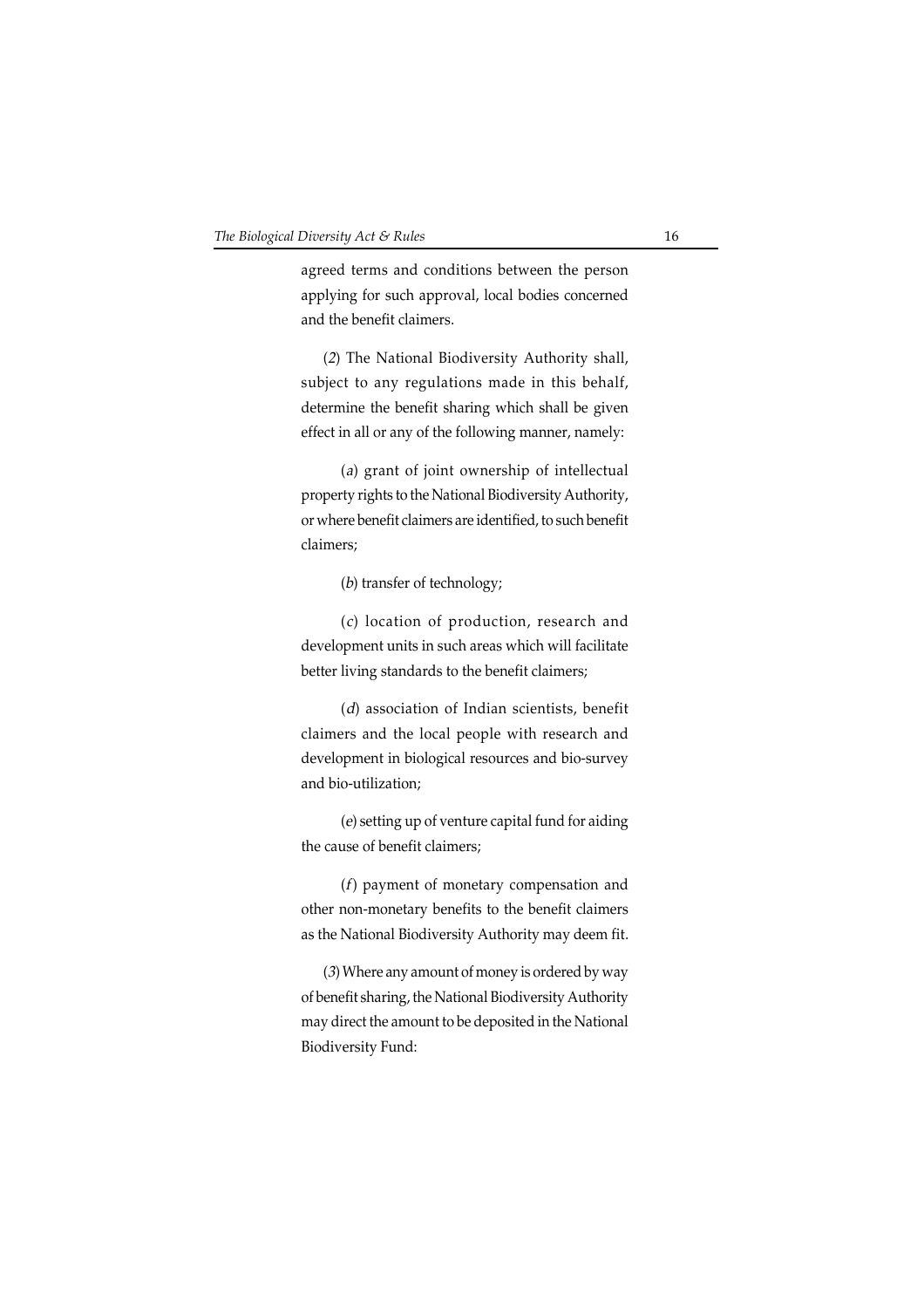Provided that where biological resource or knowledge was a result of access from specific individual or group of individuals or organisations, the National Biodiversity Authority may direct that the amount shall be paid directly to such individual or group of individuals or organisations in accordance with the terms of any agreement and in such manner as it deems fit.

(4) For the purposes of this section, the National Biodiversity Authority shall, in consultation with the Central Government, by regulations, frame guidelines.

## CHAPTER -VI

## **STATE BIODIVERSITY BOARD**

**22.** (1) With effect from such date as the State Government may, by notification in the Official Gazette, appoint in this behalf, there shall be established by that Government for the purposes of this Act, a Board for the State to be known as the \_\_\_\_\_\_\_\_\_\_\_\_ (name of the State) Biodiversity Board.

 (2) Notwithstanding anything contained in this section, no State Biodiversity Board shall be constituted for a Union territory and in relation to a Union territory, the National Biodiversity Authority shall exercise the powers and perform the functions of a State Biodiversity Board for that Union territory:

 Provided that in relation to any Union territory, the National Biodiversity Authority may delegate all or any of its powers or functions under this sub-section to such person or group of persons as the Central Government may specify.

**Establishment of State Biodiversity Board**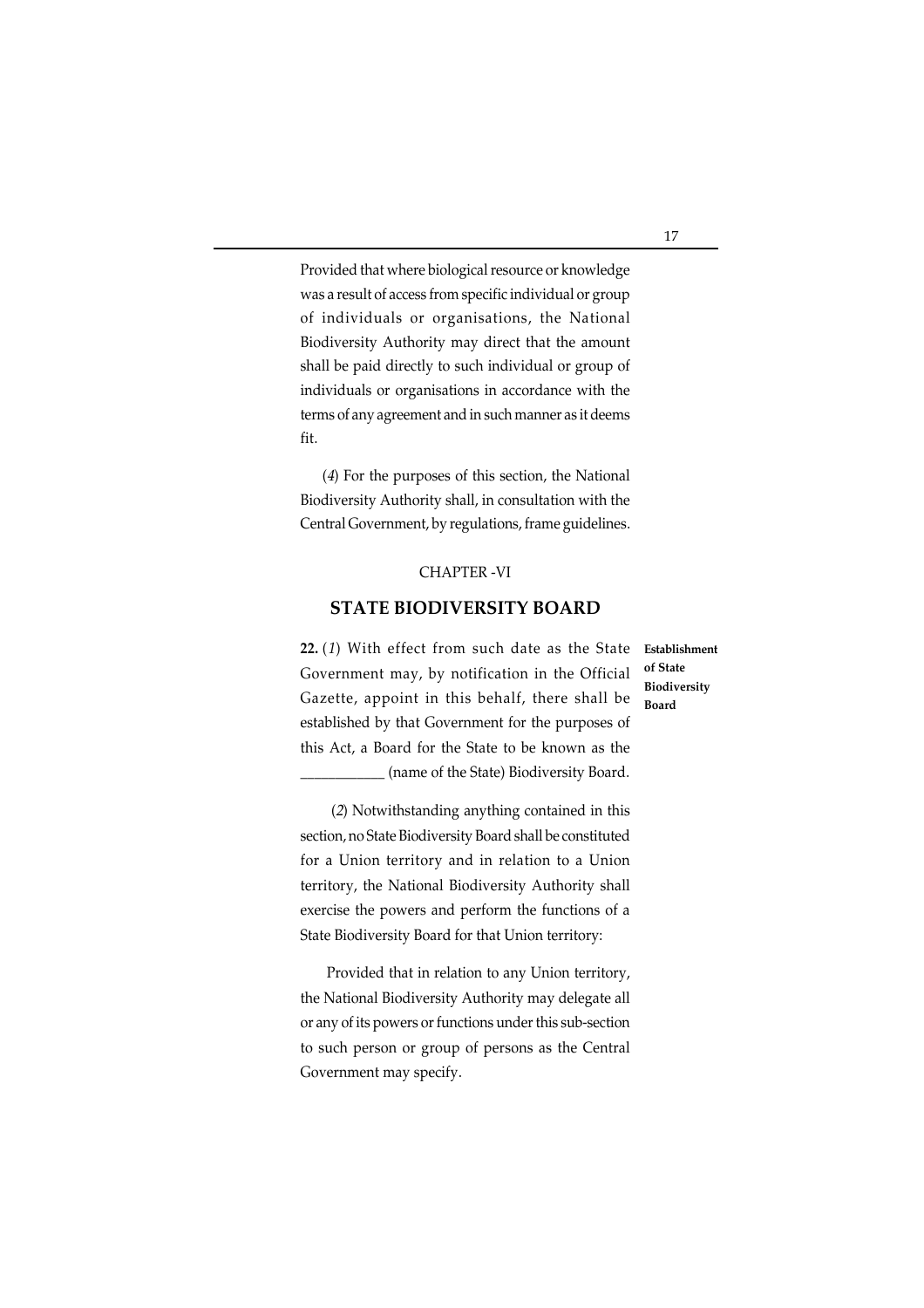(3) The Board shall be a body corporate by the name aforesaid, having perpetual succession and a common seal, with power to acquire, hold and dispose of property, both movable and immovable, and to contract, and shall by the said name sue and be sued.

(4) The Board shall consist of the following members, namely:-

(a) a Chairperson who shall be an eminent person having adequate knowledge and experience in the conservation and sustainable use of biological diversity and in matters relating to equitable sharing of benefits, to be appointed by the State Government;

(b) not more than five ex officio members to be appointed by the State Government to represent the concerned Departments of the State Government;

(c) not more than five members to be appointed from amongst experts in matters relating to conservation of biological diversity, sustainable use of biological resources and equitable sharing of benefits arising out of the use of biological resources.

(5) The head office of the State Biodiversity Board shall be at such place as the State Government may, by notification in the Official Gazette, specify.

**Functions of State Biodiversity Board**

**23.** The functions of the State Biodiversity Board shall be to-

(a) advise the State Government, subject to any guidelines issued by the Central Government, on matters relating to the conservation of biodiversity, sustainable use of its components and equitable sharing of the benefits arising out of the utilisation of biological resources;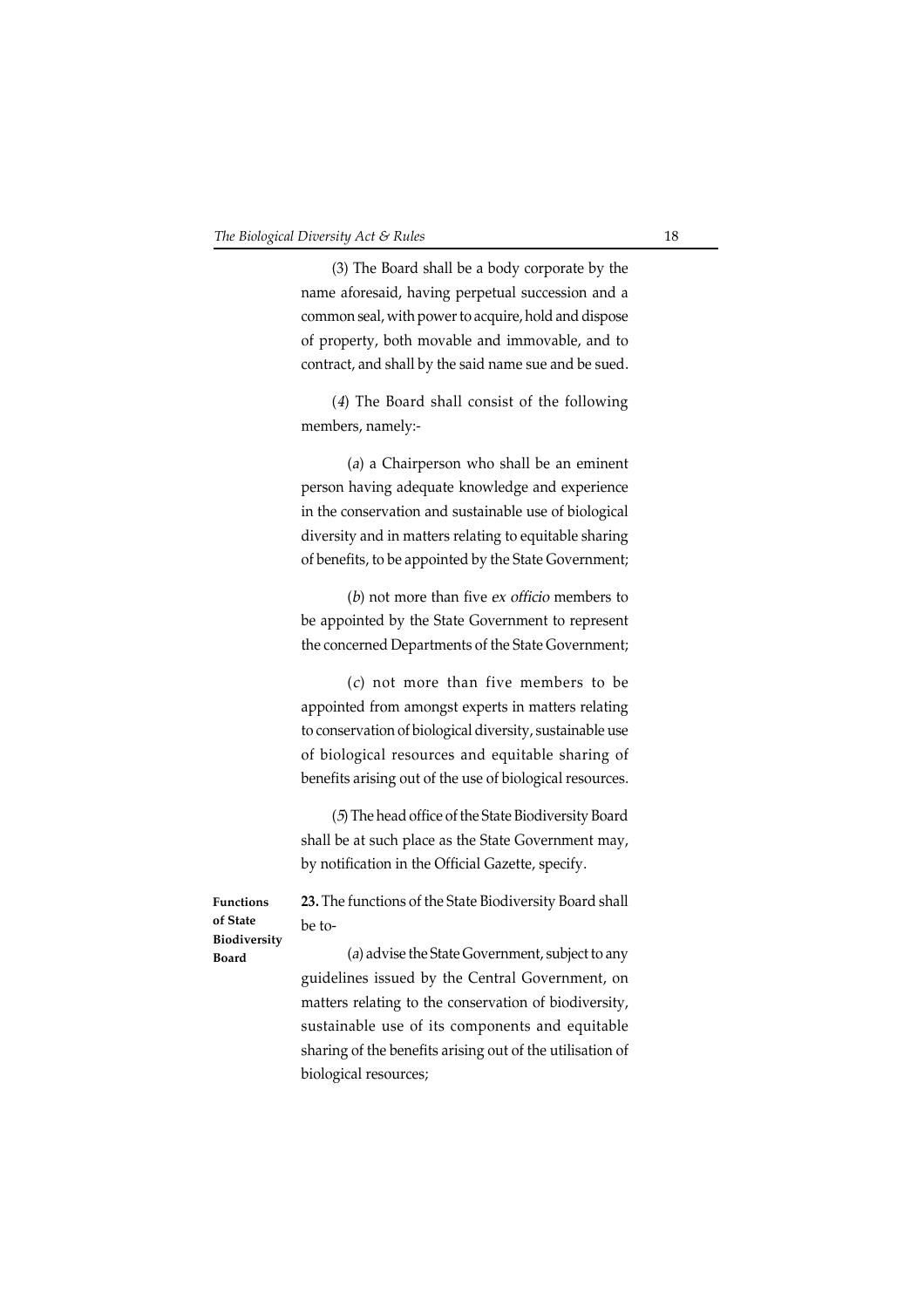(b) regulate by granting of approvals or otherwise requests for commercial utilization or bio-survey and bio-utilization of any biological resource by Indians;

(c) perform such other functions as may be necessary to carry out the provisions of this Act or as may be prescribed by the State Government.

**24.** (1) Any citizen of India or a body corporate, organization or association registered in India intending to undertake any activity referred to in section 7 shall give prior intimation in such form as may be prescribed by the State Government to the State Biodiversity Board.

(2) On receipt of an intimation under sub-section (1), the State Biodiversity Board may, in consultation with the local bodies concerned and after making such enquires as it may deem fit, by order, prohibit or restrict any such activity if it is of opinion that such activity is detrimental or contrary to the objectives of conservation and sustainable use of biodiversity or equitable sharing of benefits arising out of such activity:

Provided that no such order shall be made without giving an opportunity of being heard to the person affected.

(3) Any information given in the form referred to in sub-section (1) for prior intimation shall be kept confidential and shall not be disclosed, either intentionally or unintentionally, to any person not concerned thereto.

**State Biodiversity Board to restrict certain activities violating the objectives of conservation etc.**

**Power of**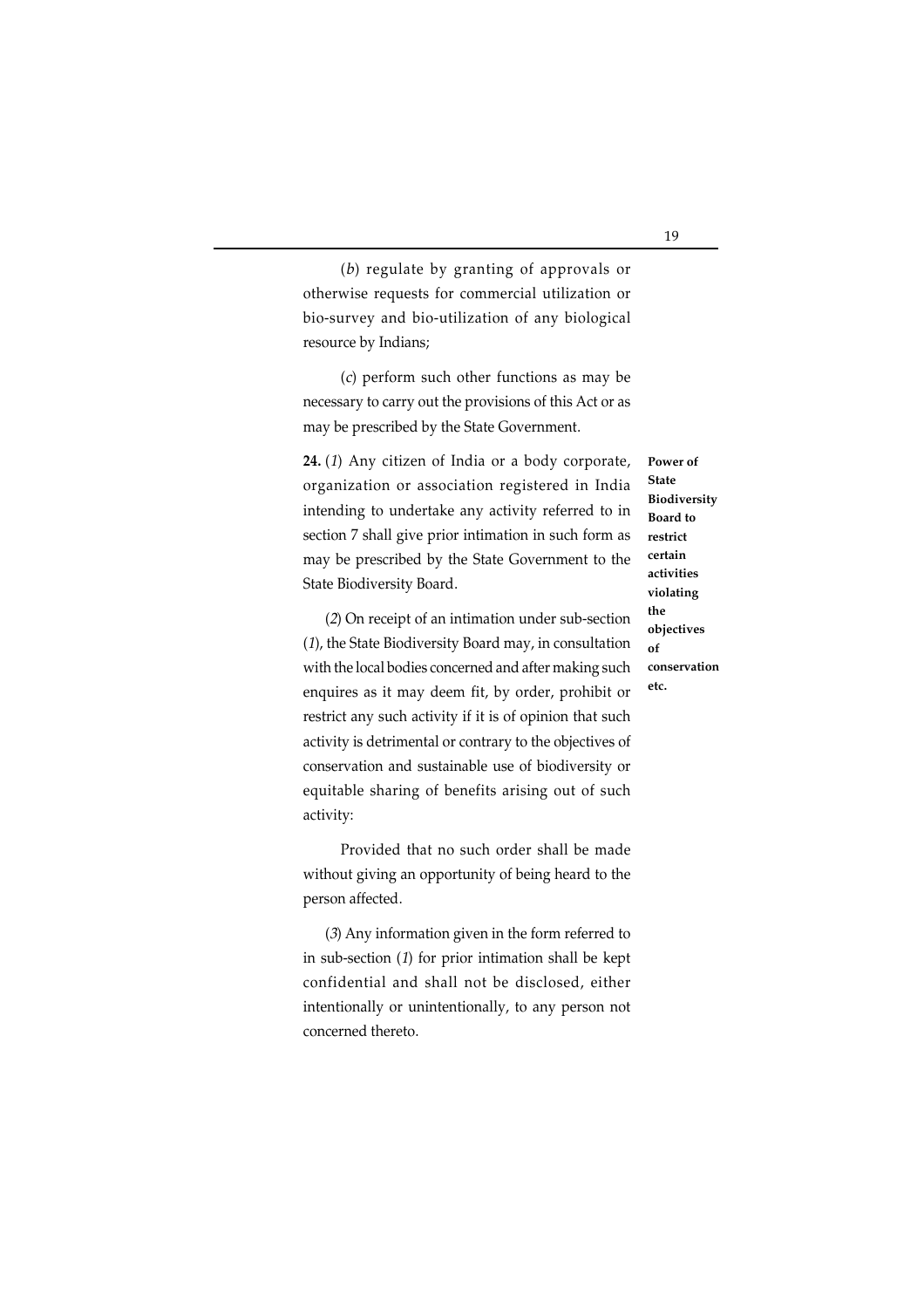**Provisions of sections 9 to 17 to apply with modifications to State Biodiversity Board**

**25.** The provisions of sections 9 to 17 shall apply to a State Biodiversity Board and shall have effect subject to the following modifications, namely:-

(a) references to the Central Government shall be construed as references to the State Government;

(b) references to the National Biodiversity Authority shall be construed as references to the State Biodiversity Board;

(c) reference to the Consolidated Fund of India shall be construed as reference to the Consolidated Fund of the State.

#### CHAPTER –VII

## **FINANCE, ACCOUNTS AND AUDIT OF NATIONAL BIODIVERSITY AUTHORITY**

**Grants or loans by the Central Government** 26. The Central Government may, after due appropriation made by Parliament by law in this behalf, pay to the National Biodiversity Authority by way of grants or loans such sums of money as the Central Government may think fit for being utilized for the purposes of this Act.

**Constitution of National Biodiversity Fund**

27. (1) There shall be constituted a Fund to be called the National Biodiversity Fund and there shall be credited thereto

(a) any grants and loans made to the National Biodiversity Authority under section 26;

(b) all charges and royalties received by the National Biodiversity Authority under this Act; and

(c) all sums received by the National Biodiversity Authority from such other sources as may be decided upon by the Central Government.

(2) The Fund shall be applied for-

(a) channeling benefits to the benefit claimers;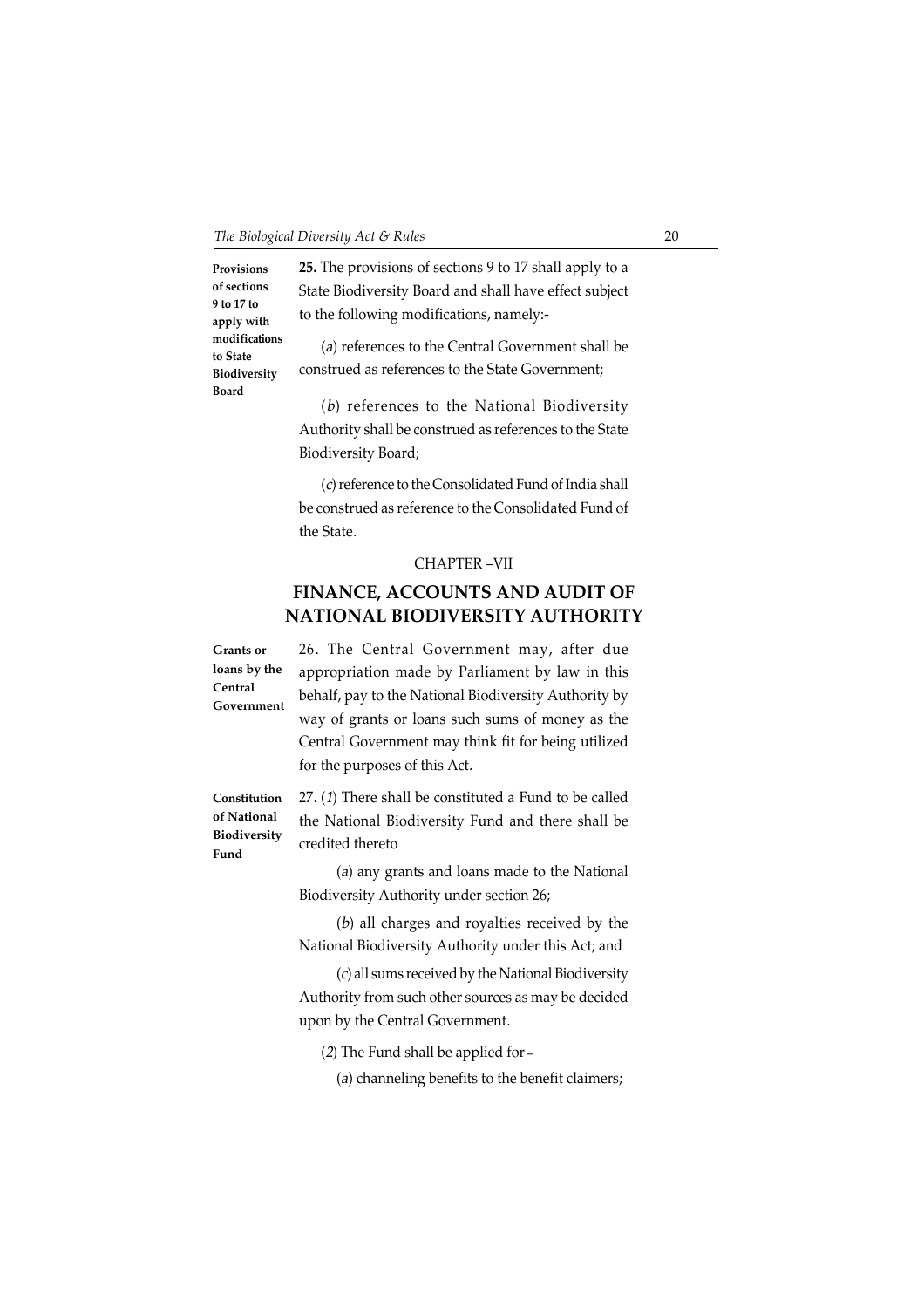(b) conservation and promotion of biological resources and development of areas from where such biological resources or knowledge associated thereto has been accessed;

(c) socio-economic development of areas referred to in clause (b) in consultation with the local bodies concerned.

**28.** The National Biodiversity Authority shall prepare, in such form and at such time each financial year as may be prescribed, its annual report, giving a full account of its activities during the previous financial year and furnish, to the Central Government, before such date as may be prescribed, its audited copy of accounts together with auditor's report thereon.

**29.** (1) The National Biodiversity Authority shall prepare a budget, maintain proper accounts and other relevant records (including the accounts and other relevant records of the National Biodiversity Fund) and prepare an annual statement of account in such form as may be prescribed by the Central Government in consultation with the Comptroller and Auditor-General of India.

(2) The accounts of the National Biodiversity Authority shall be audited by the Comptroller and Auditor-General of India at such intervals as may be specified by him and any expenditure incurred in connection with such audit shall be payable by the National Biodiversity Authority to the Comptroller and Auditor-General of India.

(3) The Comptroller and Auditor-General of India and any other person appointed by him in connection with the audit of the accounts of the National Biodiversity Authority shall have the same rights and privileges and authority in

**Annual report of National Biodiversity Authority**

## **Budget, accounts and audit**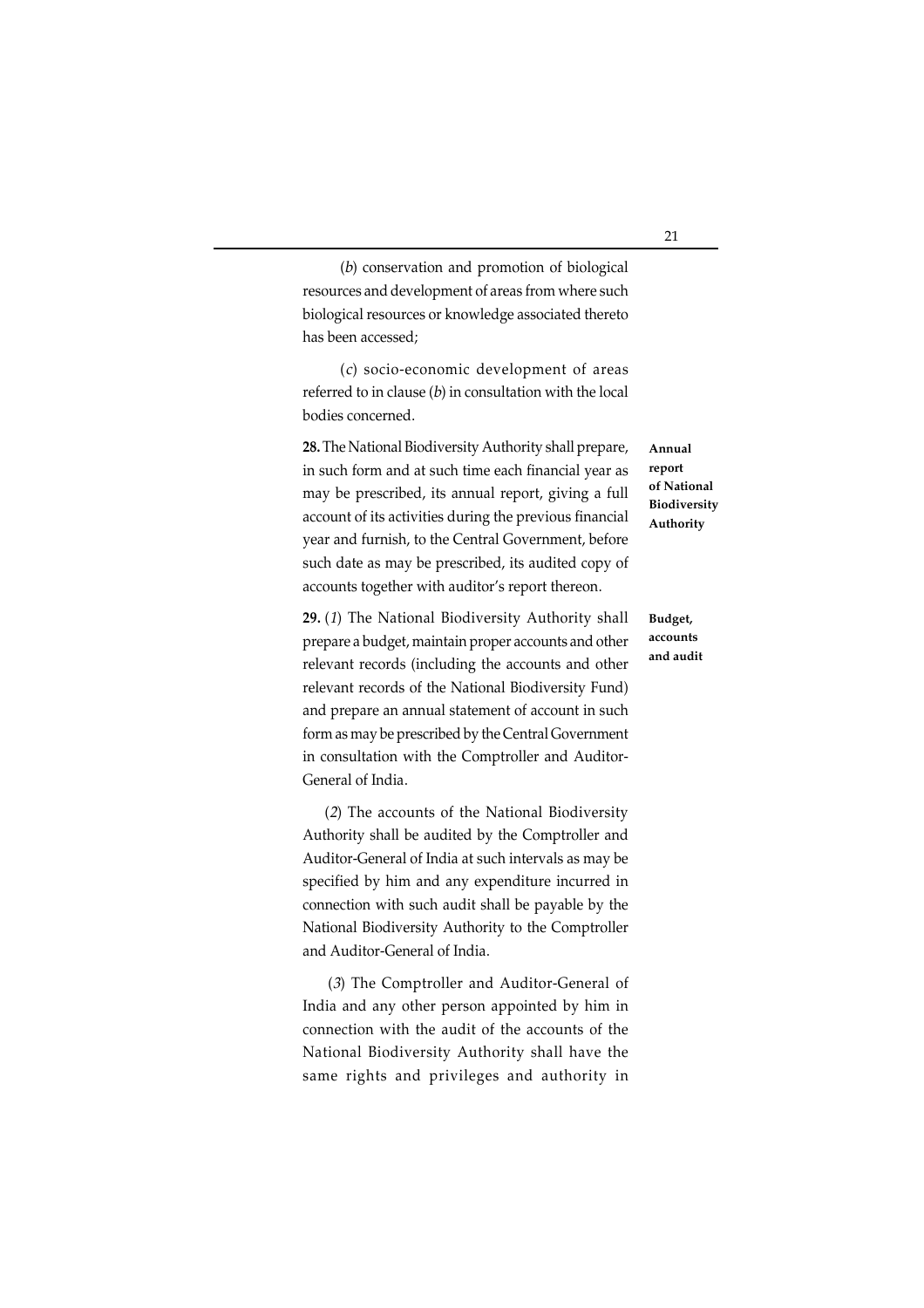connection with such audit as the Comptroller and Auditor-General generally has in connection with the audit of the Government accounts and, in particular, shall have the right to demand the production of books, accounts, connected vouchers and other documents and papers and to inspect any of the offices of the National Biodiversity Authority .

(4) The accounts of the National Biodiversity Authority as certified by the Comptroller and Auditor-General of India or any other person appointed by him in this behalf together with the audit report thereon shall be forwarded annually to the Central Government.

**30.** The Central Government shall cause the annual report and auditor's report to be laid, as soon as may be after they are received, before each House of Parliament. **Annual report to be laid before Parliament**

#### CHAPTER -VIII

## **FINANCE, ACCOUNTS AND AUDIT OF STATE BIODIVERSITY BOARD**

**Grants of money by State Government to State Biodiversity Board.**

**31.** The State Government may, after due appropriation made by the State Legislature by law in this behalf, pay to the State Biodiversity Board by way of grants or loans such sums of money as the State Government may think fit for being utilized for the purposes of this Act.

**Constitution of State Biodiversity Fund.**

**32.** (1) There shall be constituted a Fund to be called the State Biodiversity Fund and there shall be credited thereto-

(a) any grants and loans made to the State Biodiversity Board under section 31 ;

(b) any grants or loans made by the National Biodiversity Authority;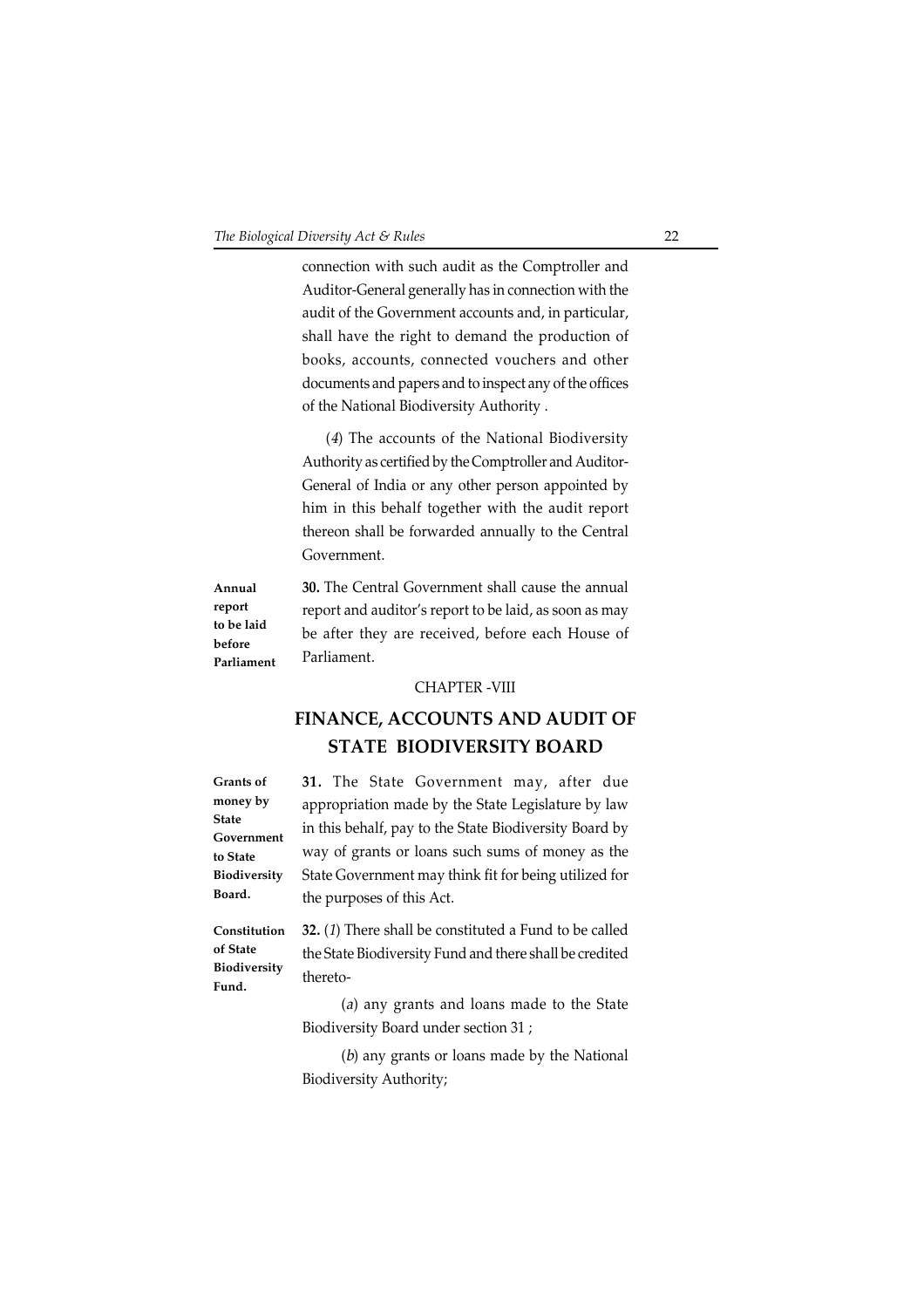(c) all sums received by the State Biodiversity Board from such other sources as may be decided upon by the State Government.

(2) The State Biodiversity Fund shall be applied  $for -$ 

(a) the management and conservation of heritage sites;

(b) compensating or rehabilitating any section of the people economically affected by notification under sub-section (1) of section 37;

(c) conservation and promotion of biological resources;

(d) socio-economic development of areas from where such biological resources or knowledge associated thereto has been accessed subject to any order made under section 24, in consultation with the local bodies concerned;

(e) meeting the expenses incurred for the purposes authorised by this Act.

**33.** The State Biodiversity Board shall prepare, in such form and at such time in each financial year as may be prescribed, its annual report, giving a full account of its activities during the previous financial year, and submit a copy thereof to the State Government.

**34.** The accounts of the State Biodiversity Board shall be maintained and audited in such manner as may, in consultation with the Accountant-General of the State, be prescribed and the State Biodiversity Board shall furnish, to the State Government, before such date as may be prescribed, its audited copy of accounts together with auditor's report thereon .

**Annual Report of State Biodiversity Board**

**Audit of accounts of a State Biodiversity Board.**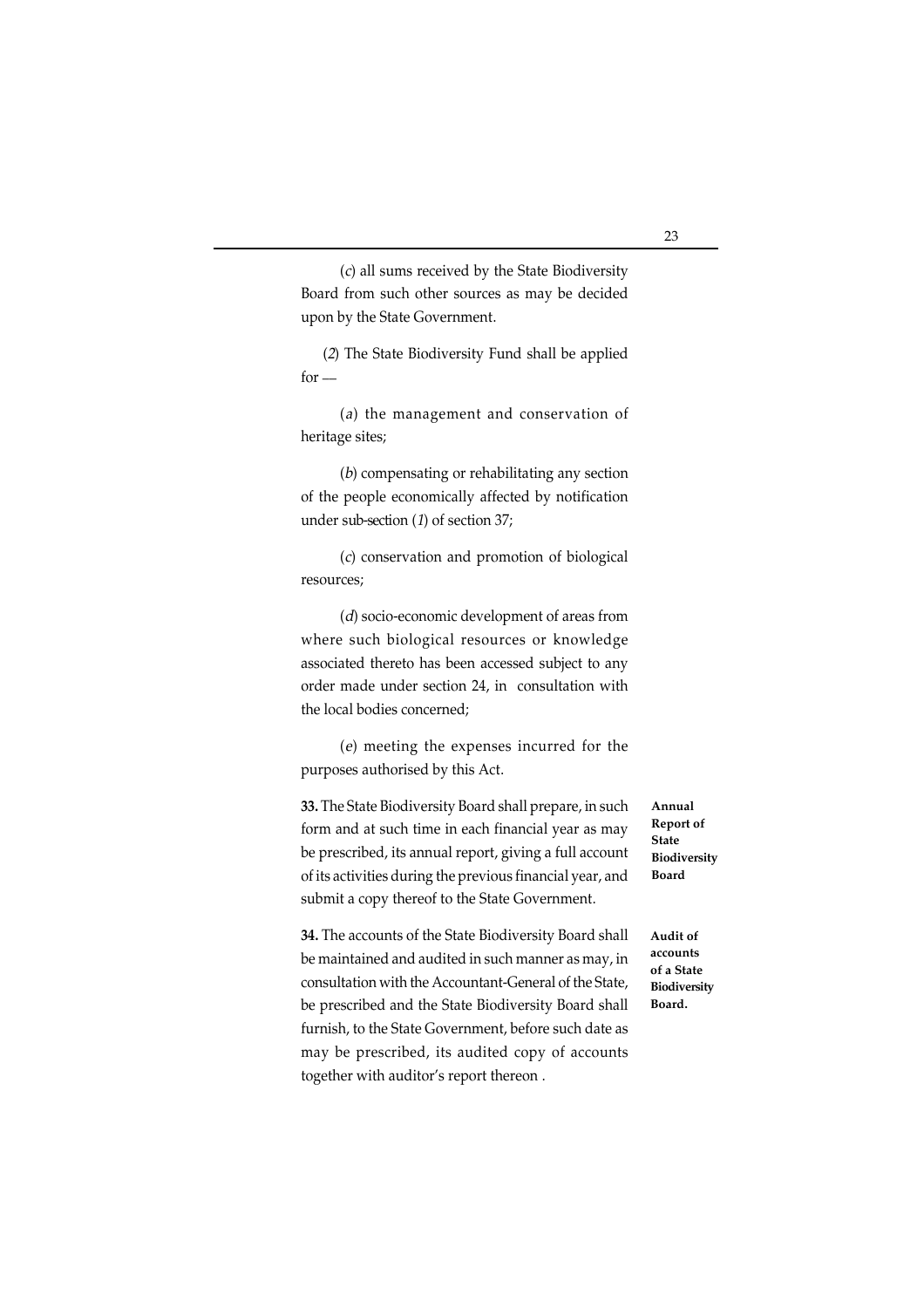**35.** The State Government shall cause the annual report **Annual report of State Biodiversity Board to be laid before State Legislature**

### CHAPTER -IX

and auditor's report to be laid, as soon as may be after they are received, before the House of State Legislature.

## **DUTIES OF THE CENTRAL AND THE STATE GOVERNMENTS**

**Central Government to develop National strategies plans. etc., for conservation, etc., of biological diversity.**

**36.** (1) The Central Government shall develop national strategies, plans, programmes for the conservation and promotion and sustainable use of biological diversity including measures for identification and monitoring of areas rich in biological resources, promotion of in situ, and ex situ, conservation of biological resources, incentives for research, training and public education to increase awareness with respect to biodiversity .

(2) Where the Central Government has reason to believe that any area rich in biological diversity, biological resources and their habitats is being threatened by overuse, abuse or neglect, it shall issue directives to the concerned State Government to take immediate ameliorative measures, offering such State Government any technical and other assistance that is possible to be provided or needed.

(3) The Central Government shall, as far as practicable wherever it deems appropriate, integrate the conservation, promotion and sustainable use of biological diversity into relevant sectoral or crosssectoral plans, programmes and policies.

(4) The Central Government shall undertake measures,\_\_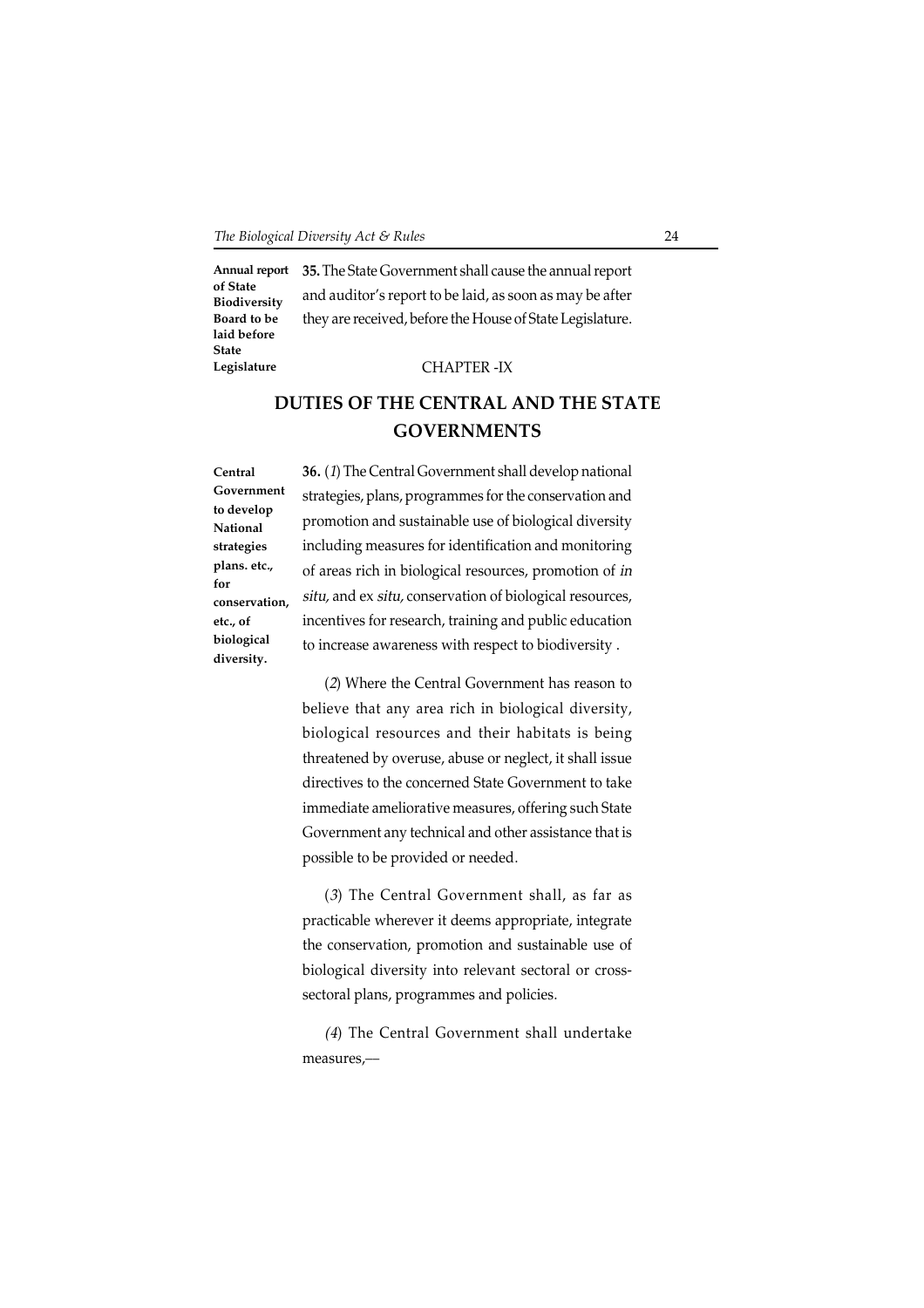(i) wherever necessary, for assessment of environmental impact of that project which is likely to have adverse effect on biological diversity, with a view to avoid or minimize such effects and where appropriate provide for public participation in such assessment;

(ii) to regulate, manage or control the risks associated with the use and release of living modified organisms resulting from biotechnology likely to have adverse impact on the conservation and sustainable use of biological diversity and human health.

(5) The Central Government shall endeavour to respect and protect the knowledge of local people relating to biological diversity, as recommended by the National Biodiversity Authority through such measures, which may include registration of such knowledge at the local, State or national levels, and other measures for protection, including sui generis system.

Explanation:-For the purposes of this section,-

(a) "ex situ conservation" means the conservation of components of biological diversity outside their natural habitats;

(b) "in situ conservation" means the conservation of ecosystems and natural habitats and the maintenance and recovery of viable populations of species in their natural surroundings and, in the case of domesticated or cultivated species, in the surroundings where they have developed their distinctive properties.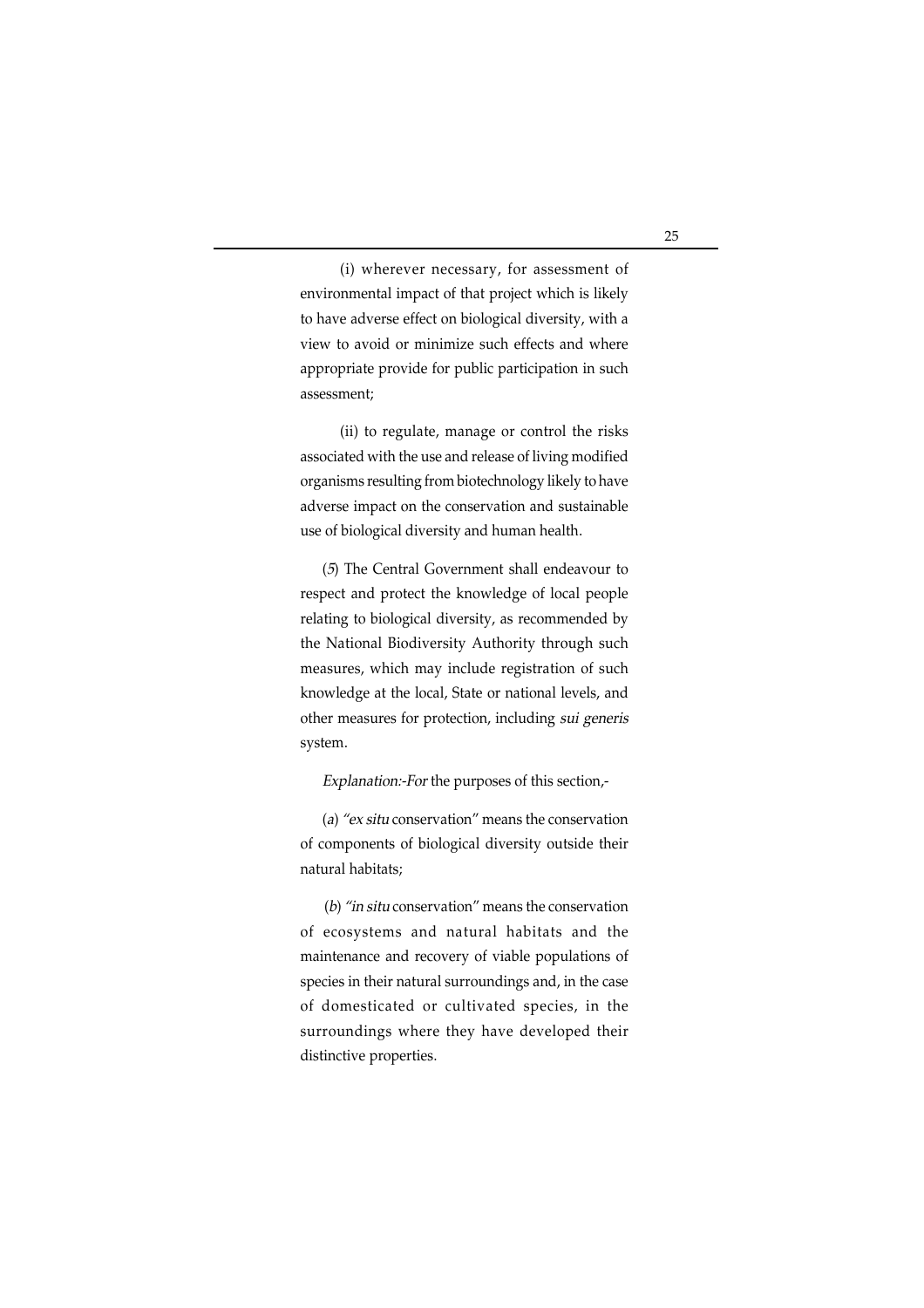**37.** (1) Without prejudice to any other law for the time being in force, the State Government may, from time to time in consultation with the local bodies, notify in the Official Gazette, areas of biodiversity importance as biodiversity heritage sites under this Act. (2) The State Government, in consultation with the Central Government, may frame rules for the management and conservation of all the heritage sites. (3) The State Government shall frame schemes for compensating or rehabilitating any person or section of people economically affected by such notification. **38.** Without prejudice to the provisions of any other law for the time being in force, the Central Government, in consultation with the concerned State Government, may from time to time notify any species which is on the verge of extinction or likely to become extinct in the near future as a threatened species and prohibit or regulate collection thereof for any purpose and take appropriate steps to rehabilitate and preserve those species. **39.** (1) The Central Government may, in consultation with the National Biodiversity Authority, designate institutions as repositories under this Act for different categories of biological resources. (2) The repositories shall keep in safe custody the biological material including voucher specimens **Biodiversity heritage sites. Power of Central Government to notify threatened species Power of Central Government to designate repositories.**

> (3) Any new taxon discovered by any person shall be notified to the repositories or any institution designated for this purpose and he shall deposit the voucher specimens with such repository or institution.

deposited with them.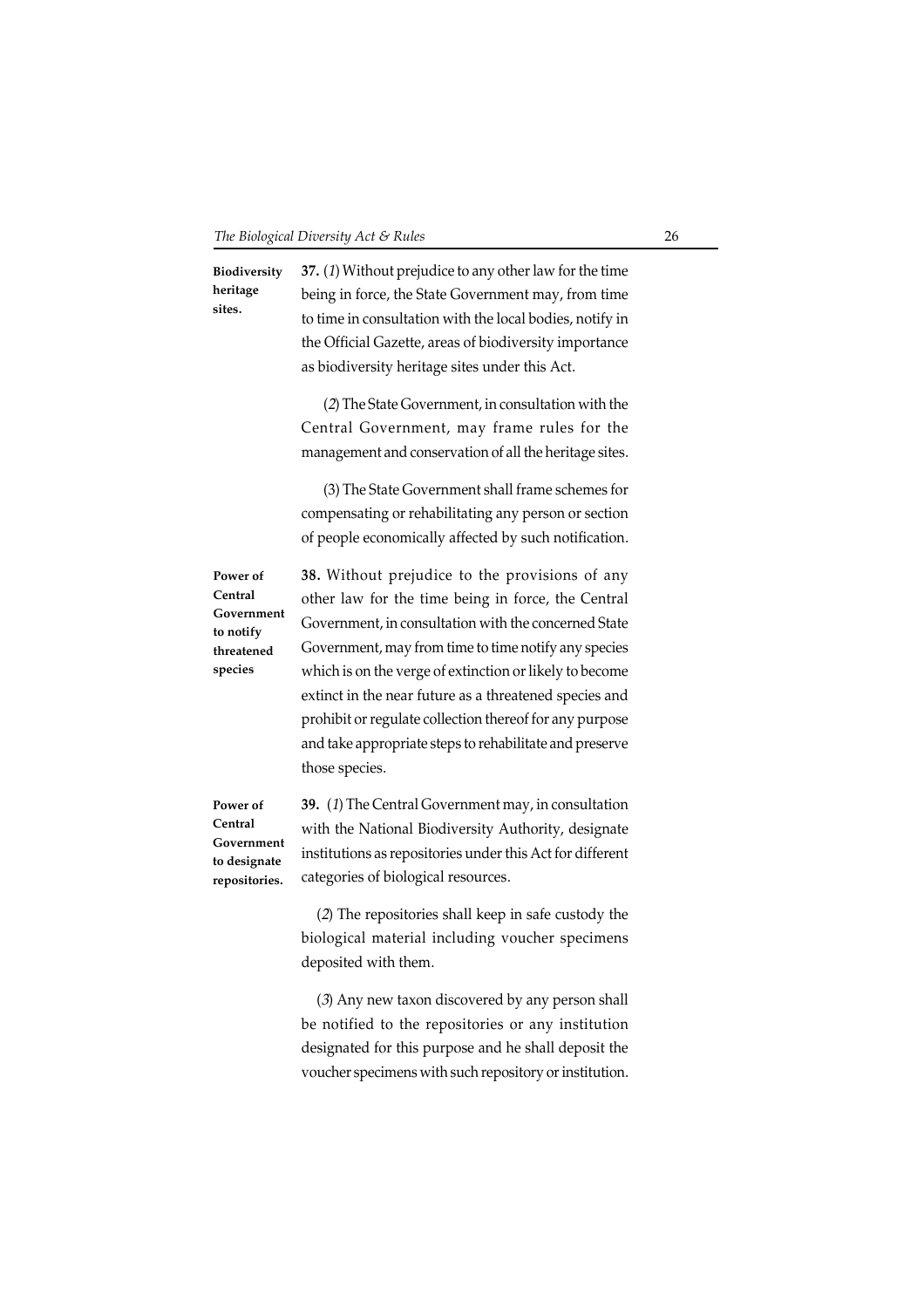**40.** Notwithstanding anything contained in this Act, the Central Government may, in consultation with the National Biodiversity Authority, by notification in the Official Gazette, declare that the provisions of this Act shall not apply to any items, including biological resources normally traded as commodities. **Power of Central Government to exempt certain biological resources.**

#### CHAPTER-X

#### **BIODIVERSITY MANAGEMENT COMMITTEES**

**41.** (1) Every local body shall constitute a Biodiversity Management Committee within its area for the purpose of promoting conservation, sustainable use and documentation of biological diversity including preservation of habitats, conservation of land races, folk varieties and cultivars, domesticated stocks and breeds of animals and microorganisms and chronicling of knowledge relating to biological diversity.

Explanation.- For the purposes of this sub-section,-

(a) "cultivar" means a variety of plant that has originated and persisted under cultivation or was specifically bred for the purpose of cultivation;

(b) "folk variety" means a cultivated variety of plant that was developed, grown and exchanged informally among farmers;

 (c) "landrace" means primitive cultivar that was grown by ancient farmers and their successors.

(2) The National Biodiversity Authority and the State Biodiversity Boards shall consult the Biodiversity

**Constitution of Biodiversity Management Committees.**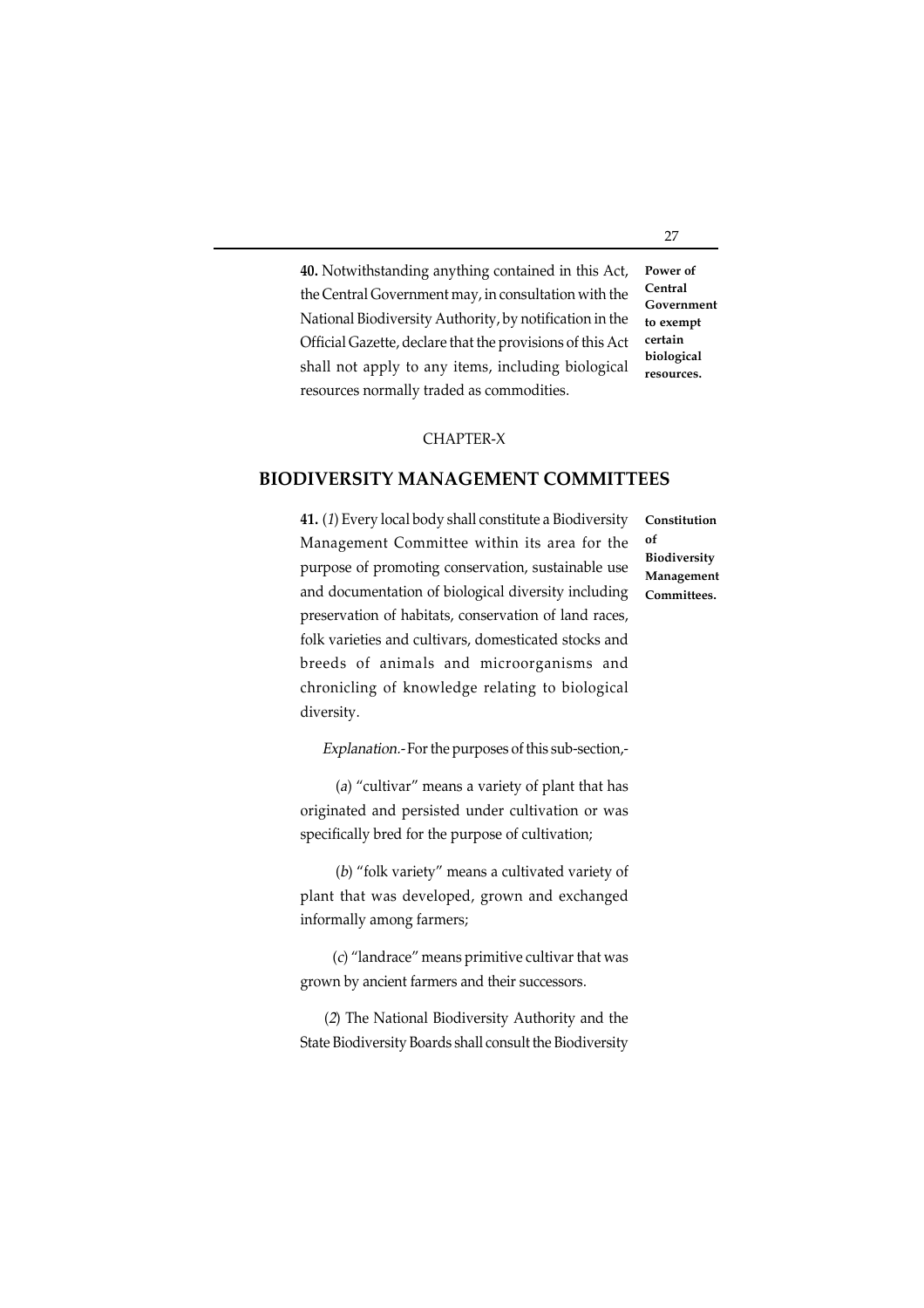Management Committees while taking any decision relating to the use of biological resources and knowledge associated with such resources occurring within the territorial jurisdiction of the Biodiversity Management Committee.

(3) The Biodiversity Management Committees may levy charges by way of collection fees from any person for accessing or collecting any biological resource for commercial purposes from areas falling within its territorial jurisdiction.

#### CHAPTER -XI

## **LOCAL BIODIVERSITY FUND**

**Grants to Local Biodiversity Fund.**

**42.** The State Government may, after due appropriation made by State Legislature by law in this behalf, pay to the Local Biodiversity Funds by way of grants or loans such sums of money as the State Government may think fit for being utilized for the purposes of this Act.

**Constitution of Local Biodiversity Fund.**

**43.**(1) There shall be constituted a Fund to be called the Local Biodiversity Fund at every area notified by the State Government where any institution of selfgovernment is functioning and there shall be credited thereto-

(a) any grants and loans made under section 42;

(b) any grants or loans made by the National Biodiversity Authority;

(c) any grants or loans made by the State Biodiversity Boards;

(d) fees referred to in sub-section (3) of section 41 received by the Biodiversity Management Committees;

(e) all sums received by the Local Biodiversity Fund from such other sources as may be decided upon by the State Government.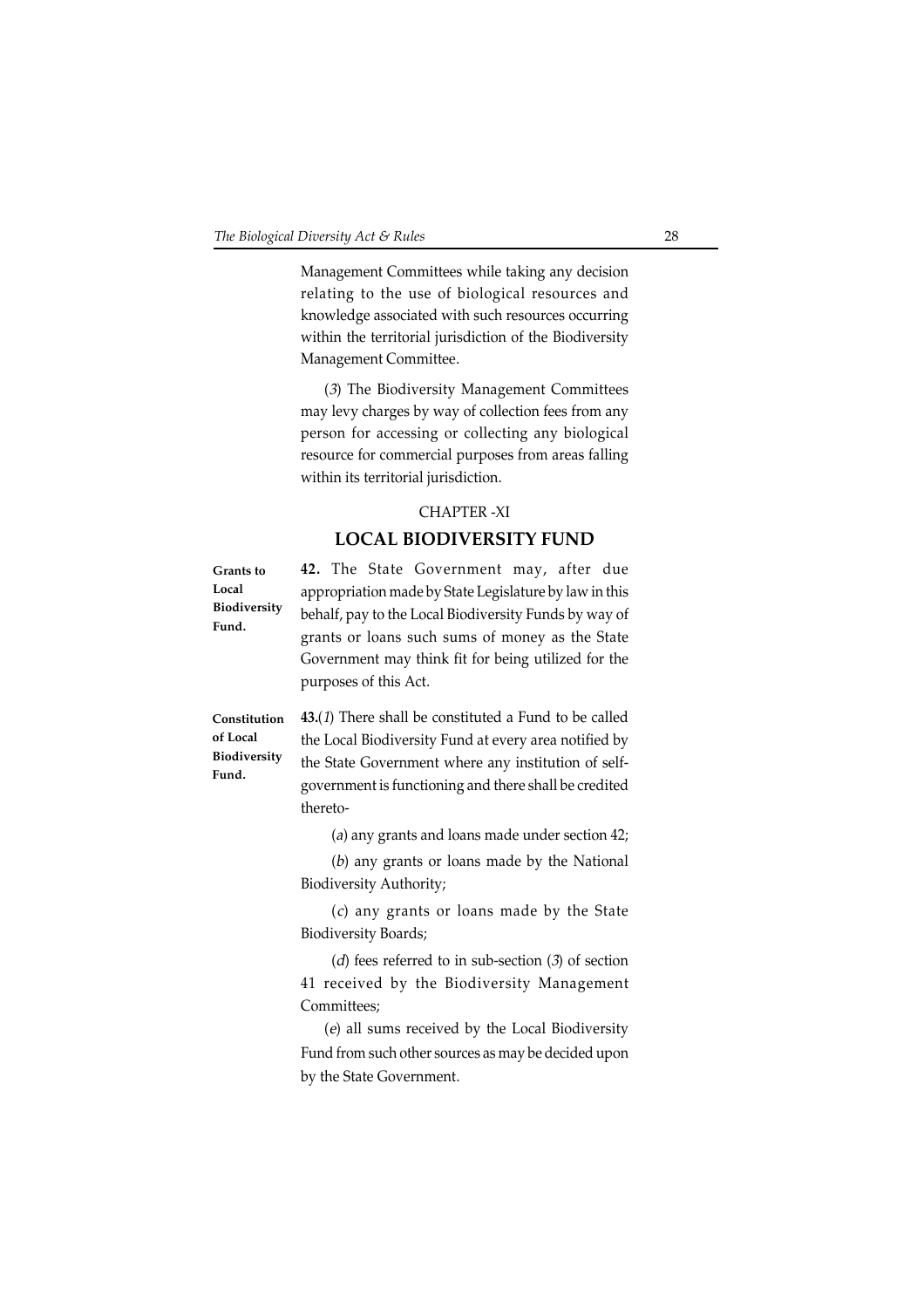**44.**(1) Subject to the provisions of sub-section (2), the management and the custody of the Local Biodiversity Fund and the purposes for which such Fund shall be applied, be in the manner as may be prescribed by the **Application**

(2) The Fund shall be used for conservation and promotion of biodiversity in the areas falling within the jurisdiction of the concerned local body and for the benefit of the community in so far such use is consistent with conservation of biodiversity.

State Government.

**45.** The person holding the custody of the Local Biodiversity Fund shall prepare, in such form and during each financial year at such time as may be prescribed, its annual report, giving a full account of its activities during the previous financial year, and submit a copy thereof to the concerned local body.

**46.** The accounts of the Local Biodiversity Fund shall be maintained and audited in such manner as may, in consultation with the Accountant-General of the State, be prescribed and the person holding the custody of the Local Biodiversity Fund shall furnish, to the concerned local body, before such date as may be prescribed, its audited copy of accounts together with auditor's report thereon.

**47.** Every local body constituting a Biodiversity Management Committee under sub-section (1) of section 41, shall cause, the annual report and audited copy of accounts together with auditor's report thereon referred to in sections 45 and 46, respectively and relating to such Committee to be submitted to the District Magistrate having jurisdiction over the area of the local body.

**of Local Biodiversity Fund.**

**Annual Report of Biodiversity Management Committees.**

**Audit of accounts of Biodiversity Management Committees.**

**Annual report, etc, of the Biodiversity Management Committee to be submitted to District Magistrate.**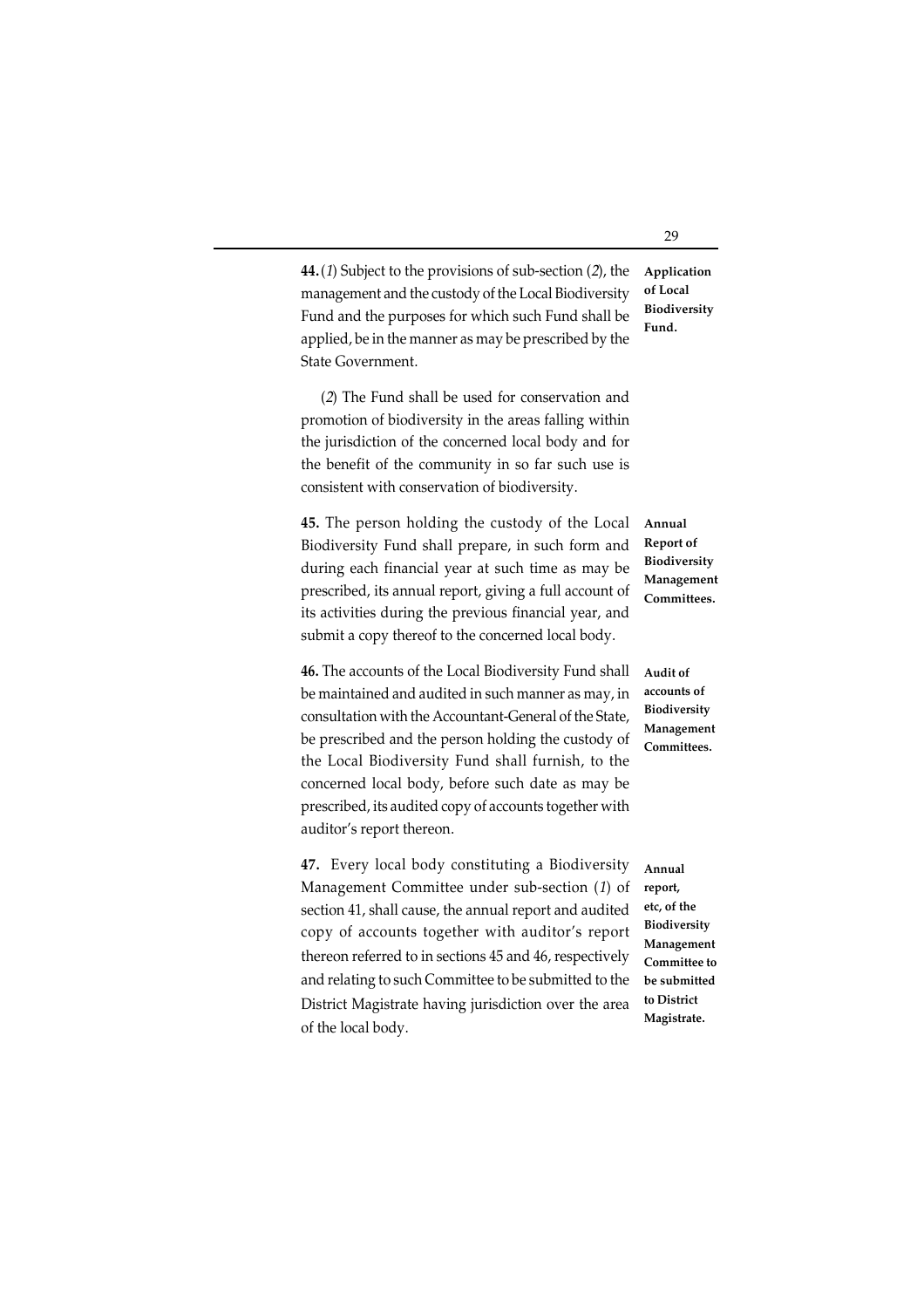## CHAPTER -XII **MISCELLANEOUS**

**National Biodiversity Authority to be bound by the directions given by Central Government.**

48. (1) Without prejudice to the foregoing provisions of this Act, the National Biodiversity Authority shall, in the discharge of its functions and duties under this Act, be bound by such directions on questions of policy as the Central Government may give in writing to it from time to time:

Provided that the National Biodiversity Authority shall, as far as practicable, be given opportunity to express its views before any direction is given under this sub-section.

(2) The decision of the Central Government whether a question is one of policy or not shall be final.

**Power of State Government to give directions**

**49.** (1) Without prejudice to the foregoing provisions of this Act, the State Biodiversity Board shall, in the discharge of its functions and duties under this Act, be bound by such directions on questions of policy as the State Government may give in writing to it from time to time:

Provided that the State Biodiversity Board shall, as far as practicable, be given an opportunity to express its views before any direction is given under this sub-section.

(*2*) The decision of the State Government whether a question is one of policy or not shall be final.

**Settlement of disputes between State Biodiversity Boards.**

**50.** (1) If a dispute arises between the National Biodiversity Authority and a State Biodiversity Board, the said Authority or the Board, as the case may be, may prefer an appeal to the Central Government within such time as may be prescribed.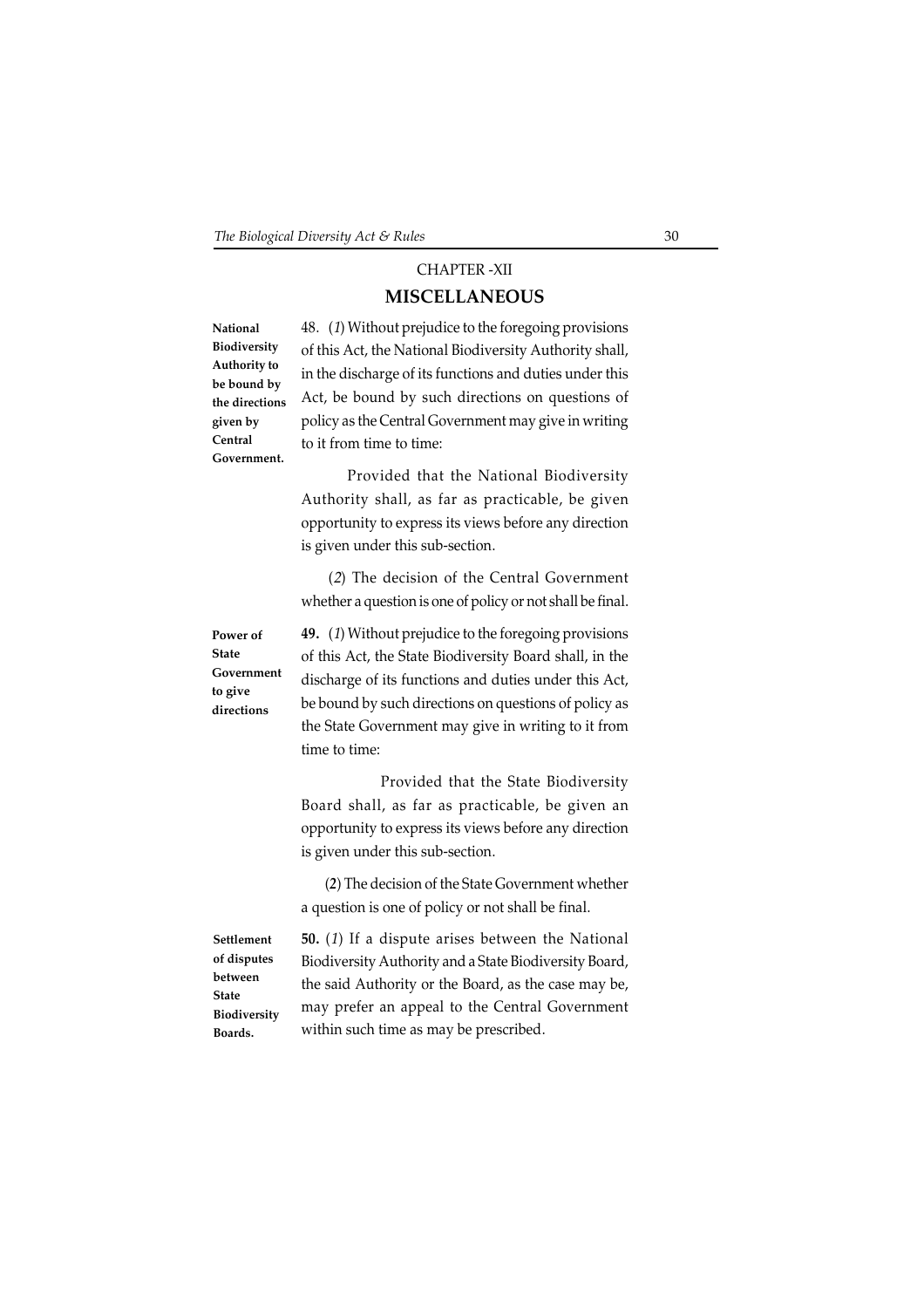(2) Every appeal made under sub-section (1) shall be in such form as may be prescribed by the Central Government.

(3) The procedure for disposing of an appeal shall be such as may be prescribed by the Central Government:

Provided that before disposing of an appeal, the parties shall be given a reasonable opportunity of, being heard.

(4) If a dispute arises between the State Biodiversity Boards, the Central Government shall refer the same to the National Biodiversity Authority.

(5) While adjudicating any dispute under subsection (4), the National Biodiversity Authority shall be guided by the principles of natural justice and shall follow such procedure as may be prescribed by the Central Government.

(6) The National Biodiversity Authority shall have, for the purposes of discharging its functions under this section, the same powers as are vested in a civil court under the Code of Civil Procedure, 1908 in respect of the following matters, namely:\_

- (a) summoning and enforcing the attendance of any person and examining him on oath;
- (b) requiring the discovery and production of documents;
- (c) receiving evidence on affidavits;
- (d) issuing commissions for the examination of witnesses or documents;
- (e) reviewing its decisions;
- (f) dismissing an application for default or deciding it ex parte;
- (g) setting aside any order of dismissal of any application for default or any order passed by it exparte;
	- (h) any other matter which may be prescribed.

**5 of 1908**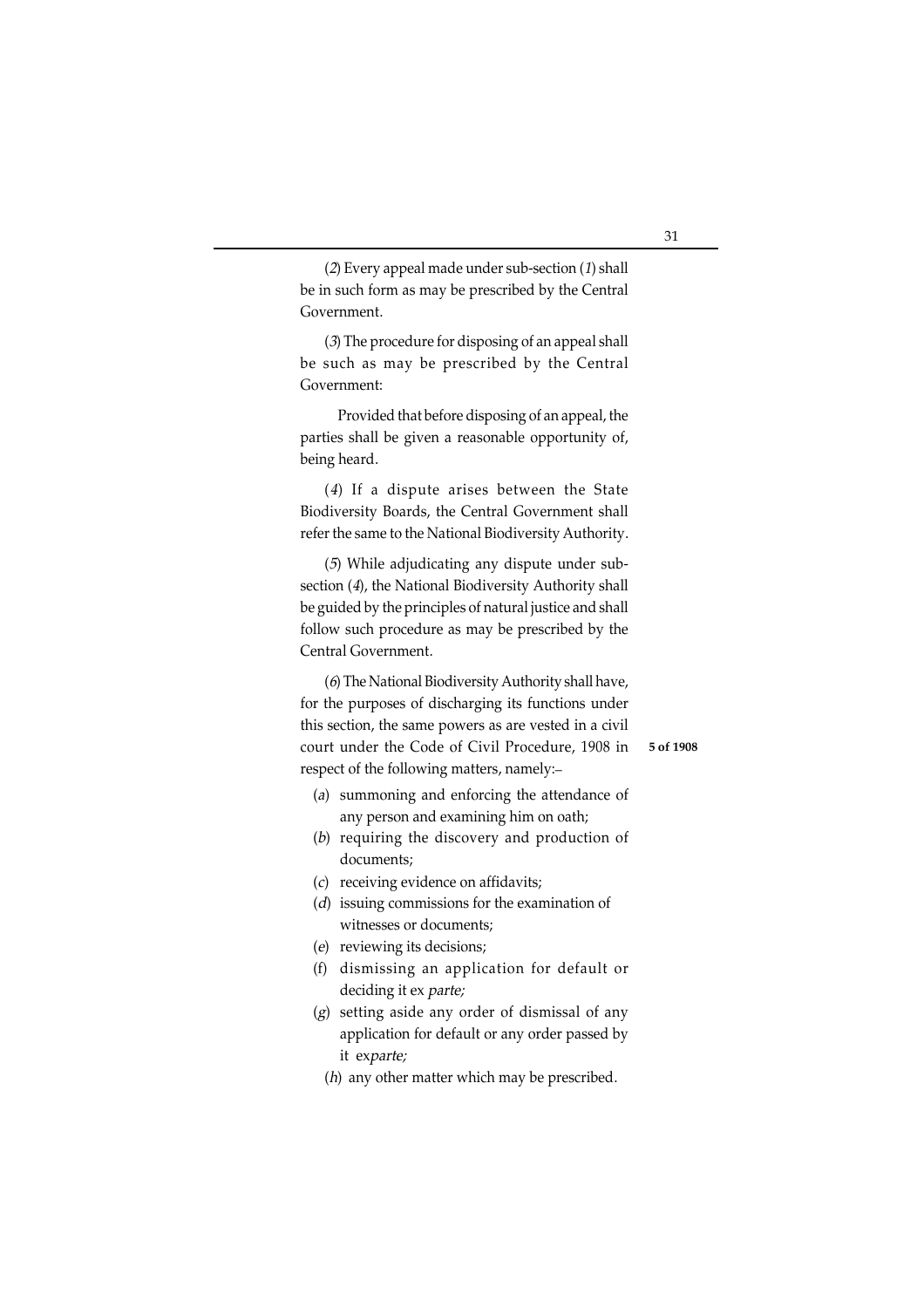| 45 of 1860                                 | (7) Every proceeding before the National<br>Biodiversity Authority shall be deemed to be a judicial<br>proceeding within the meaning of sections 193 and<br>228, and for the purpose of section 196, of the Indian<br>Penal Code and the National Biodiversity Authority<br>shall be deemed to be a civil court for all the purposes<br>of section 195 and Chapter XXV1 of the Code of                     |                                                                                                                                                   |
|--------------------------------------------|------------------------------------------------------------------------------------------------------------------------------------------------------------------------------------------------------------------------------------------------------------------------------------------------------------------------------------------------------------------------------------------------------------|---------------------------------------------------------------------------------------------------------------------------------------------------|
| 2 of 1974                                  | Criminal Procedure, 1973.                                                                                                                                                                                                                                                                                                                                                                                  |                                                                                                                                                   |
| 45 of 1860                                 | 51. All members, officers and other employees of the<br>National Biodiversity Authority or the State<br>Biodiversity Board shall be deemed, when acting or<br>purporting to act in pursuance of any of the provisions<br>of this Act, to be public servants within the meaning<br>of section 21 of the Indian Penal Code.                                                                                  | Members,<br>officers, etc.,<br>of National<br>Biodiversity<br>Authority and<br>State<br>Biodiversity<br>Board deemed<br>to be public<br>servants. |
| Appeal.                                    | 52. Any person, aggrieved by any determination of<br>benefit sharing or order of the National Biodiversity<br>Authority or a State Biodiversity Board under this Act, may<br>file an appeal to the High Court within thirty days from<br>the date of communication to him, of the determination<br>or order of the National Biodiversity Authority or the<br>State Biodiversity Board, as the case may be: |                                                                                                                                                   |
|                                            | Provided that the High Court may, if it is satisfied<br>that the appellant was prevented by sufficient cause<br>from filing the appeal-within the said period, allow it to<br>be filed within a further period not exceeding sixty days.                                                                                                                                                                   |                                                                                                                                                   |
|                                            | <sup>1</sup> [Provided further that nothing contained in this<br>section shall apply on and from the commencement<br>of the National Green Tribunal Act, 2010.                                                                                                                                                                                                                                             |                                                                                                                                                   |
|                                            | Provided also that any appeal pending before the<br>High Court, before the commencement of the National<br>Green Tribunal Act, 2010, shall continue to be heard<br>and disposed of by the High Court as if the National<br>Green Tribunal had not been established under section<br>3 of the National Green Tribunal Act, 2010.                                                                            |                                                                                                                                                   |
| Appeal to<br>National<br>Green<br>Tribunal | 52 A. Any person aggrieved by any determination<br>of benefit sharing or order of the National Biodiversity<br>Authority or a State Biodiversity Board under this Act,                                                                                                                                                                                                                                     |                                                                                                                                                   |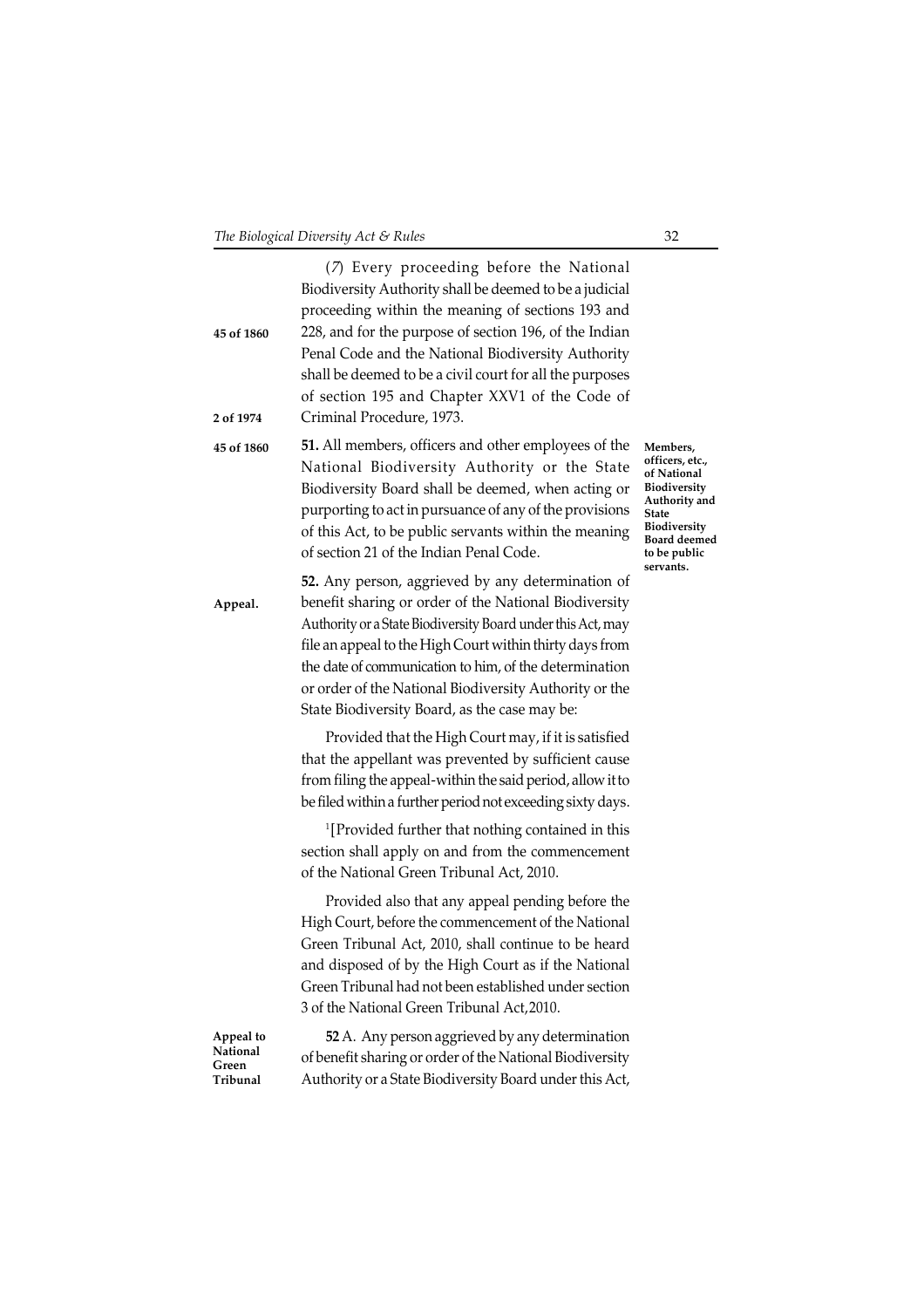on or after the commencement of the National Green Tribunal Act, 2010, may file an appeal to the National Green Tribunal established under section 3 of the National Green Tribunal Act, 2010, in accordance with the provisions of that Act]

**53.** Every determination of benefit sharing or order made by the National Biodiversity Authority or a State Biodiversity Board under this Act or the order made by the High Court in any appeal against any determination or order of the National Biodiversity Authority or a State Biodiversity Board shall, on a certificate issued by any officer of the National Biodiversity Authority or a State Biodiversity Board or the Registrar of the High Court, as the case may be, be deemed to be decree of the civil court and shall be executable in the same manner as a decree of that court.

Explanation.- For the purposes of this section and section 52, the expression "State Biodiversity Board" includes the person or group of persons to whom the powers or functions under sub-section (2) of section 22 have been delegated under the proviso to that subsection and the certificate relating to such person or group of persons under this section shall be issued by such person or group of persons, as the case may be.

**54.** No suit, prosecution or other legal proceedings shall lie against the Central Government or the State Government or any officer of the Central Government or the State Government or any member, officer or employee of the National Biodiversity Authority or the State Biodiversity Board for anything which is in good faith done or intended to be done under this Act or the rules or regulations made thereunder.

**Protection of action taken in good faith.**

**Execution of determination or order.**

**<sup>1</sup>Inserted by the National Green Tribunal Act, 2010 (19of 2010) dt. 2.6.2010**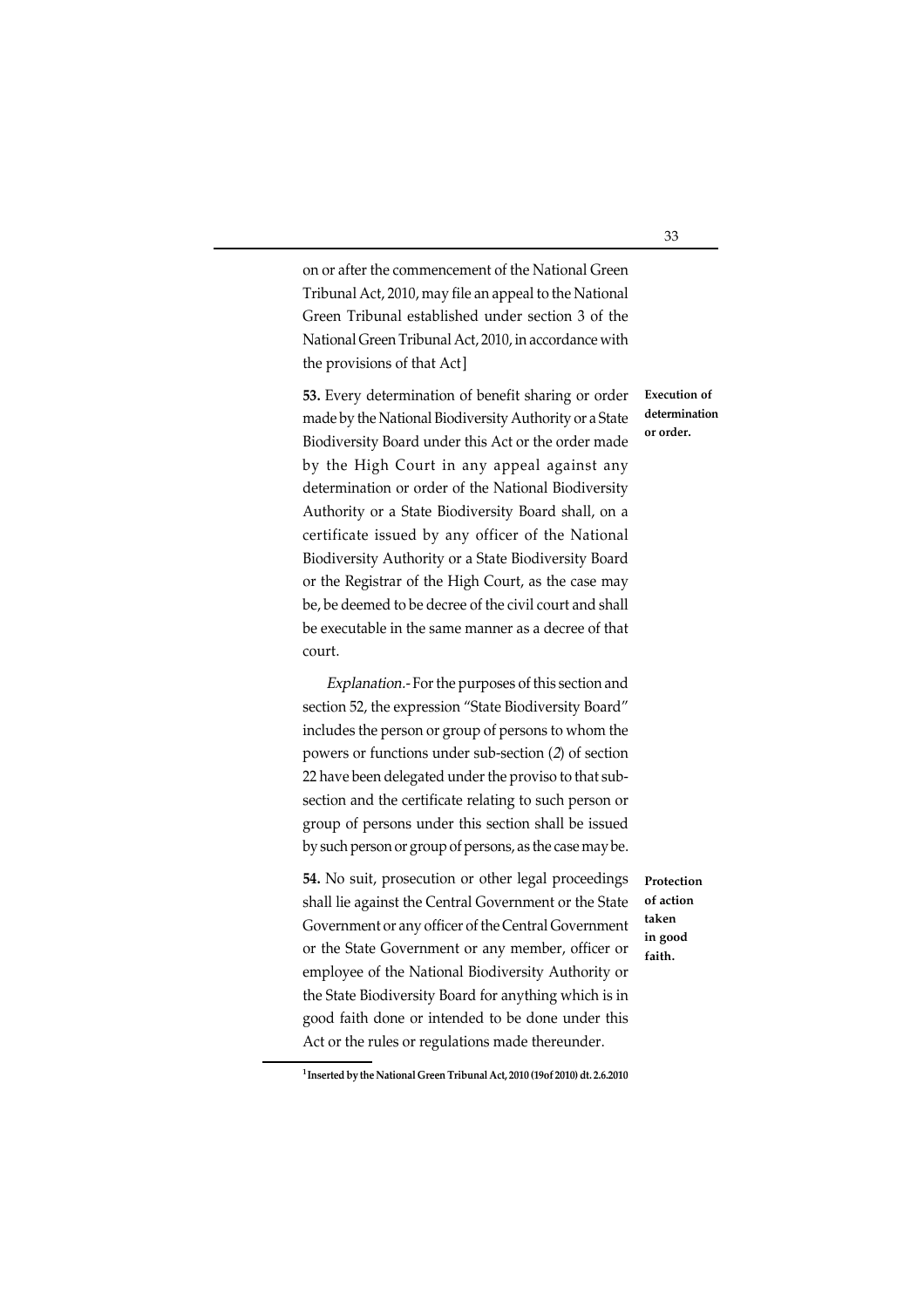**55.** (1) Whoever contravenes or attempts to contravene or abets the contravention of the provisions of section 3 or section 4 or section 6 shall be punishable with imprisonment for a term which may extend to five years, or with fine which may extend to ten lakh rupees and where the damage caused exceeds ten lakh rupees such fine may commensurate with the damage caused, or with both. **Penalties.**

> (2) Whoever contravenes or attempts to contravene or abets the contravention of the provisions of section 7 or any order made under sub-section (2) of section 24 shall be punishable with imprisonment for a term which may extend to three years, or with fine which may extend to five lakh rupees, or with both.

**Penalty for contravention of directions or orders of Central Government, State Government, National Biodiversity Authority and State Biodiversity Boards.**

**56.** If any person contravenes any direction given or order made by the Central Government, the State Government, the National Biodiversity Authority or the State Biodiversity Board for which no punishment has been separately provided under this Act, he shall be punished with a fine which may extend to one lakh rupees and in case of a second or subsequent offence, with fine which may extend to two lakh rupees and in the case of continuous contravention with additional fine which may extend to two lakh rupees everyday during which the default continues.

**Offences by Companies**

**57.** (1) Where an offence or contravention under this Act has been committed by a company, every person who at the time the offence or contravention was committed was in charge of, and was responsible to, the company for the conduct of the business of the company, as well as the company, shall be deemed to be guilty of the offence or contravention and shall be liable to be proceeded against and punished accordingly: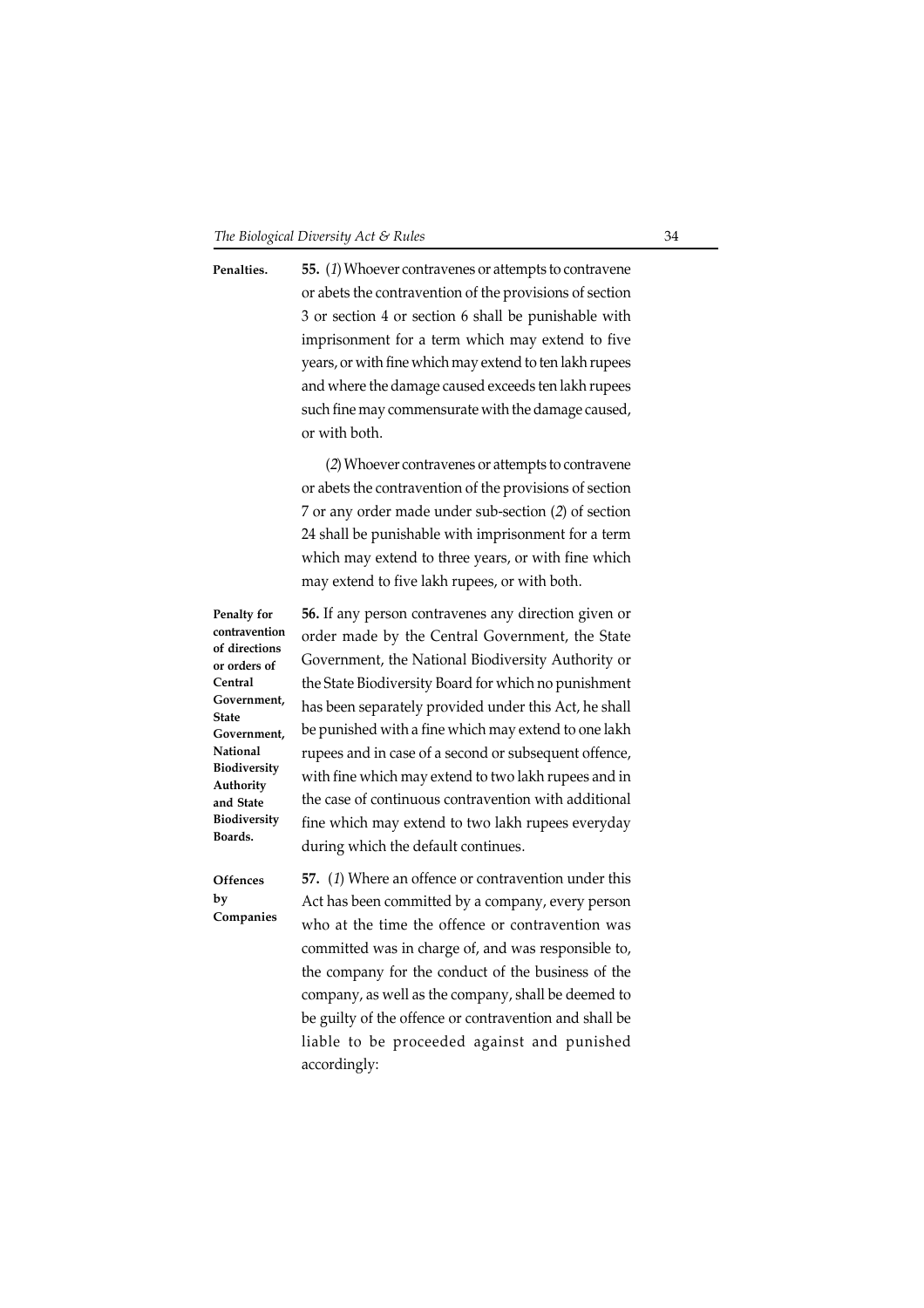Provided that nothing contained in this sub-section shall render any such person liable to any punishment provided in this Act, if he proves that the offence or contravention was committed without his knowledge or that he had exercised all due diligence to prevent the commission of such offence or contravention.

(2) Notwithstanding anything contained in sub-section (1), where an offence or contravention under this Act has been committed by a company and it is proved that the offence or contravention has been committed with the consent or connivance of, or is attributable to, any neglect on the part of any director, manager, secretary or other officer of the company, such director, manager, secretary or other officer shall also be deemed to be guilty of the offence or contravention and shall be liable to be proceeded against and punished accordingly.

Explanation. -For the purposes of this section,-

(a) "company" means any body corporate and includes a firm or other association of individuals; and

(b) "director", in relation to a firm, means a partner in the firm.

**58.** The offences under this Act shall be cognizable and non-bailable.

**Offences to be cognizable and non-bailable. Act to have effect in addition to other Acts.**

law, for the time being in force, relating to forests or wildlife. **60.** The Central Government may give directions to

**59.** The provisions of this Act shall be in addition to, and not in derogation of, the provisions in any other

any State Government as to the carrying into execution in the State of any of the provisions of this Act or of any rule or regulation or order made thereunder. **Power of Central Government to give directions to State Government.**

**61.** No Court shall take cognizance of any offence **Cognizance** under this Act except on a complaint made by **of offences.**

35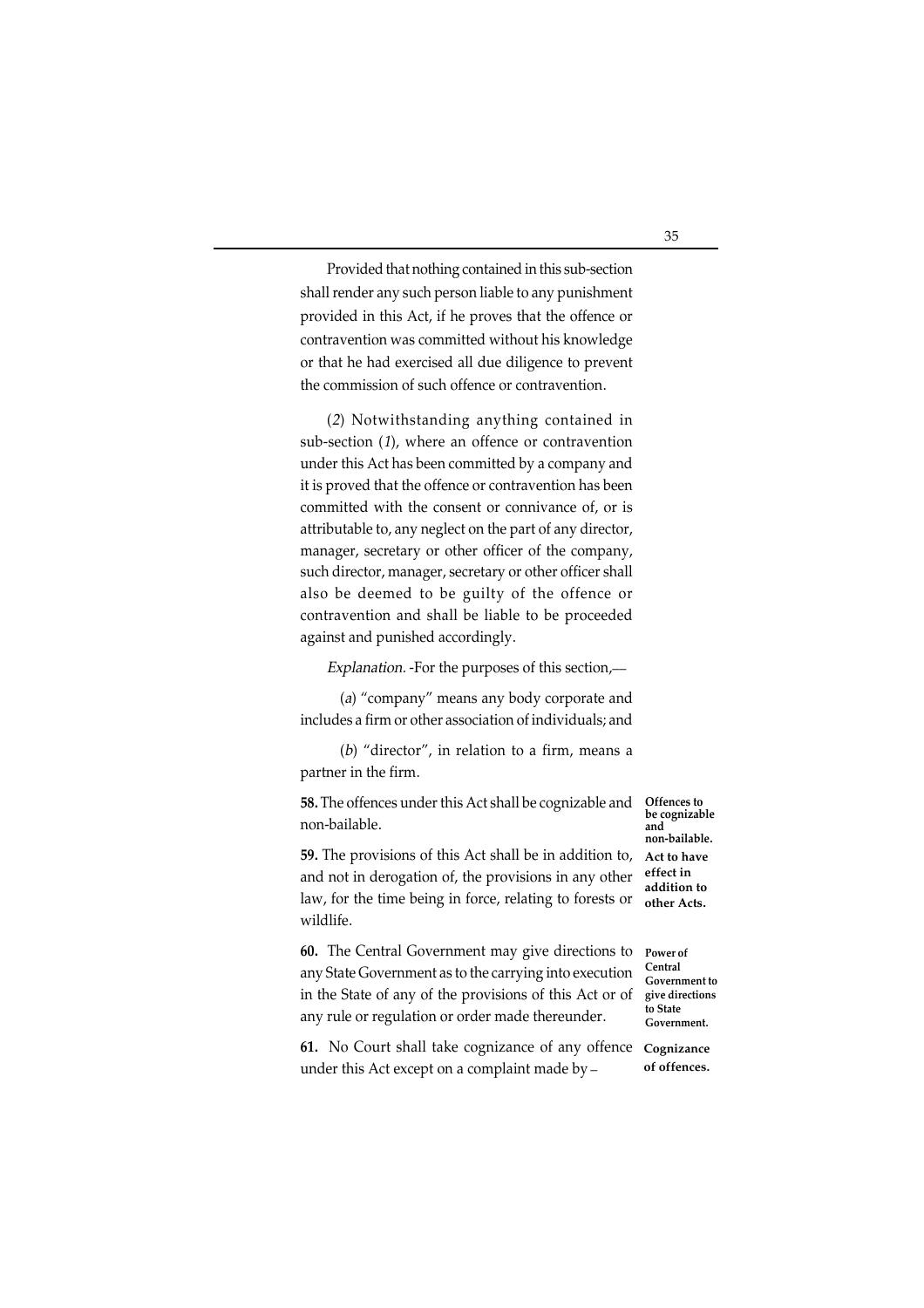(a) the Central Government or any authority or officer authorized in this behalf by that Government; or

 (b) any benefit claimer who has given notice of not less than thirty days in the prescribed manner, of such offence and of his intention to make a complaint, to the Central Government or the authority or officer authorized as aforesaid.

**Power of Central Government to make rules**

**62.** (1) The Central Government may, by notification in the Official Gazette, make rules for carrying out the purposes of this Act.

(2) In particular, and without prejudice to the generality of the foregoing power, such rules may provide for all or any of the following matters, namely:

(a) terms and conditions of service of the Chairperson and members under section 9;

 (b) powers and duties of the Chairperson under section 10;

 (c) procedure under sub-section (1) of section 12 in regard to transaction of business at meetings;

(d) form of application and payment of fees for undertaking certain activities under sub-section (1) of section 19;

(e) the form and manner of making an application under sub-section (2) of section 19;

 $(f)$  form of application and the manner for transfer of biological resource or knowledge under sub-section (2) of section 20;

 $(g)$  form in which, and the time of each financial year at which, the annual report of the National Biodiversity Authority shall be prepared and the date before which its audited copy of accounts together with auditor's report thereon shall be furnished under section 28;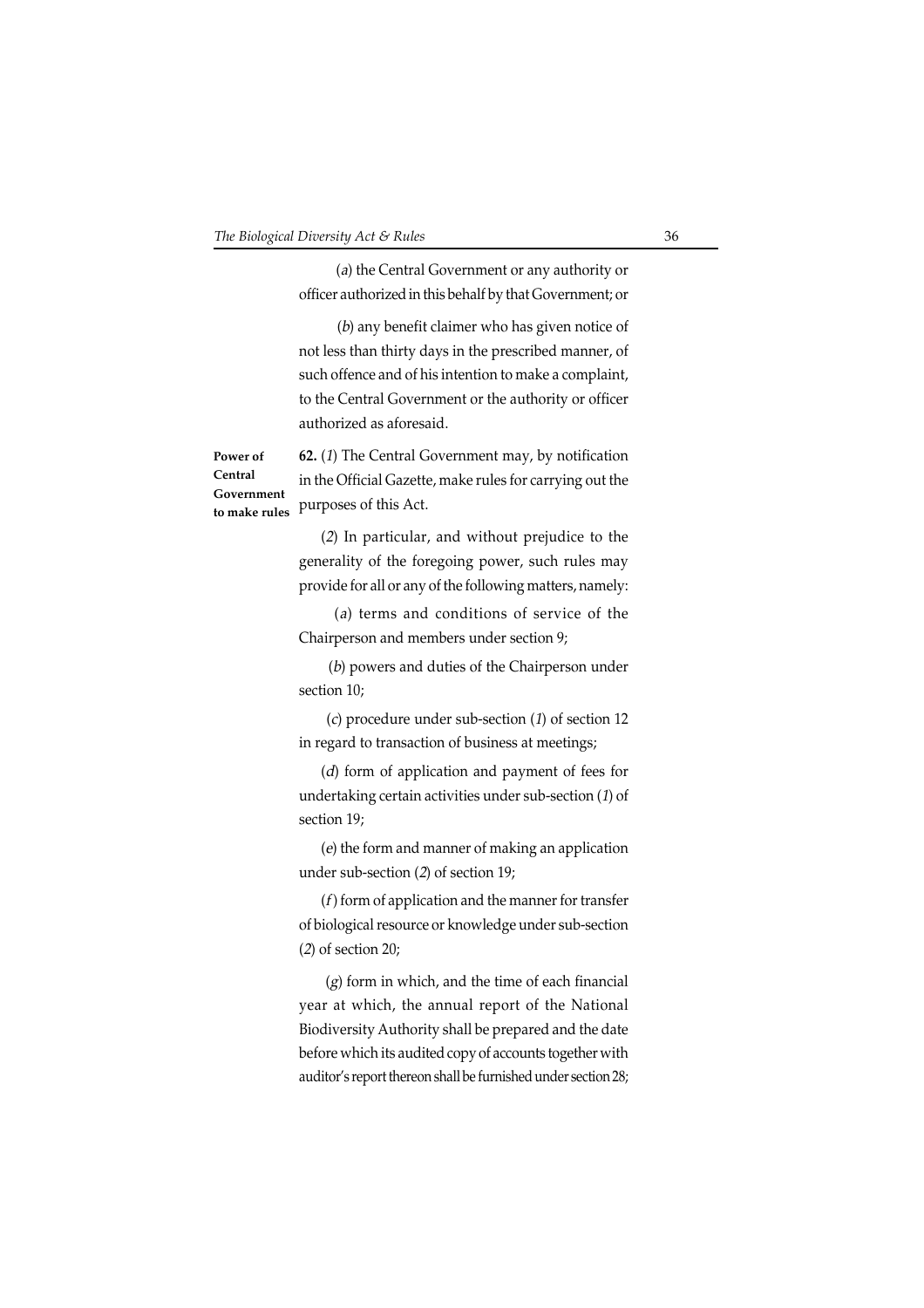(h) form in which the annual statement of account shall be prepared under subsection (1) of section 29;

 $(i)$  the time within which and the form in which, an appeal may be preferred, the procedure for disposing of an appeal and the procedure for adjudication, under section 50;

 (j) the additional matter in which the National Biodiversity Authority may exercise powers of the civil court under clause  $(h)$  of sub-section  $(h)$  of section 50;

 $(k)$  the manner of giving notice under clause  $(b)$  of section 61;

 $(l)$  any other matter which is to be, or may be, prescribed, or in respect of which provision is to be made, by rules.

 $(3)$  Every rule made under this section and every regulation made under this Act shall be laid, as soon as may be after it is made, before each House of Parliament, while it is in session for a total period of thirty days which may be comprised in one session or in two or more successive sessions, and if, before the expiry of the session immediately following the session or the successive sessions aforesaid, both Houses agree in making any modification in the rule or regulation or both Houses agree that the rule or regulation should not be made, the rule or regulation shall thereafter have effect only in such modified form or be of no effect, as the case may be; so, however, that any such modification or annulment shall be without prejudice to the validity of anything previously done under that rule or regulation.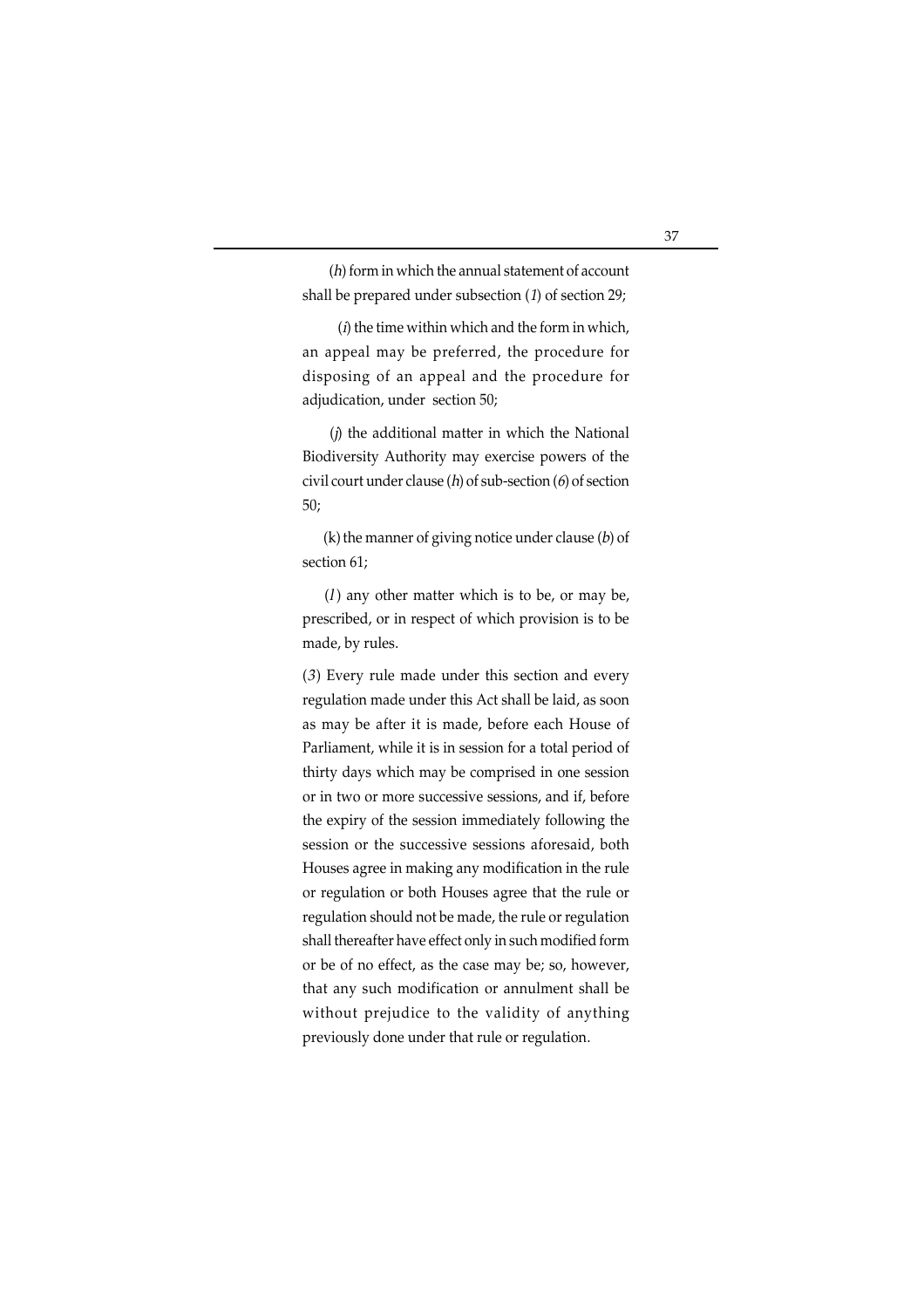**Power of State Government to make rules**

**63.** (1) The State Government may, by notification in the Official Gazette, make rules for carrying out the purposes of this Act.

(2) In particular, and without prejudice to the generality of the foregoing power, such rules may provide for all or any of the following matters, namely:

(a) the other functions to be performed by the State Biodiversity Board under clause  $(c)$  of section 23;

(b) the form in which the prior intimation shall be given under sub-section (1) of section 24;

(c) the form in which, and the time of each financial year at which, the annual report shall be prepared under section 33;

(d) the manner of maintaining and auditing the accounts of the State Biodiversity Board and the date before which its audited copy of the accounts together with auditor's report thereon shall be furnished under section 34;

(e) management and conservation of national heritage sites under section 37;

 $(f)$  the manner of management and custody of the Local Biodiversity Fund and the purposes for which such Fund shall be applied under sub-section (1) of section 44;

(g) the form of annual report and the time at which such report shall be prepared during each financial year under section 45;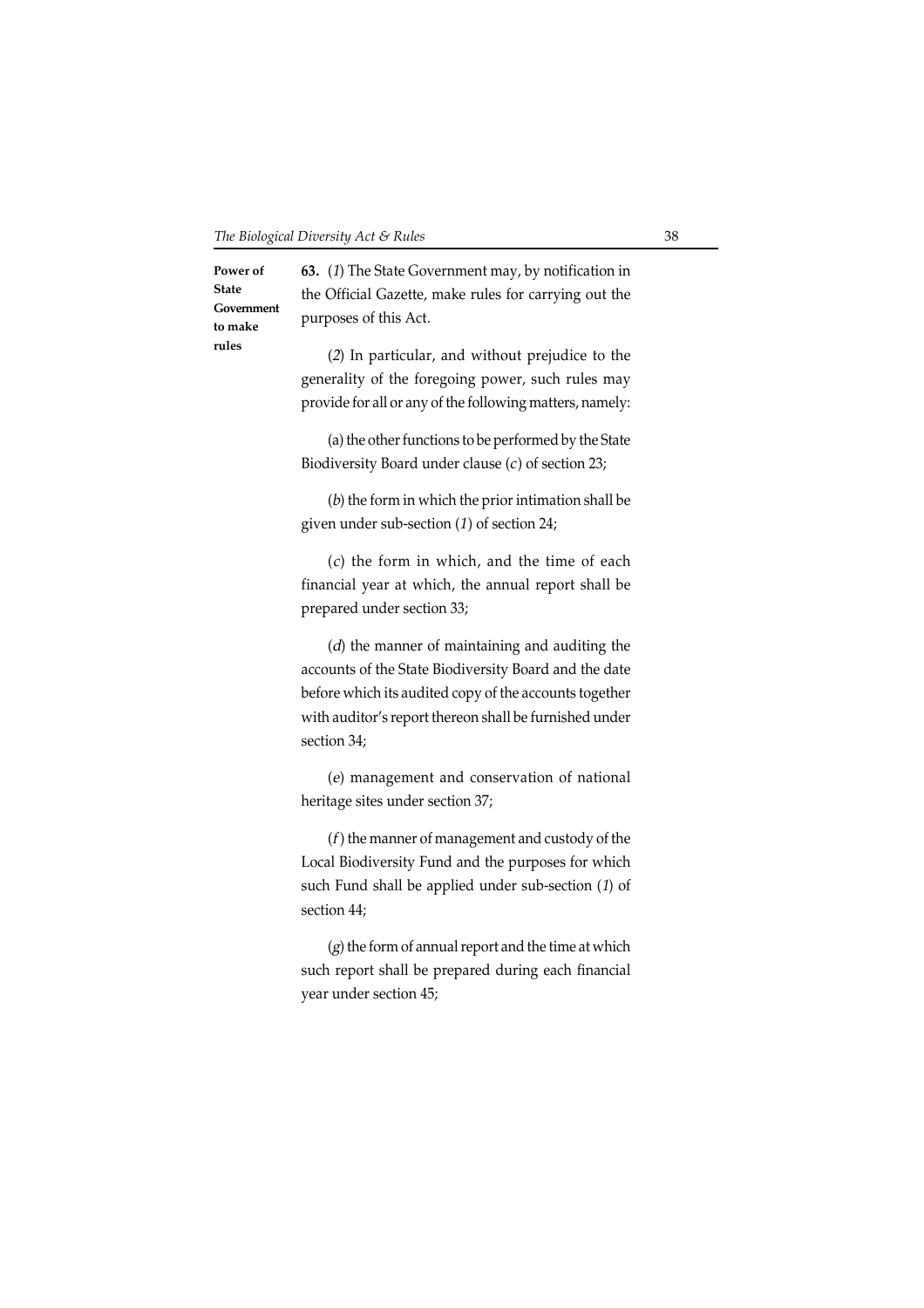(h) the manner of maintaining and auditing the accounts of the Local Biodiversity Fund and the date before which its audited copy of the accounts together with auditor's report thereon shall be furnished under section 46;

 $(i)$  any other matter which is to be, or may be, specified.

(3) Every rule made by the State Government under this section shall be laid, as soon as may be after it is made, before each House of the State Legislature where it consists of two Houses, or where such Legislature consists of one House, before that House.

**64.** The National Biodiversity Authority shall, with the previous approval of the Central Government, by notification in the Official Gazette, make regulations for carrying out the purposes of this Act.

**65.**(1) If any difficulty arises in giving effect to the provisions of this Act, the Central Government may, by order, not inconsistent with the provisions of this Act, remove the difficulty:

 Provided that no such order shall be made after the expiry of a period of two years from the commencement of this Act.

(2) Every order made under this section shall be laid, as soon as may be, after it is made, before each House of Parliament.

> **SUBHASH C. JAIN** *Secretary to the Government of India*

#### **Power to make regulations.**

**Power to remove difficulties.**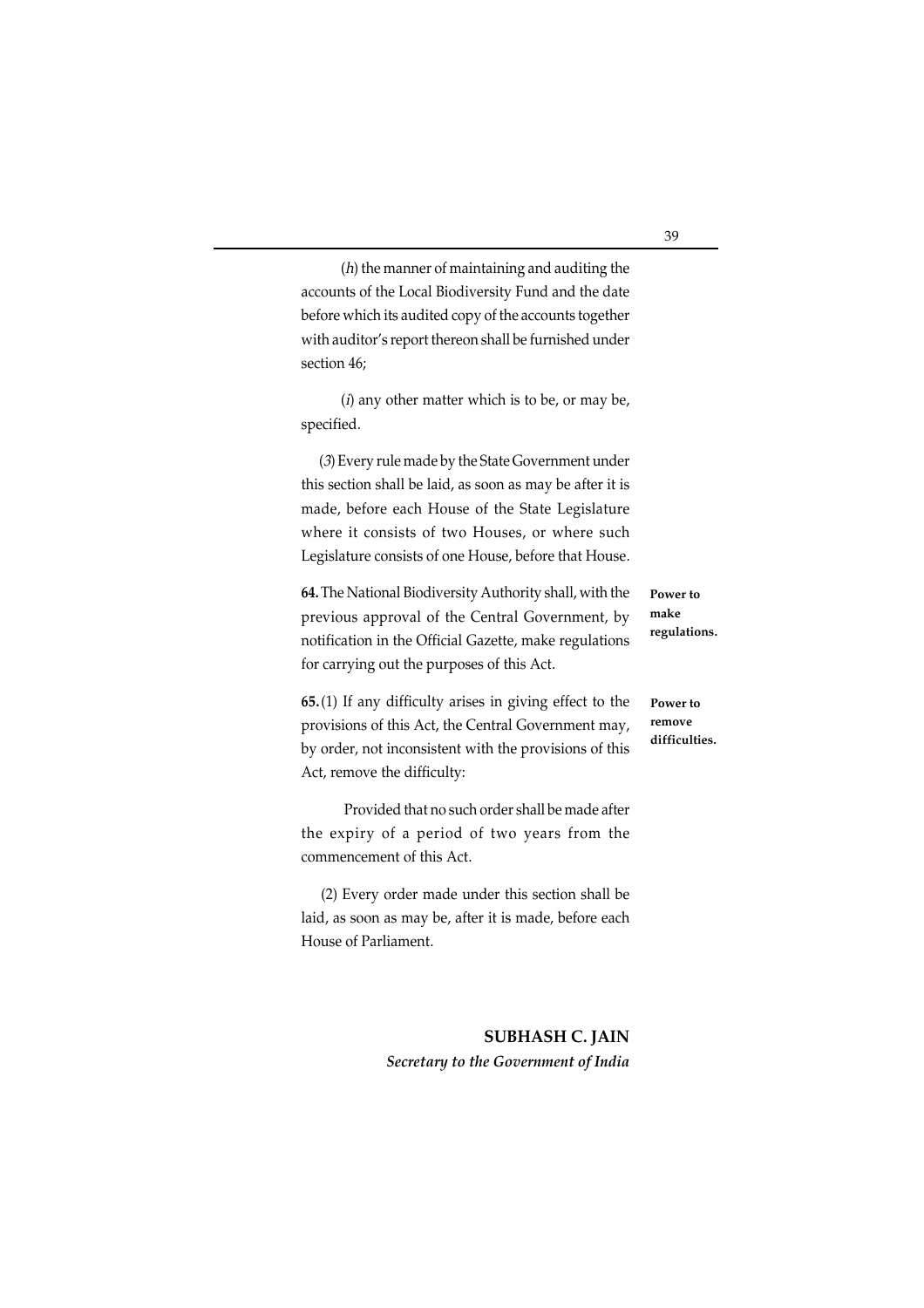# **BIOLOGICAL DIVERSITY RULES - 2004**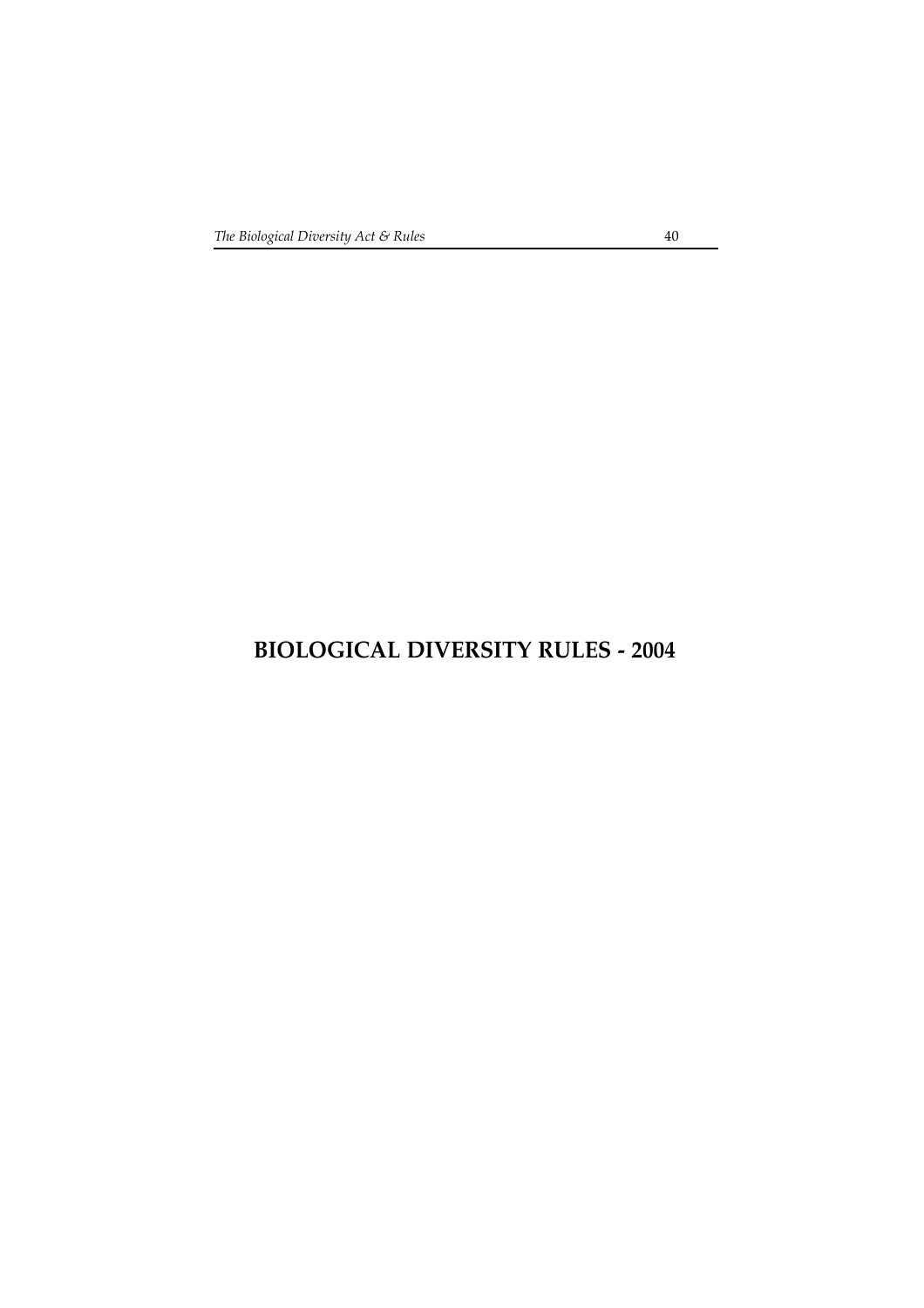## **MINISTRY OF ENVIRONMENT AND FORESTS NOTIFICATION**

New Delhi, the 15<sup>th</sup> April, 2004

**G.S.R. 261 (E).** – In exercise of the powers conferred by Section 62 of the Biological Diversity Act, 2002, and in supersession of the National Biodiversity Authority (salary, Allowances and conditions of service of Chairperson and other Members) Rules, 2003 except as respect to things done or omitted to be done before such supersession, the Central Government hereby makes the following rules namely: -

#### **1. Short title and commencement**

- (1) These rules may be called the Biological Diversity Rules, 2004.
- (2) Thus shall come into force on  $15<sup>th</sup>$  April, 2004.

#### **2. Definitions**

In these rules, unless the context otherwise requires, -

- (a) "Act" means the Biological Diversity Act 2002 (18 of 2003);
- (b) "Authority" means the National Biodiversity Authority established under sub- section (1) of Section 8,
- (c) "Biodiversity Management Committee" means a Biodiversity Management Committee established by a local body under sub-section (1) of Section 41;
- (d) "Chairperson" means the chairperson of the National Biodiversity Authority or as the case may be, of the State Biodiversity Board.
- (e) "fee" means any fee stipulated in the Schedule;
- (f) "Form" means form annexed to these rules;
- (g) " Member" means a member of the National Biodiversity Authority or a State Biodiversity Board and includes the chairperson as the case may be;
- (h) "section " means a section of the Act;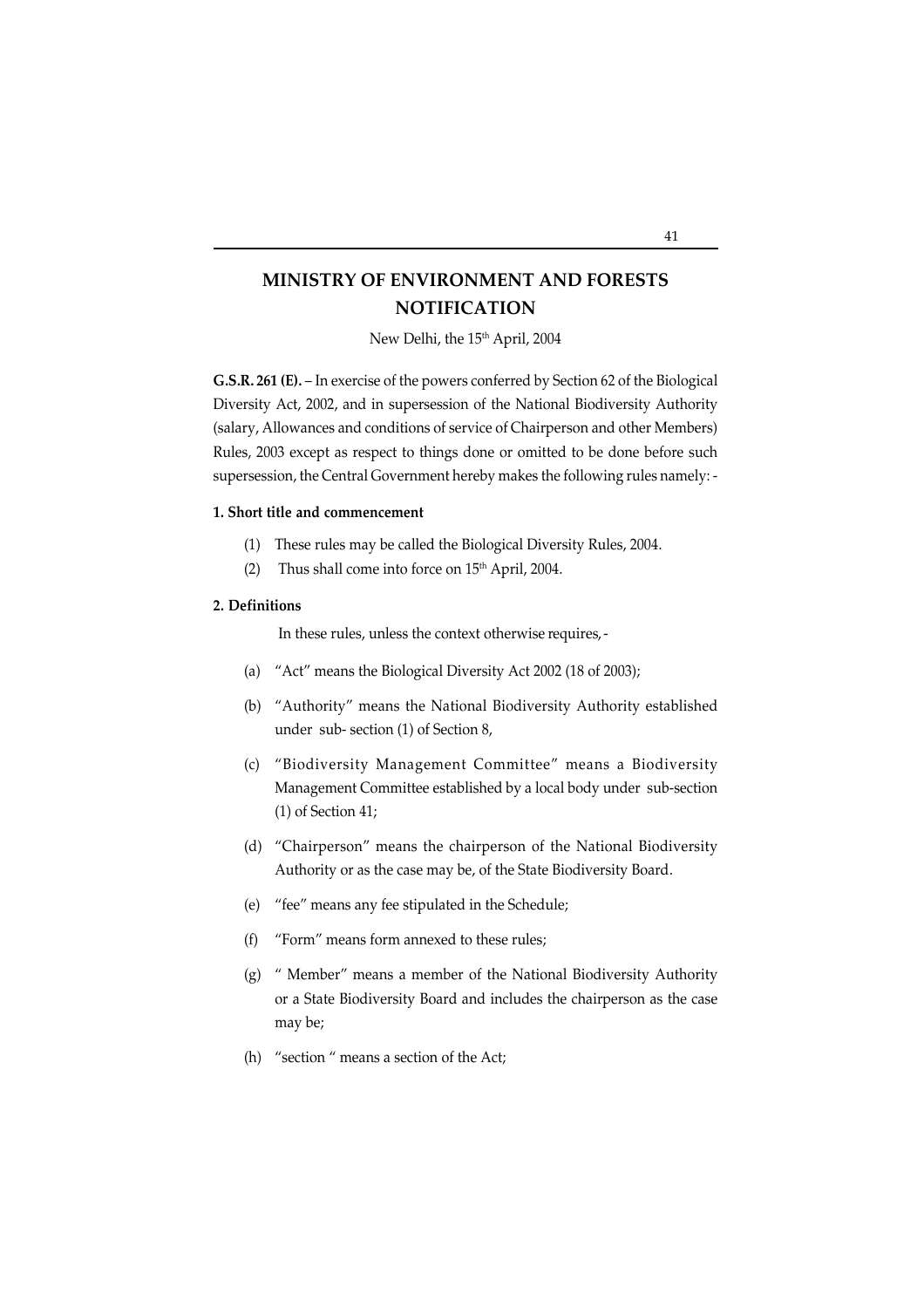- (i) "Secretary" means the full time Secretary of the Authority.
- (j) words and expressions used but not defined in these rules and defined in the Act shall have the meaning respectively assigned to them in the Act.

#### **3. Manner of selection and appointment of the Chairperson**

(1) The Chairperson of the Authority shall be appointed by the Central Government.

(2) Every appointment of Chairperson under sub-section (1) shall be made either on deputation basis or by selection from outside the Central Government. In case the appointment is through deputation, the applicant should not be below the rank of Additional Secretary to the Government of India.

#### **4. Term of Office of the Chairperson**

- (1) The Chairperson of the Authority shall hold the office for a term of three years' and shall be eligible for re-appointment,
- (2) Provided that no Chairperson shall hold office as such after he attains the age of sixty five years or his term of office expires which is earlier.
- (3) The Chairperson may resign from his office by giving at least one month notice in writing to the Central Government.

#### **5. Pay and Allowances of Chairperson :\_\_**

- (1) A Chairperson shall be entitled to a fixed pay of Rs. 26,000/- per month. In case of retired person is appointed as Chairperson, his pay shall be fixed in accordance with the orders of the Central Government as applicable to such persons.
- (2) A Chairperson shall be entitled to such allowances, leave, pension, provident fund, house and other perquisites etc. to be decided by the Central Government from time to time.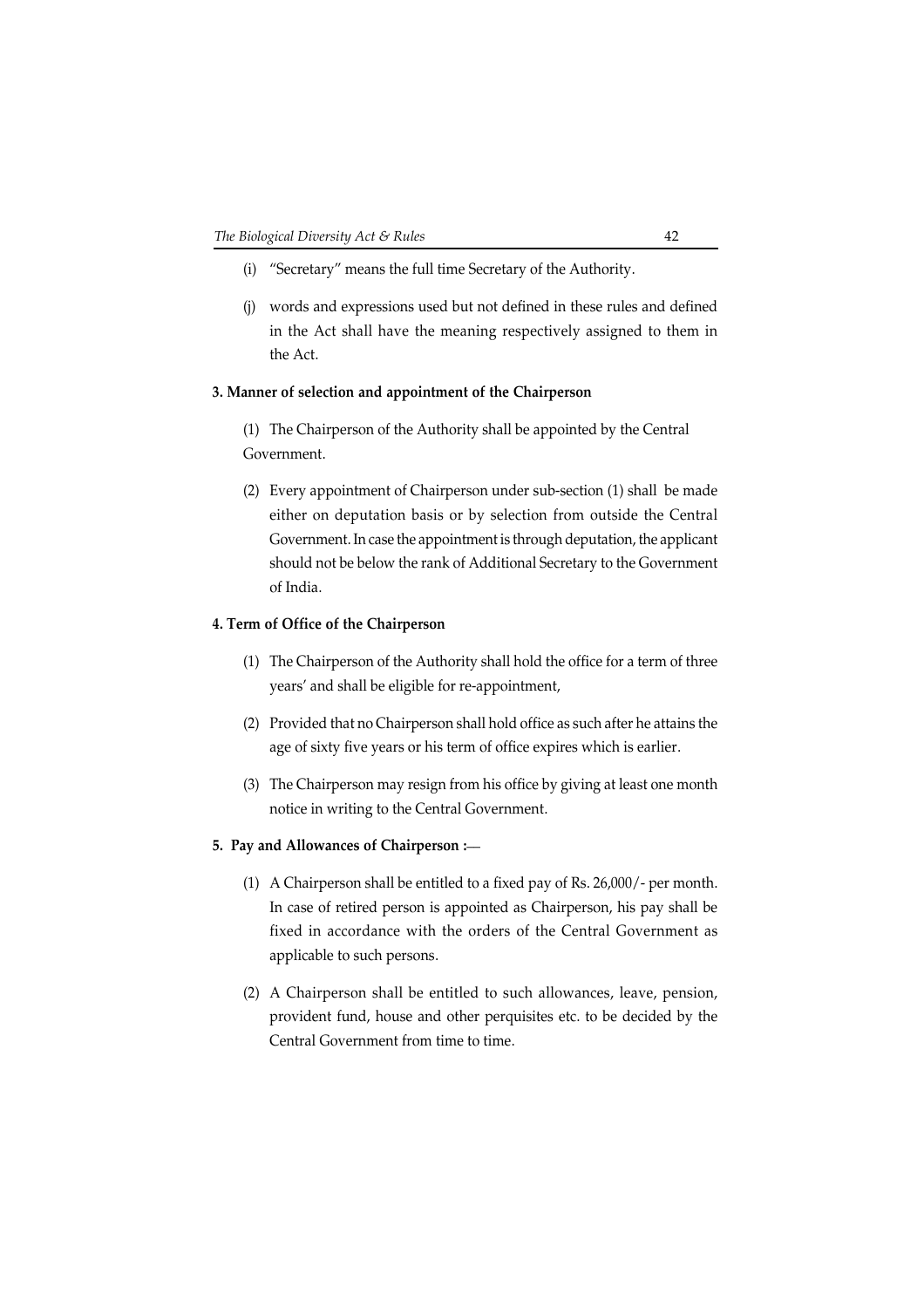#### **6. Term of Office and Allowances of non- official Members:**

- (1) Every non-official member of the Authority shall hold his office for a term not exceeding three years at a time from the date of publication of his appointment in the official Gazette.
- (2) Every non- official member attending the meeting of the Authority shall be entitled to sitting allowance, travelling expenses, daily allowance and such other allowances as are applicable to non official member of commissions and committees of the Central Government attending the meeting (s) of such Commissions or Committees.

#### **7. Filling up of vacancies of non- official members**

- (1) A non –official member of the Authority may resign his office at any time by giving in writing under his hand addressed to the Central Government and the seat of that member in the Authority shall become vacant.
- (2) A casual vacancy of a non official member in the Authority shall be filled up by a fresh nomination and the person nominated to fill the vacancy shall hold office only for the remainder of the term of the member in whose place he was nominated.

#### **8. Removal of the members of the Authority.**

No member of the Authority shall be removed from his office on any ground specified in section 11, without a due and proper enquiry by an officer not below the rank of a Secretary to the Government of India appointed by the Central Government and without giving such member a reasonable opportunity of being heard.

#### **9. Secretary of the Authority**

- (1) The Authority shall appoint a Secretary to it.
- (2) The terms and conditions of the appointment of the Secretary shall be determined by the Authority by regulation.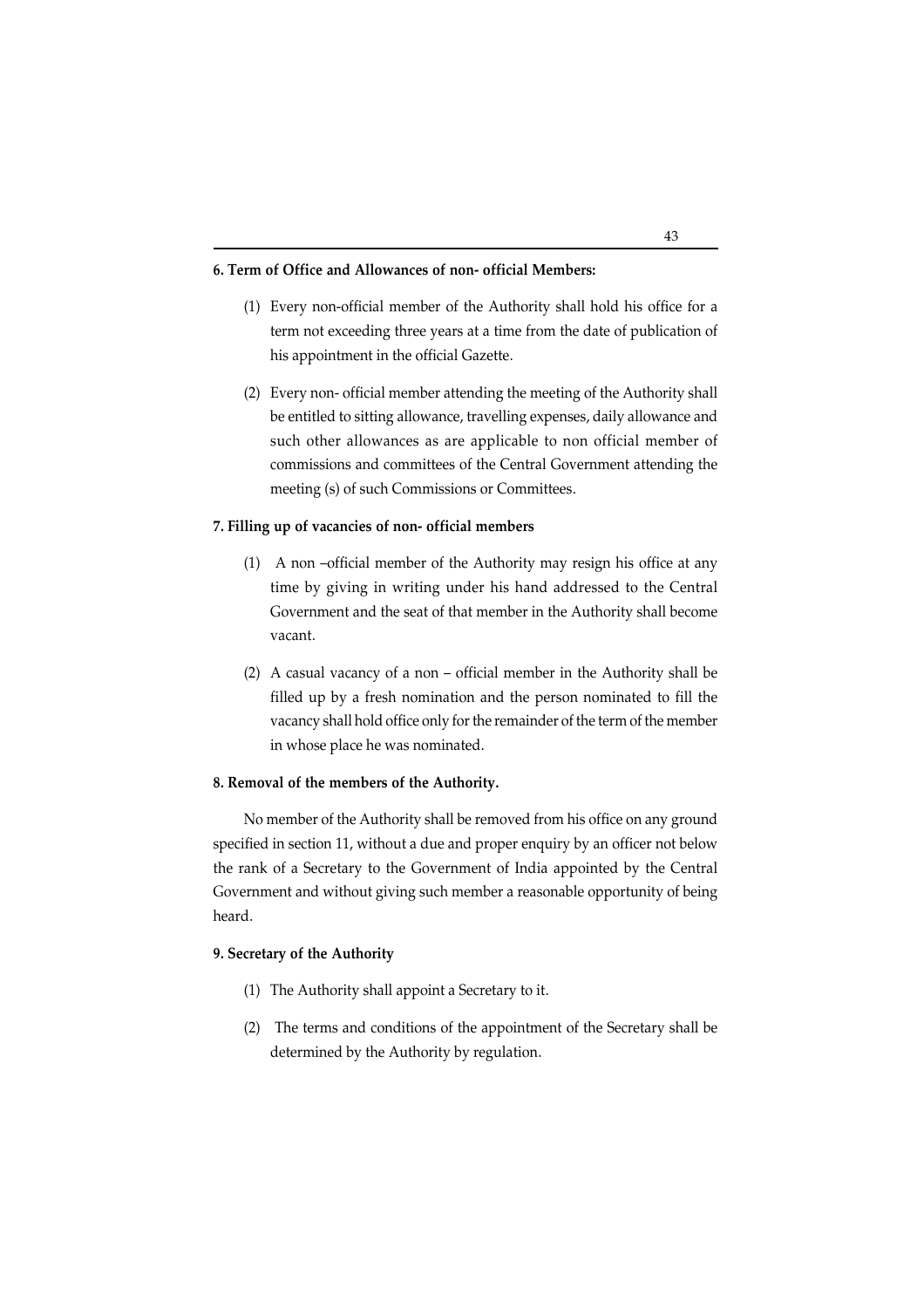(3) The Secretary shall be responsible for co-ordinating and convening the meetings of the Authority, maintenance of the records of the proceedings of the Authority and such other matters as may be assigned to him by the Authority.

#### **10. Meetings of the Authority**

- (1) The Authority shall meet at least four times in a year normally after a period of three months at the Head quarters of the Authority or at such place as may be decided by the Chairperson.
- (2) The Chairperson shall, upon a written request from not less than five Members of the Authority or upon a direction of the Central Government, call a special meeting of the Authority.
- (3) The members shall be given at least fifteen days' notice for holding an ordinary meeting and at least three days' notice for holding a special meeting specifying the purpose, the time and the place at which such meeting is to be held.
- (4) Every meeting shall be presided over by the Chairperson and in his absence, by a presiding officer to be elected by the members present from amongst themselves.
- (5) The decision of the Authority at a meeting shall, if necessary, be taken by a simple majority of the Members present and voting and the Chairperson or in his absence, the Member presiding shall have a second or casting vote.
- (6) Each member shall have one vote.
- (7) The quorum at every meeting of the Authority shall be five.
- (8) No Member shall be entitled to bring forward for the consideration of a meeting any matter of which he has not given ten days' notice unless the Chairperson in his discretion permits him to do so.
- (9) Notice of the meeting may be given to the Members by delivering the same by messenger or sending it by registered post to his last known place of residence or business or in such other manner as the Secretary of the Authority may, in the circumstances of the case, think fit.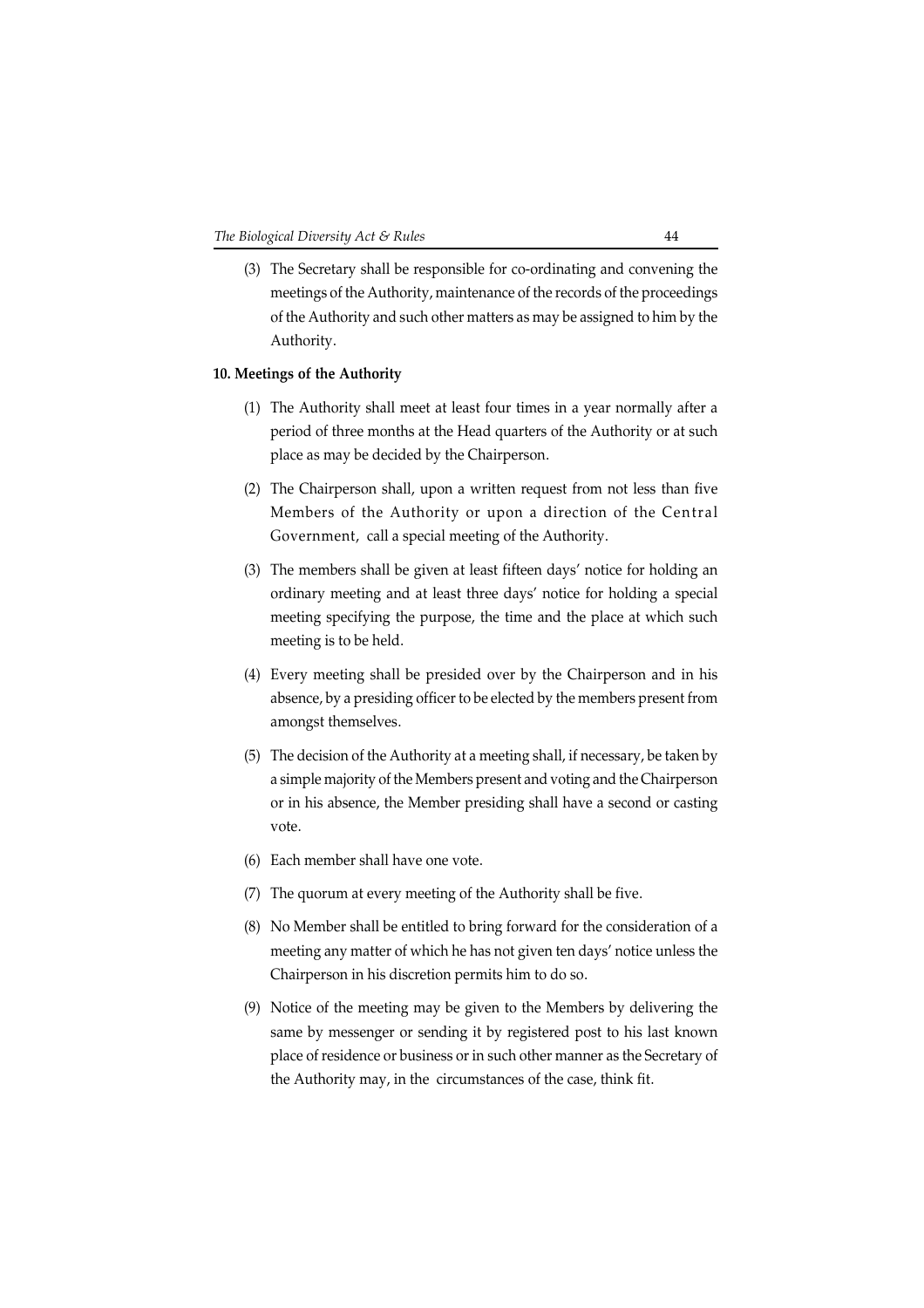#### **11. Appointment of Expert Committee by the Authority and their entitlements**

- (1) The Authority may constitute any number of Committees for such purposes as it may deem fit consisting wholly of members or wholly of other persons or partly of members or partly of other persons.
- (2) The members of the Committee other than the members of the Authority shall be paid such fees and allowances for attending the meetings as the Authority may deem fit.

#### **12. General functions of the Authority**

The Authority may perform the following functions; namely:-

- (i) lay down the procedure and guidelines to govern the activities provided under sections 3, 4 and 6;
- (ii) advise the Central Government on any matter concerning conservation of bio diversity, sustainable use of its components and fair and equitable sharing of benefits arising out of the use of biological resource and knowledge;
- (iii) coordinate the activities of the State Bio-diversity Boards;
- (iv) provide technical assistance and guidance to the State Bio-diversity Boards;
- (v) commission studies and sponsor investigations and research;
- (vi) engage consultants, for a specific period, not exceeding three years, for providing technical assistance to the Authority in the effective discharge of its functions :

Provided that if it is necessary and expedient to engage any consultant beyond the period of three years, the Authority shall seek prior approval of the Central Government for such an engagement.

(vii) collect, compile and publish technical and statistical data, manuals, codes or guides relating to conservation of bio diversity, sustainable use of its components and fair and equitable sharing of benefits arising out of the use of biological resource and knowledge;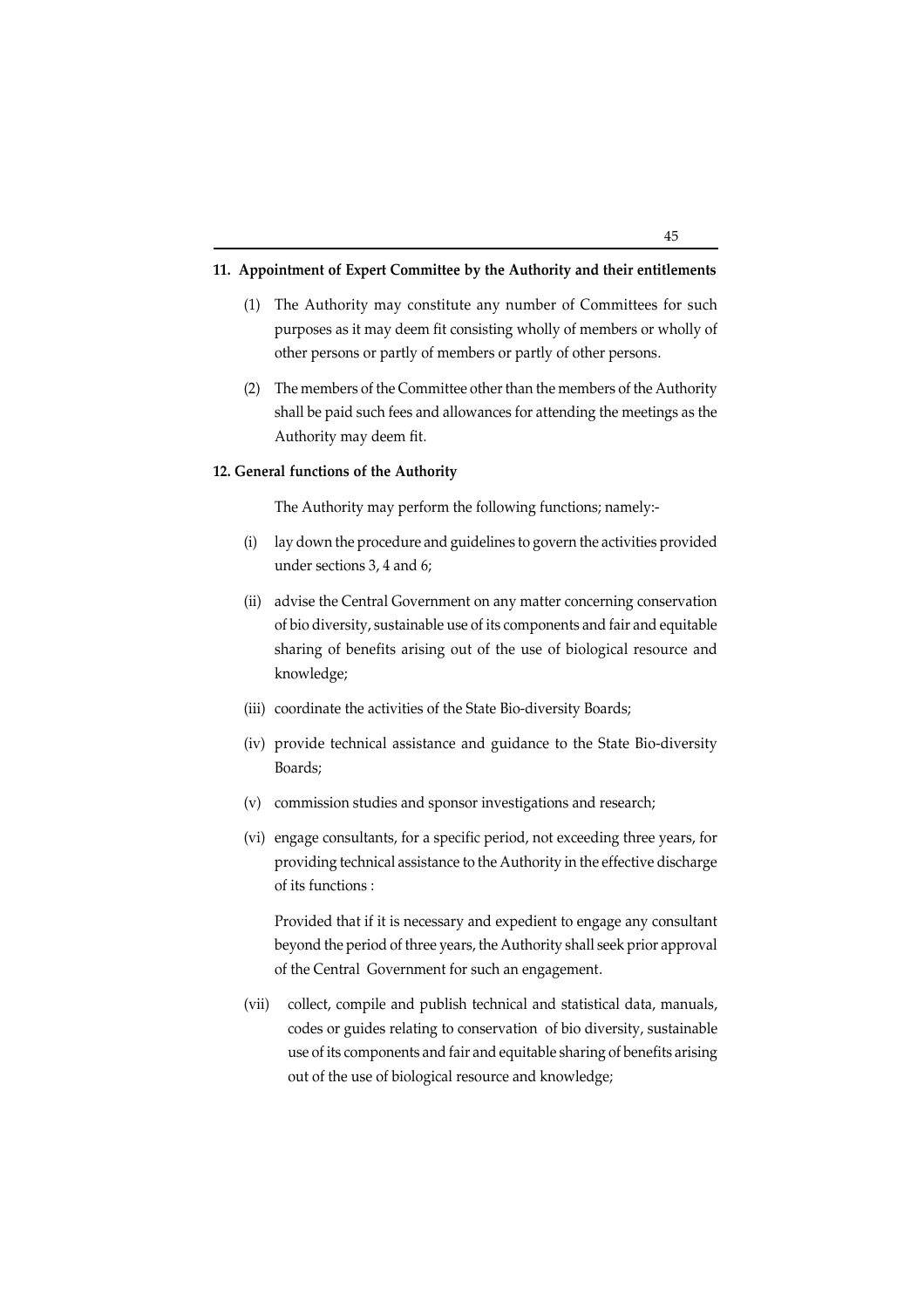- (viii) organise through mass media a comprehensive programme regarding conservation of bio-diversity, sustainable use of its components and fair and equitable sharing of benefits arising out of the use of biological resource and knowledge.
- (ix) plan and organise training of personnel engaged or likely to be engaged in programmes for the conservation of bio-diversity and sustainable use of its components;
- (x) prepare the annual Budget of the Authority incorporating its own receipts as also the devaluation from the Central Government provided that the allocation by the Central Government shall be operated in accordance with the budget provisions approved by the Central Government ;
- (xi) recommend creation of posts to the Central Government, for effective discharge of the functions by the Authority and to create such posts, provided that no such post whether permanent / temporary or of any nature, would be created without prior approval of the Central Government;
- (xii) approve the method of recruitment to the officers and servants of the Authority;
- (xiii) take steps to build up data base and to create information and documentation system for biological resources and associated traditional knowledge through bio-diversity registers and electronics data bases, to ensure effective management, promotion and sustainable uses ;
- (xiv) give directions to State Bio-diversity Boards and the Bio-diversity Management Committees in writing for effective implementation of the Act;
- (xv) report to the Central Government about the functioning of the Authority and implementation of the Act;
- (xvi) recommend, modify, collection of benefit sharing fee under sub section (1) of Section 6 or Changes of royalties under sub-section (2) of section 19 in respect of biological resources from time to time;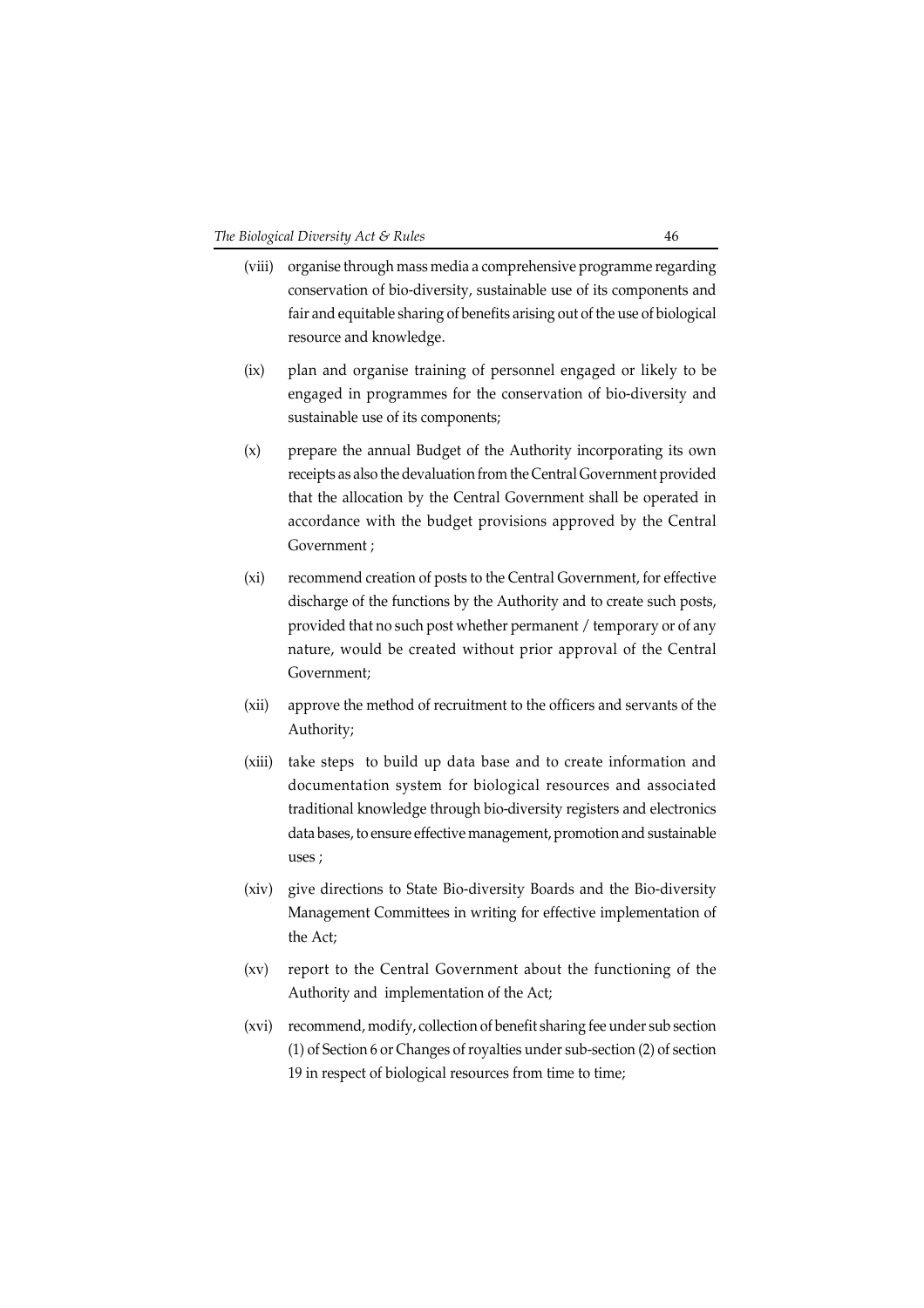- (xvii) sanction grants in aid and grants to the State Bio-diversity Board and Bio-diversity Management Committees for specific purposes;
- (xviii) undertake physical inspection of any area in connection with the implementation of the Act;
- (xix) take necessary measures including appointment of legal experts to oppose grant of intellectual property right in any country outside India on any biological resource and associated knowledge obtained from India in an illegal manner;
- (xx) do such other functions as may be assigned or directed by the Central Government from time to time.

#### **13. Powers and duties of Chairperson**

- (1) The Chairperson shall have the overall control of the day to day activities of the Authority.
- (2) Subject to the provisions of Section 10, the Chairperson shall have the powers of general superintendence over the officers and staff of the Authority and he may issue necessary directions for the conduct and management of the affairs of the Authority.
- (3) The Chairperson shall be in charge of all the confidential papers and records of the Authority and shall be responsible for their safe custody.
- (4) All orders and instructions to be issued by the Authority shall be under the signature of the Chairperson or of any other officer authorised by the Chairperson in this behalf.
- (5) The Chairperson, either himself or through an officer of the authority authorised for the purpose, may sanction and disburse all payments against the approved budget.
- (6) The Chairperson shall have full powers for granting administrative and technical sanction to all estimates.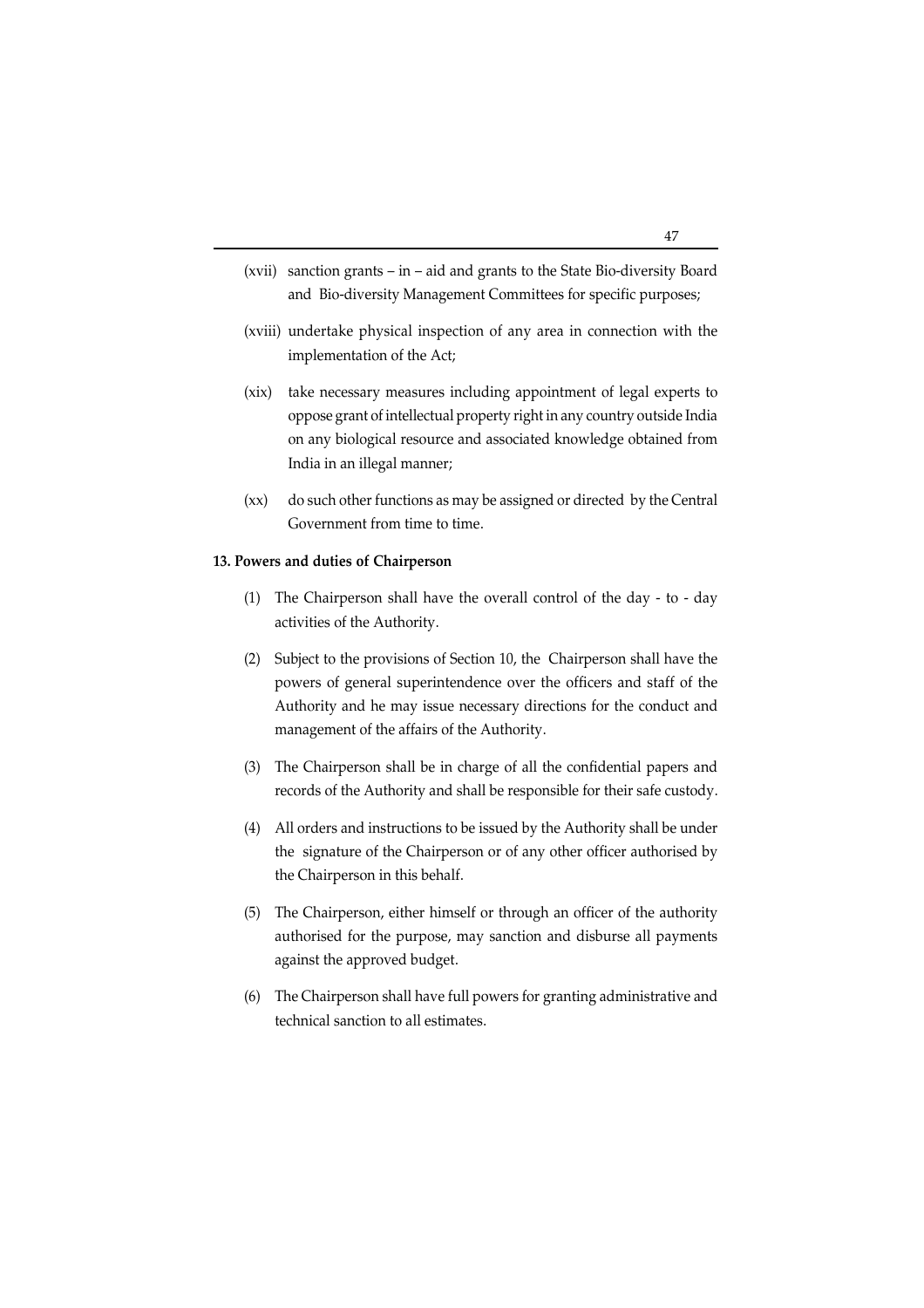- (7) The Chairperson shall convene and preside over all the meetings of the Authority and shall ensure that all decisions taken by the Authority are implemented in proper manner.
- (8) The Chairperson shall exercise such other powers and perform such other functions as may be delegated to him from time to time by the Authority or the Central Government.

## **14. Procedure for access to biological resources and associated traditional knowledge**

- (1) Any person seeking approval of the Authority for access to biological resources and associated knowledge for research or for commercial utilization shall make an application in Form I
- (2) Every application under sub- rule (1) shall be accompanied by a fee of ten thousand rupees in the form of a cheque or demand draft drawn in favour of the Authority.
- (3) The Authority shall after consultation with the concerned local bodies and collecting such additional information from the applicant and other sources, as it may deem necessary, dispose of the application, as far as possible, within a period of six months from the date of its receipts .
- (4) On being satisfied with the merit of the application, the Authority may grant the approval for access to biological resources and associated knowledge subject to such term and conditions as it may deem fit to impose.
- (5) The approval to access shall be in the form of a written agreement duly signed by an authorized officer of the Authority and the applicant.
- (6) The form of the agreement referred to in sub-rule (5) shall be laid down by the Authority and shall include the following; namely:-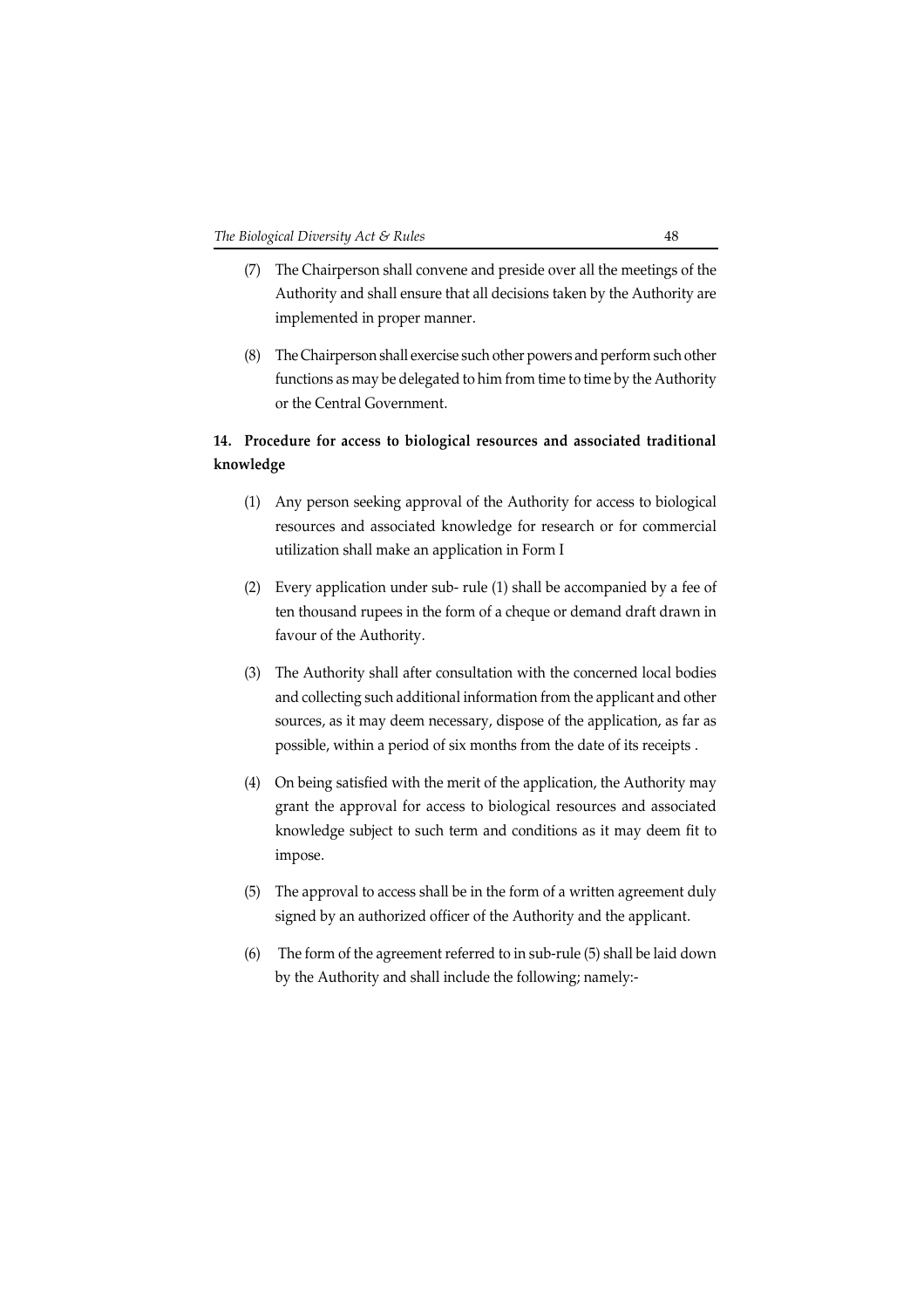| (i) | general objectives and purpose of the application for seeking |
|-----|---------------------------------------------------------------|
|     | approval;                                                     |

- (ii) description of the biological resources and traditional knowledge including accompanying information;
- (iii) intended uses of the biological resources (research, breeding, commercial utilization etc.)
- (iv) conditions under which the applicant may seek intellectual property rights;
- (v) quantum of monetary and other incidental benefits. If need be, a commitment to enter into a fresh agreement particularly in case if the biological material is taken for research purposes and later on sought to be used for commercial purposes, and also in case of any other change in use thereof subsequently.
- (vi) restriction to transfer the accessed biological resources and the traditional knowledge to any third party without prior approval of Authority ;
- (vii) to adhere to a limit set by the Authority on the quantity and specification of the quality of the biological resources for which the applicant is seeking access;
- (viii) guarantee to deposit a reference sample of the biological material sought to be accessed with the repositories identified in Section 39;
- (ix) submitting to the Authority a regular status report of research and other developments;
- (x) commitment to abide with the provisions of Act and rules and other related legislations in force in the country;
- (xi) commitment to facilitate measures for conservation and sustainable use of biological resources accessed;
- (xii) commitment to minimize environmental impacts of collecting activities;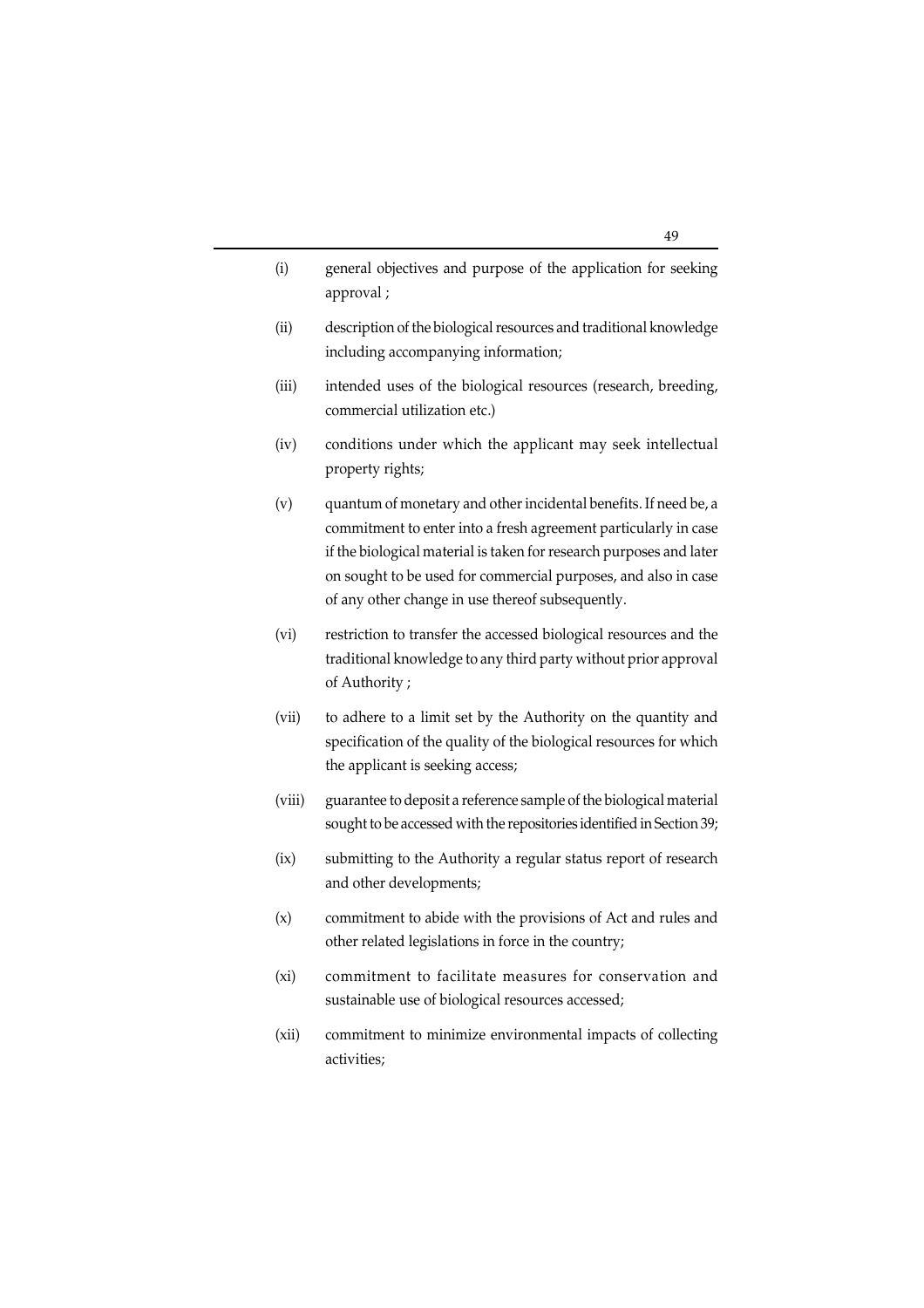- (xiii) legal provisions such as duration of the agreement, notice to terminate the agreement, independent enforceability of individual clauses, provision to the extent that obligations in benefit sharing clauses survive the termination of the agreement, events limiting liability (natural calamities), arbitration, any confidentiality clause.
- (7) The conditions for access may specifically provide measures for conservation and protection of biological resources to which the access is being granted.
- (8) The Authority may for reasons to be recorded in writing reject an application if it considers that the request cannot be acceded to.
- (9) No application shall be rejected unless the applicant is given a reasonable opportunity of being heard.
- (10) The Authority shall take steps to widely publicize the approvals granted, through print or electronic media and shall periodically monitor compliance of conditions on which the approval was accorded.

#### **15. Revocation of access or approval:-**

- (1) The Authority may either on the basis of any complaint or suo moto withdraw the approval granted for access under rule 15 and revoke the written agreement under the following conditions ; namely:-
	- (i) on the basis of reasonable belief that the person to whom the approval was granted has violated any of the provisions of the Act or the condition on which the approval was granted ;
	- (ii) when the person who has been granted approval has failed to comply with the terms of the agreement ;
	- (iii) on failure to comply with any of the conditions of access granted;
	- (iv) on account of overriding public interest or for protection of environment and conservation of biological diversity;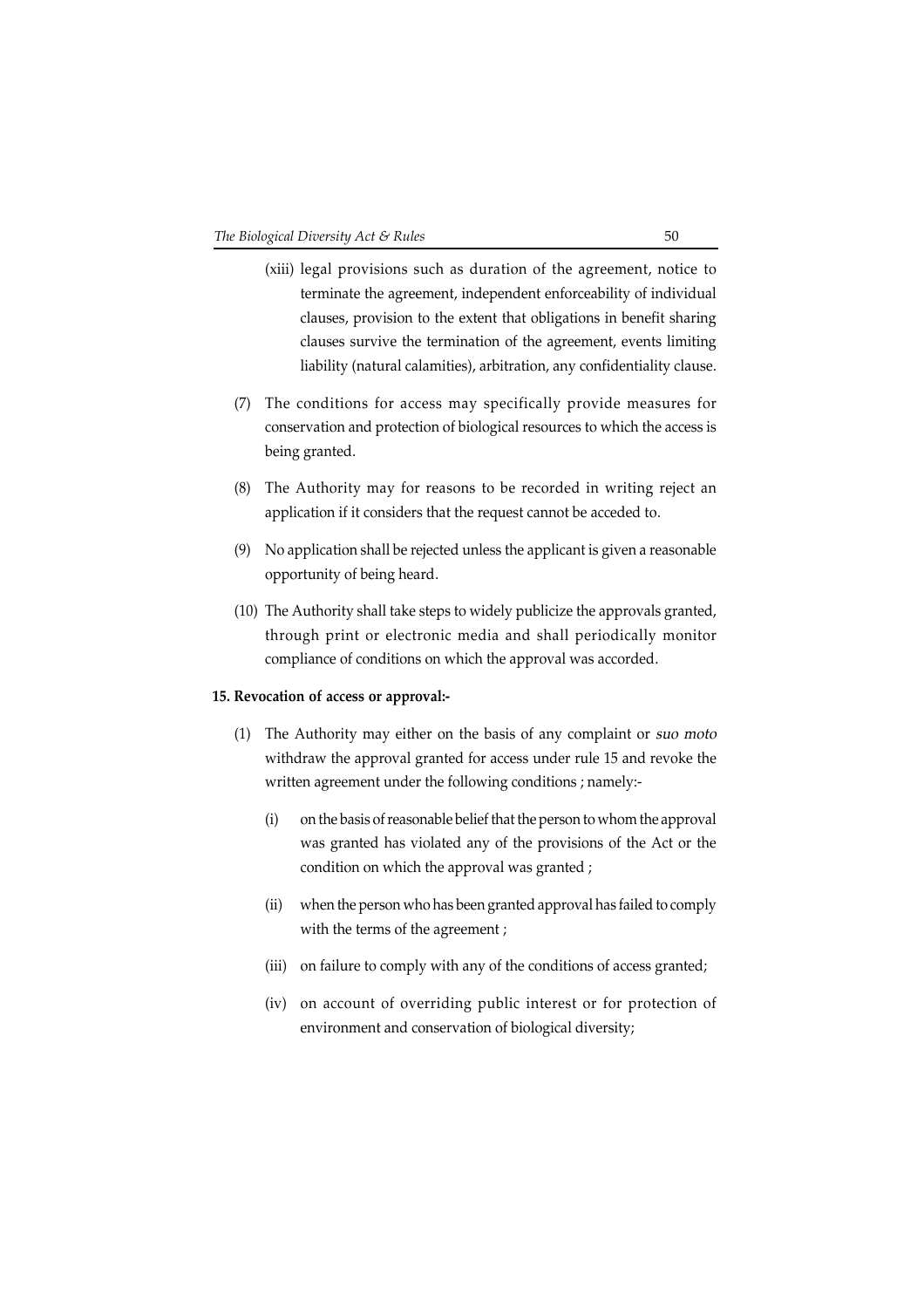(2) The Authority shall send a copy of every order of revocation issued by it to the concerned State Biodiversity Board and the Biodiversity Management Committees for prohibiting the access and also to assess the damage, if any, caused and take steps to recover the damage.

#### **16. Restriction on activities related to access to biological resources**

- (1) The Authority if it deems necessary and appropriate shall take the steps to restrict or prohibit the request for access to biological resources for the following reasons; namely:-
	- (i) the request for access is for any endangered taxa;
	- (ii) the request for access is for any endemic and rare species ;
	- (iii) the request for access may likely to result in adverse effect on the livelihoods of the local people;
	- (iv) the request to access may result in adverse environmental impact which may be difficult to control and mitigate.
	- (v) the request for access may cause genetic erosion or affecting the ecosystem function;
	- (vi) use of resources for purposes contrary to national interest and other related international agreements entered into by India.

### **17. Procedure for seeking approval for transferring results of research**

- (1) Any person desirous of transferring results of research relating to biological resources obtained from India for monetary consideration to foreign nationals, companies and Non Resident Indians (NRIs), shall make an application to the Authority in the Form II.
- (2) Every application under sub–rule (1) shall be accompanied by a fee of five thousand rupees in the form of a Bank draft or Cheque drawn in favour of the Authority.
- (3) Every application under sub-rule (1) shall be decided upon by the Authority, as far as possible within a period of three months from the receipt of the same.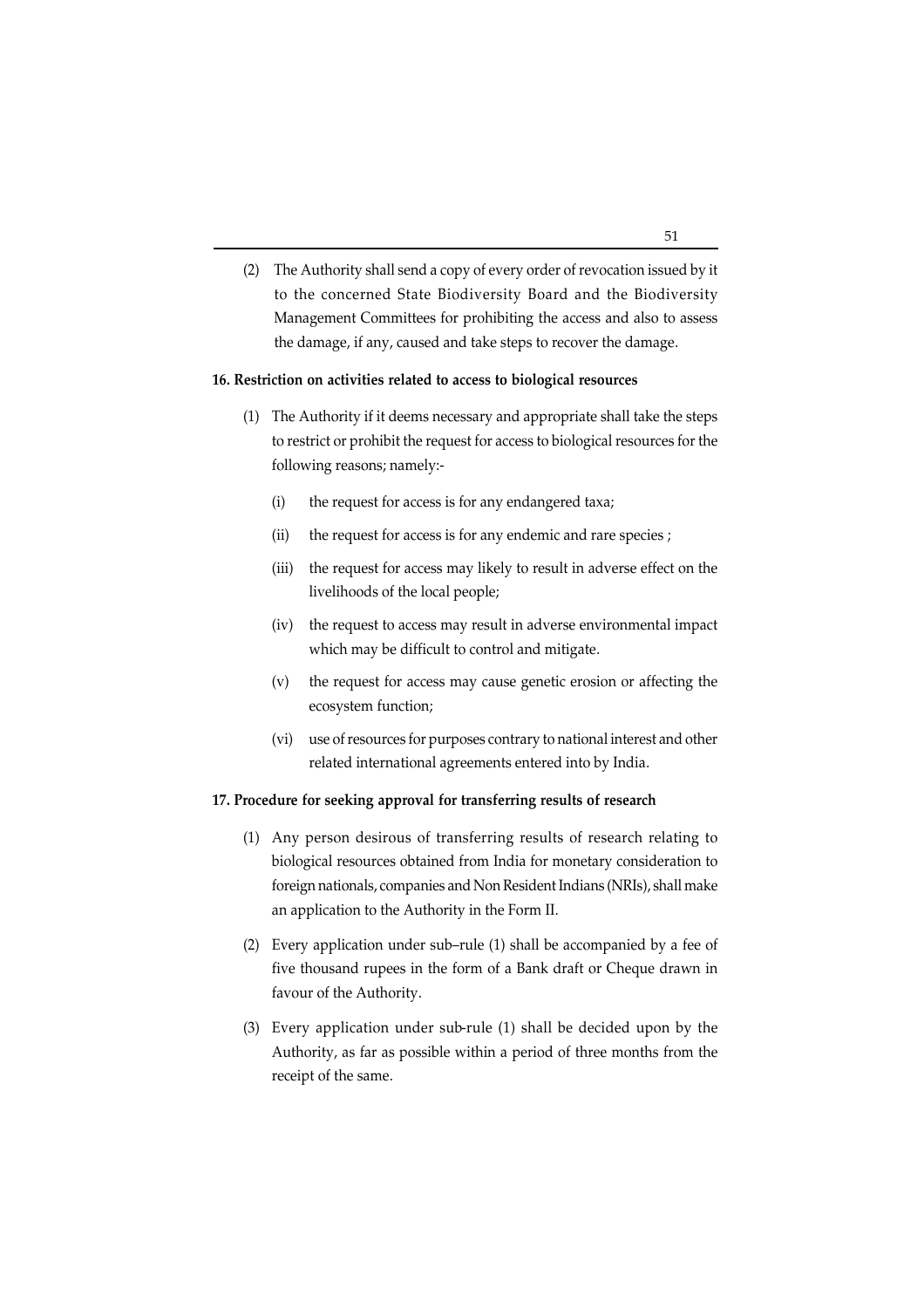- (4) On being satisfied that the applicant has fulfilled all the requirements, the Authority may grant the approval for transferring the results of research subject to such terms and conditions as it may deem fit to impose in each case.
- (5) The approval for transfer shall be granted in the form of a written agreement duly signed by an authorized officer of the Authority and the applicant. The form of the agreement shall be such as may be decided by the Authority.
- (6) The Authority may for reasons to be recorded in writing reject an application if it considers that the application cannot be allowed; Provided that the application shall be rejected unless the applicant has been given a reasonable opportunity of being heard.

## **18. Procedure for seeking prior approval before applying for intellectual property protection.**

- (1) Any person desirous of applying for a patent or any other intellectual property based on research on biological material and knowledge obtained from India shall make an application in Form III.
- (2) Every application under sub- rule (1) shall be accompanied by paying a fee of five hundred rupees.
- (3) The Authority after due appraisal of the application and after collecting any additional information, on the basis of merit shall decide on the application, as far as possible within a period of three months of receipt of the same.
- (4) On being satisfied that the applicant has fulfilled all the necessary requirements, the Authority may grant approval for applying for a patent or any other IPR subject to such terms and conditions as it may deem fit to impose in each case.
- (5) The approval shall be granted in the form of a written agreement duly signed by an authorized officer of the Authority and the applicant. The form of the agreement may be decided by the Authority.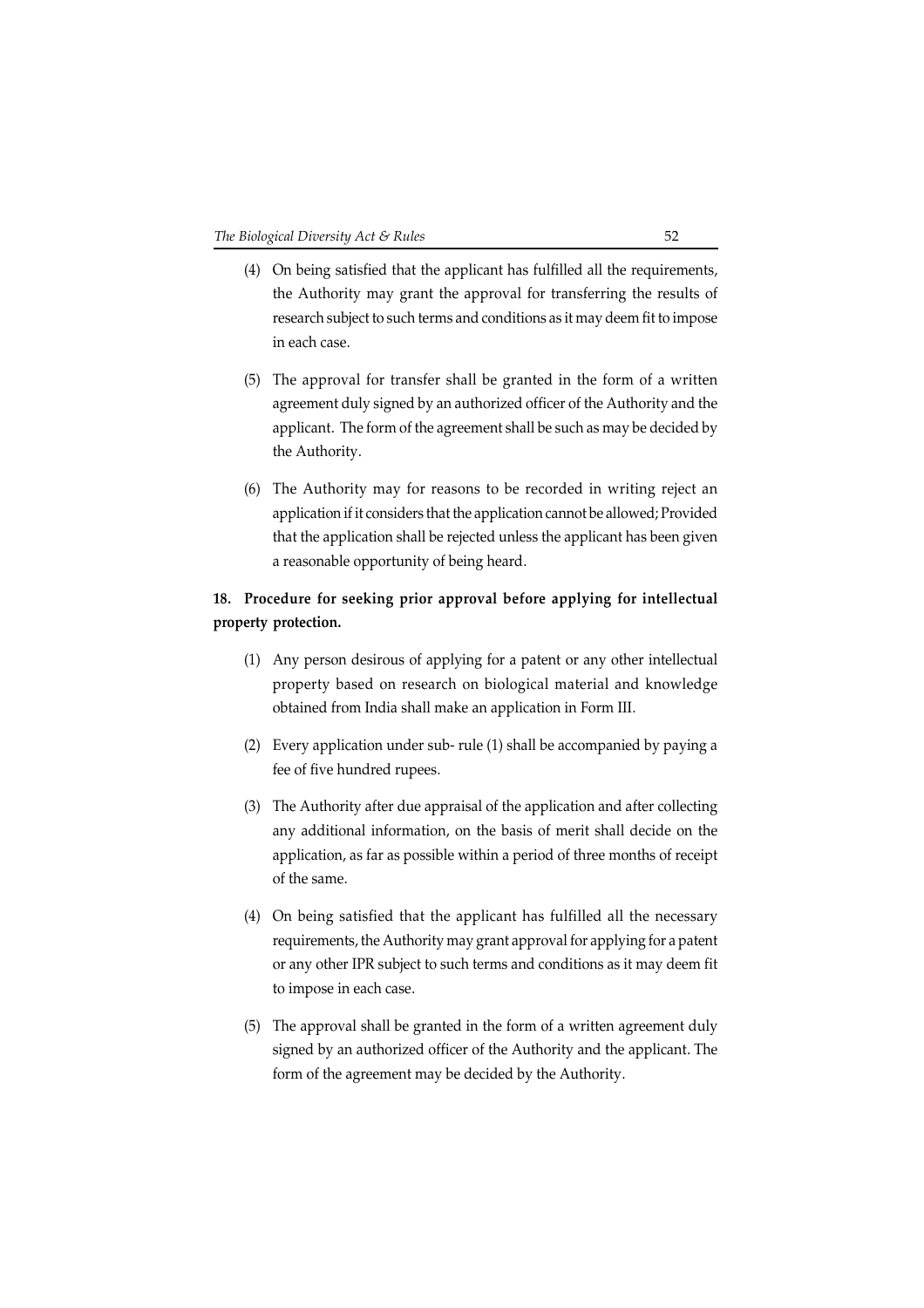(6) The Authority may reject the application if it considers that the request cannot be acceded to after recording the reasons. Before passing order of rejection, the applicant shall be given an opportunity of hearing.

#### **19. Procedure for third party transfer under sub- section (2) of Section 20.**

- (1) The persons who have been granted approval for access to biological resources and associated knowledge, intend to transfer the accessed biological resource or knowledge to any other person or organization shall make an application to the Authority in Form IV
- (2) Every application under sub- rule (1) shall be accompanied by a fee of ten thousand rupees in the form of Bank draft or cheque drawn in favour of the Authority.
- (3) The Authority shall after collecting any additional information, decide upon the application as far as possible within a period of six months of receipt of the same.
- (4) On being satisfied that the applicant has fulfilled all the necessary requirements, the Authority may grant approval for third party transfer subject to such terms and conditions it may deem fit to impose in each case.
- (5) The approval as may be granted under sub-rule (4) in the form of a written agreement duly signed by an authorized officer of the Authority and the applicant. The form of the agreement shall be such as may be decided by the Authority.
- (6) The Authority may for reasons to be recorded in writing reject the application if it considers that the request cannot be acceded to provided that no application shall be rejected unless the applicant has been given an opportunity of being heard.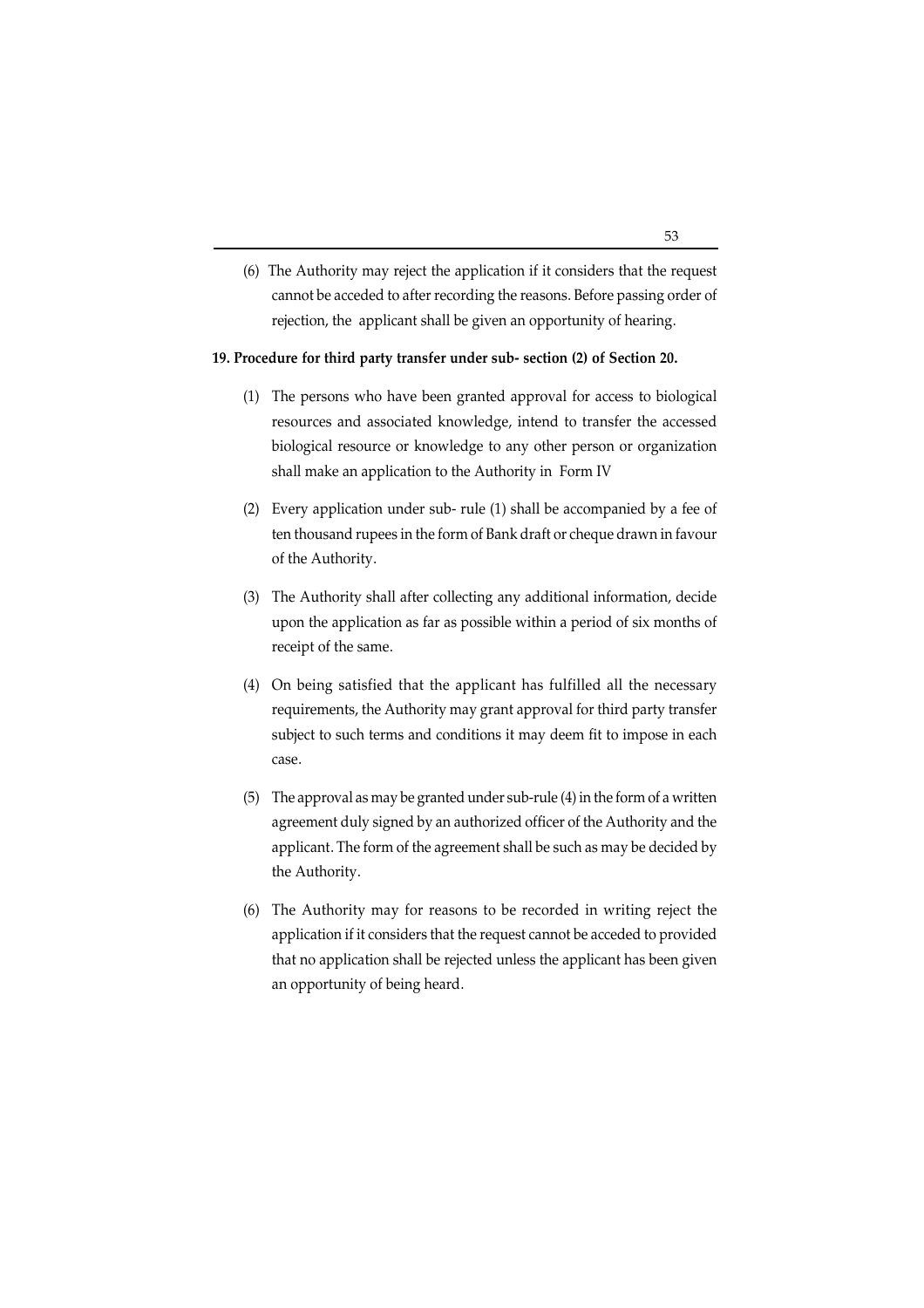#### **20. Criteria for equitable benefit sharing (Section 21)**

- (1) The Authority shall by notification in the Official Gazette formulate the guidelines and describe the benefit sharing formula.
- (2) The guidelines shall provide for monetary and other benefits such as royalty; joint ventures; technology transfer; product development; education and awareness raising activities; institutional capacity building and venture capital fund.
- (3) The formula for benefit sharing shall be determined on a case-by case basis.
- (4) The Authority while granting approval to any person for access or for transfer of results of research or applying for patent and IPR or for third party transfer of the accessed biological resource and associated knowledge may impose terms and conditions for ensuring equitable sharing of the benefits arising out of the use of accessed biological material and associated knowledge.
- (5) The quantum of benefits shall be mutually agreed upon between the persons applying for such approval and the Authority in consultation with the local bodies and benefit claimers and may be decided in due regard to the defined parameters of access, the extent of use, the sustainability aspect, impact and expected outcome levels, including measures ensuring conservation and sustainable use of biological diversity.
- (6) Depending upon each case, the Authority shall stipulate the time frame for assessing benefit sharing on short, medium and long term benefits.
- (7) The Authority shall stipulate that benefits shall ensure conservation and sustainable use of biological diversity.
- (8) Where biological resources or knowledge is accessed from a specific individual or a group of individuals or organizations, the Authority may take steps to ensure that the agreed amount is paid directly to them through the district administration. Where such individuals or group of individuals or organizations cannot be identified, the monetary benefits shall be deposited in the National Biodiversity Fund.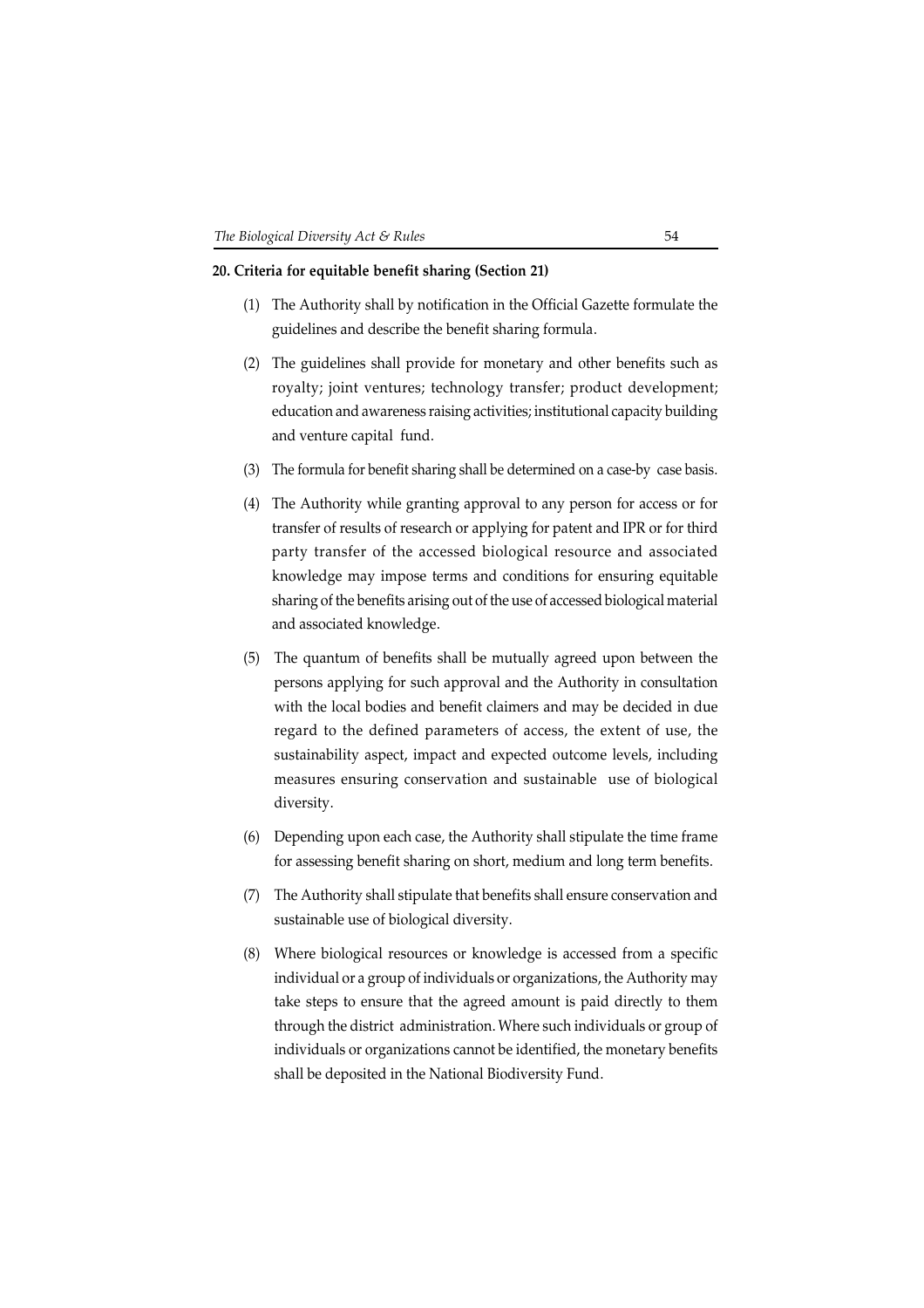- (9) Five percent of the assessed benefits shall be earmarked for the Authority or Board as the case may be, towards administrative and service charges.
- (10) The Authority shall monitor the flow of benefits as determined under sub rule (4) in a manner determined by it.

#### **21. Application of National Biodiversity Fund. -**

- (1) The National Biodiversity Fund shall be operated by the Chairperson or by such other officer of the Authority as may be authorized in this regard
- (2) The National Biodiversity Fund shall have two separate heads of accounts, one relating to the receipts from the Central Government and the other concerning the fee, licence fee, royalty and other receipts of the Authority.

#### **22. Constitution of Biodiversity Management Committees**

- (1) Every local body shall constitute a Biodiversity Management Committee (BMCs) within its area of jurisdiction.
- (2) The Biodiversity Management Committee as constituted under Sub– rule (1) shall consist of a Chairperson and not more than six persons nominated by the local body, of whom not less than one third should be women and not less than 18% should belong to the Scheduled Castes/ Scheduled Tribes.
- (3) The Chairperson of the Biodiversity Management Committee shall be elected from amongst the members of the committee in a meeting to be chaired by the Chairperson of the local body. The Chairperson of the local body shall have the casting votes in case of a tie.
- (4) The Chairperson of the Biodiversity Management Committee shall have a tenure of three years.
- (5) The local Member of Legislative Assembly/Member of Legislative Council and Member of Parliament would be special invitees to the meetings of the Committee.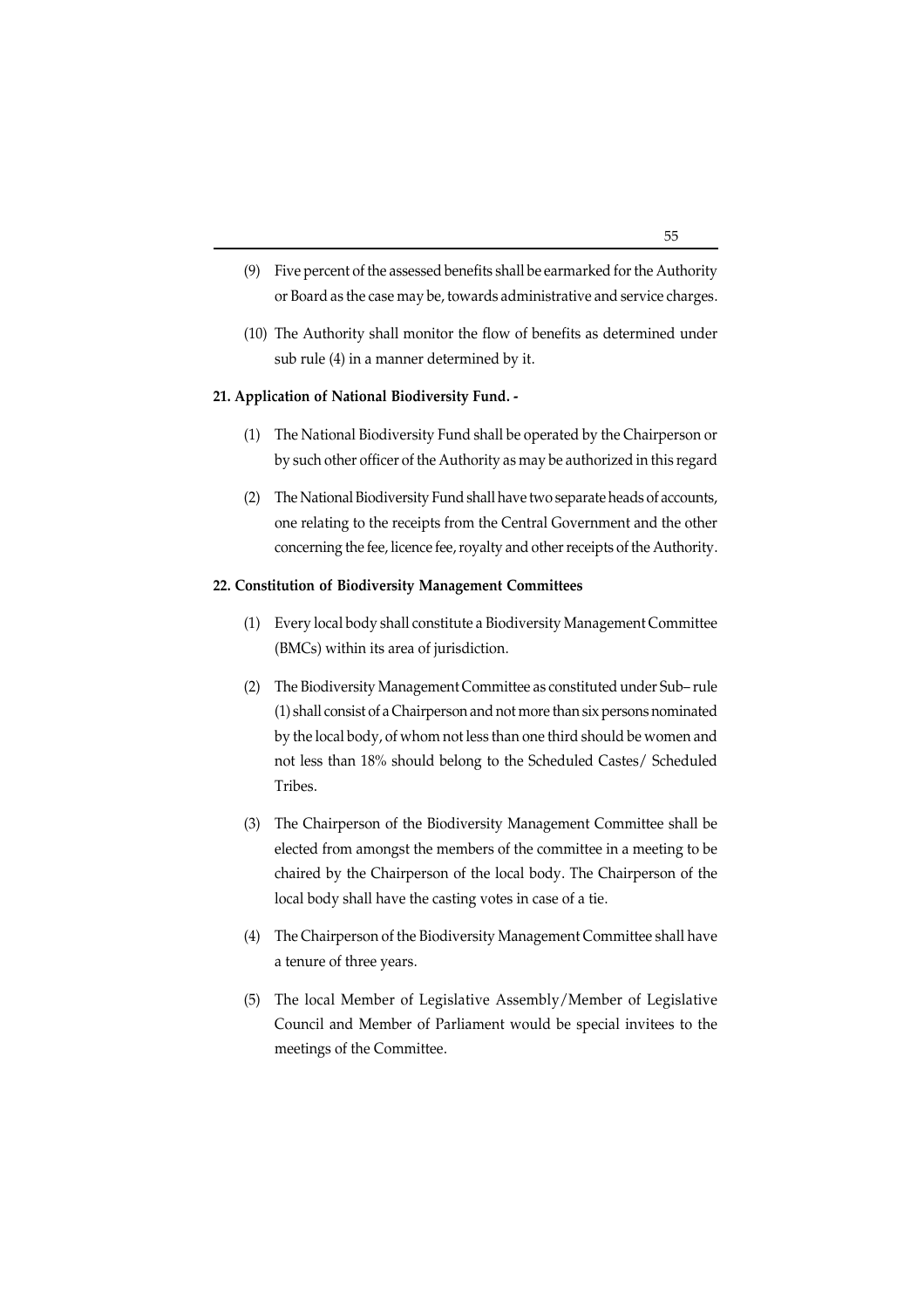- (6) The main function of the BMC is to prepare People's Biodiversity Register in consultation with local people. The Register shall contain comprehensive information on availability and knowledge of local biological resources, their medicinal or any other use or any other traditional knowledge associated with them.
- (7) The other functions of the BMC are to advise on any matter referred to it by the State Biodiversity Board or Authority for granting approval, to maintain data about the local vaids and practitioners using the biological resources.
- (8) The Authority shall take steps to specify the form of the People's Biodiversity Registers, and the particulars it shall contain and the format for electronic database.
- (9) The Authority and the State Biodiversity Boards shall provide guidance and technical support to the Biodiversity Management Committees for preparing People's Biodiversity Registers.
- (10) The People's Biodiversity Registers shall be maintained and validated by the Biodiversity Management Committees.
- (11) The Committee shall also maintain a Register giving information about the details of the access to biological resources and traditional knowledge granted, details of the collection fee imposed and details of the benefits derived and the mode of their sharing.

#### **23. Appeal for settlement of disputes under Section 50. –**

(1) If a dispute arises between the Authority or a State Biodiversity Board or between one Board and other Board(s) on account of implementation of any order or direction or on any issue of policy decision, either of the aggrieved parties i.e., Authority or the Board, as the case may be, prefer an appeal to the Central Government under section 50, in Form V to the Secretary, Ministry of Environment and Forests, Government of India.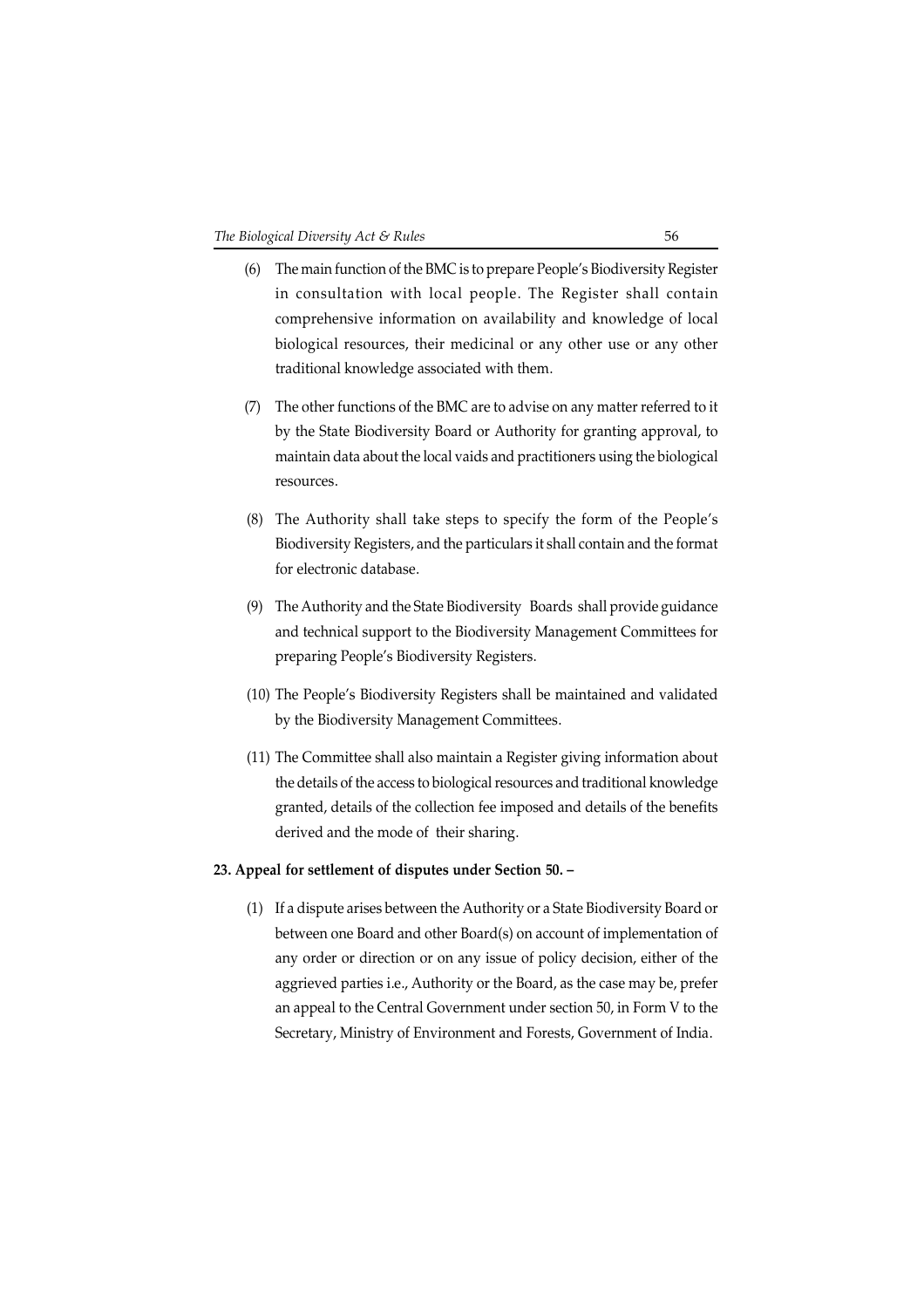- (2) In case the dispute arises between a State Biodiversity Board and another state Biodiversity Board or Boards, the aggrieved Board or Boards, shall prefer the point or points of dispute to the Central Government which shall refer the same to the Authority.
- (3) The memorandum of appeal shall state the facts of the case, the grounds relied upon by the appellant, for preferring the appeal and the relief sought for.
- (4) The memorandum of appeal shall be accompanied by an authenticated copy of the order, direction or policy decision, as the case may be, by which the appellant is aggrieved and shall be duly signed by the authorized representative of the appellant.
- (5) The memorandum of appeal shall be submitted in quadruplicate, either in person or through a registered post with Acknowledgement due, within 30 days from the date of the orders, direction or policy decision, impugned provided that if the Central Government is satisfied that there was good and sufficient reason for the delay in preferring the appeal, it may, for reason to be recorded in writing, allow the appeal to be preferred after the expiry of the aforesaid period of 30 days but before the expiry of 45 days from the date of the orders impugned, direction or policy decision, as the case may be.
- (6) The notice for hearing of the appeal shall be given in Form VI by a registered post with an acknowledgement due.
- (7) The Central Government shall, after hearing the appellant and the other parties, dispose of the appeal.
- (8) In disposing of an appeal it may vary or modify or cancel impugned order, direction or policy, as the case may be.
- (9) In adjudicating a dispute, the Authority shall be guided by the principles of natural justice and as far as practicable, follow the same procedure which the Central Government is required to follow under this rule.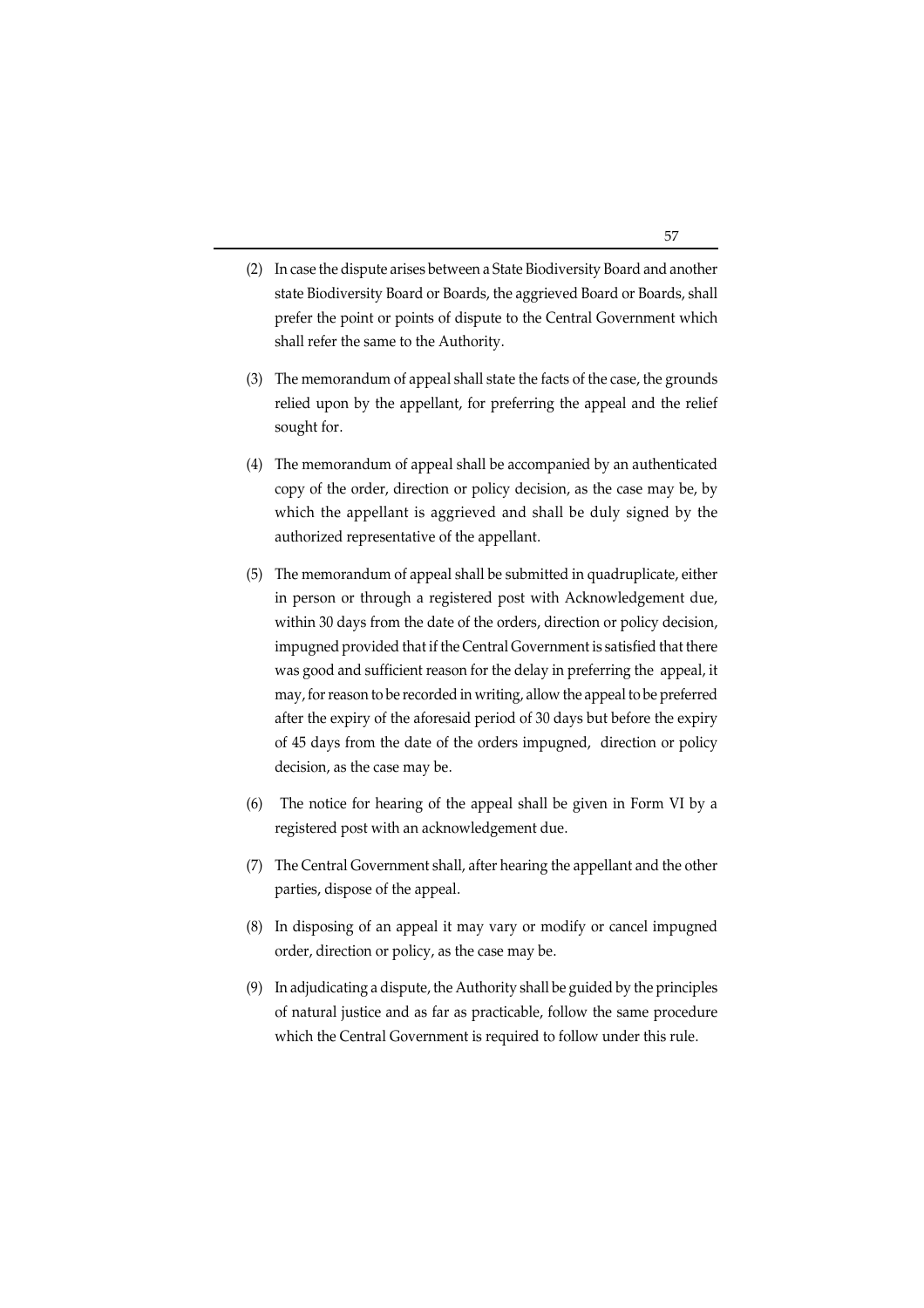## **24. Manner of giving notice under Section 61**

- (1) The manner of giving notice, under clause (b) of section 61, shall be as follows namely:
	- (i) The notice shall be in writing in Form VII
	- (ii) The person giving the notice may send it to,-
		- (a) If the alleged offence has taken place in a Union territory, to the Chairperson of the National Bio-diversity Authority; and
		- (b) If the alleged offence has taken place in a State, to the Chairperson of the State Bio-diversity Board
- (2) The notice referred to in sub rule (1) shall be sent by registered post acknowledgement due; and
- (3) The period of thirty days mentioned in clause (b) of section 61 shall be reckoned from the date, the notice is received by the Authorities mentioned in sub – rule (1).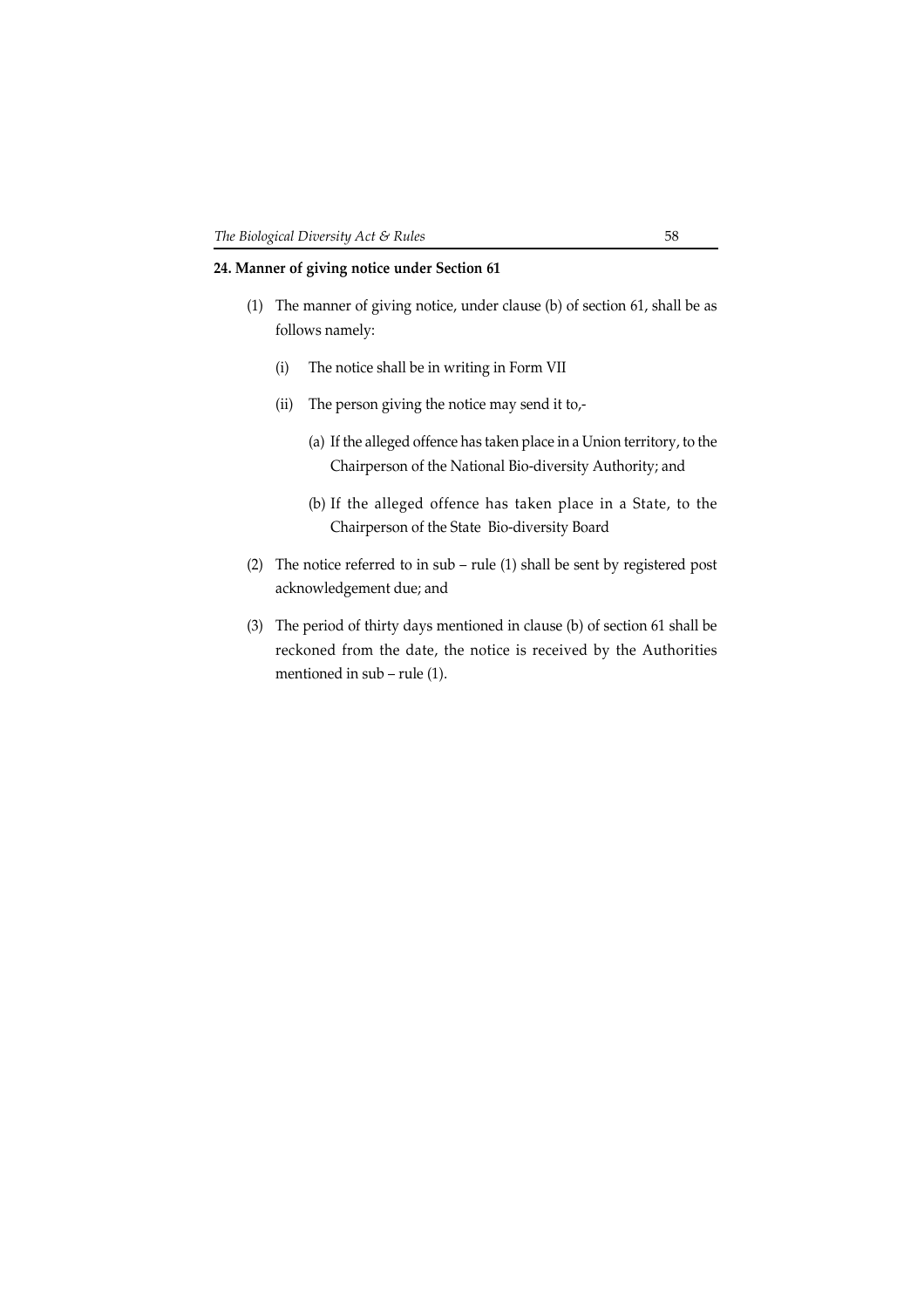#### **FORM I**

#### **(see rule 14)**

**Application form for access to Biological resources and associated traditional knowledge**

#### **Part A**

- (i) Full particulars of the applicant
- (ii) Name:
- (iii) Permanent address:
- (iv) Address of the contact person /agent , if any, in India:
- (v) Profile of the organization (personal profile in case the applicant is an individual). Please attach relevant documents of authentication):
- (vi) Nature of business:
- (vii) Turnover of the organization in US \$:
- 2. Details and specific information about nature of access sought and biological material and associated knowledge to be accessed
	- a) Identification (scientific name) of biological resources and its traditional use:
	- b) Geographical location of proposed collection:
	- c) Description /nature of traditional knowledge (oral/documented):
	- d) Any identified individual /community holding the traditional knowledge:
	- e) Quantity of biological resources to be collected (give the schedule):
	- f) Time span in which the biological resources is proposed to be collected:
	- g) Name and number of person authorized by the company for making the selection:
	- h) The purpose for which the access is requested including the type and extent of research, commercial use being derived and expected to be derived from it: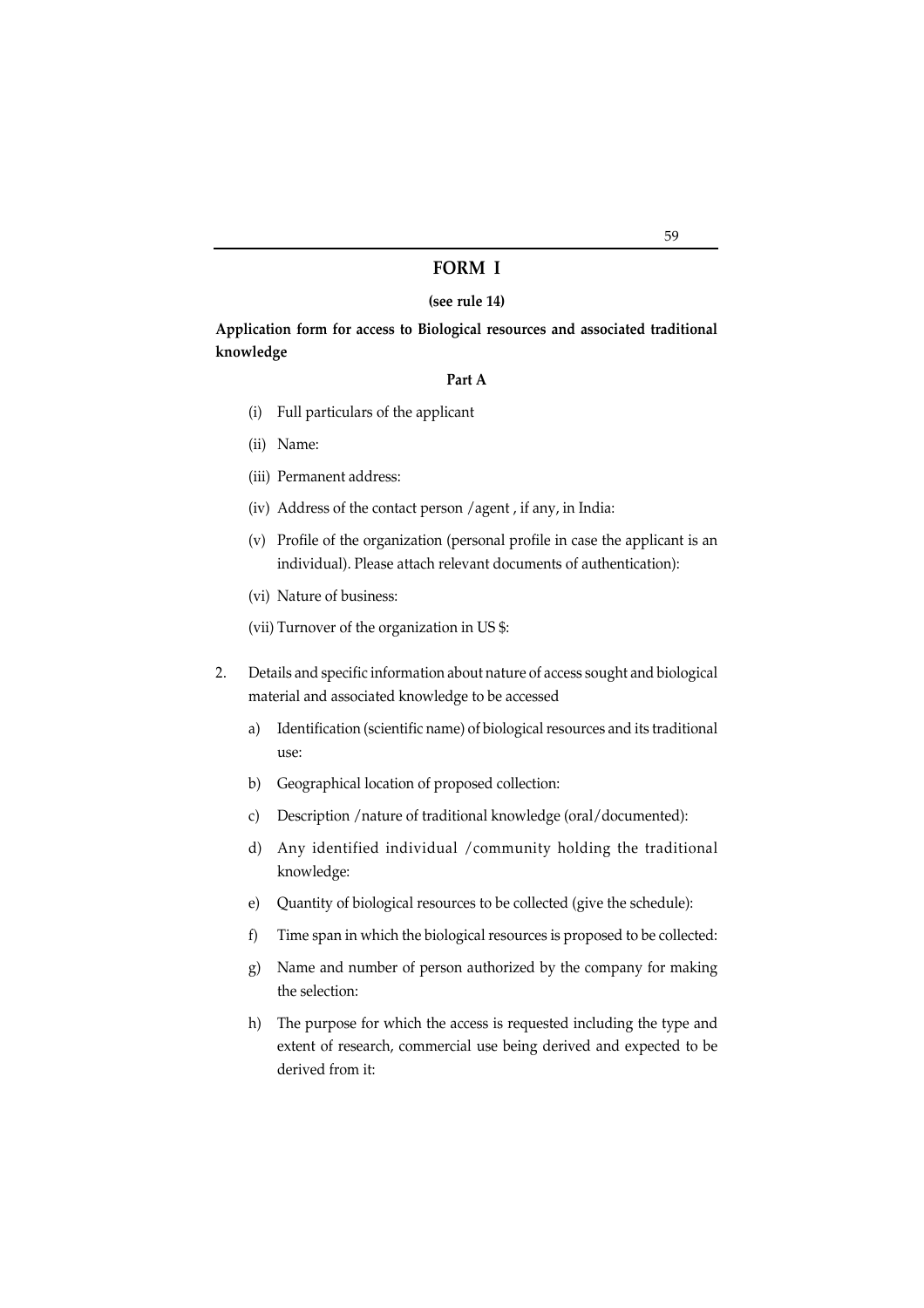- i) Whether any collection of the resource endangers any component of biological diversity and the risks which may arise from the access:
- 3. Details of any national institution which will participate in the Research and Development activities.
- 4. Primary destination of accessed resource and identity of the location where the R&D will be carried out.
- 5. The economic and other benefits including those arriving out of any IPR, patent obtained out of accessed biological resources and knowledge that are intended, or may accrue to the applicant or to the country that he/she belongs
- 6. The biotechnological, scientific, social or any other benefits obtained out of accessed biological resources and knowledge that are intended, or may accrue to the applicant or to the country that he / she belongs
- 7. Estimation of benefits, that would flow to India / communities arising out of the use of accessed bioresources and traditional knowledge
- 8. Proposed mechanism and arrangements for benefit sharing.
- 9. Any other information considered relevant.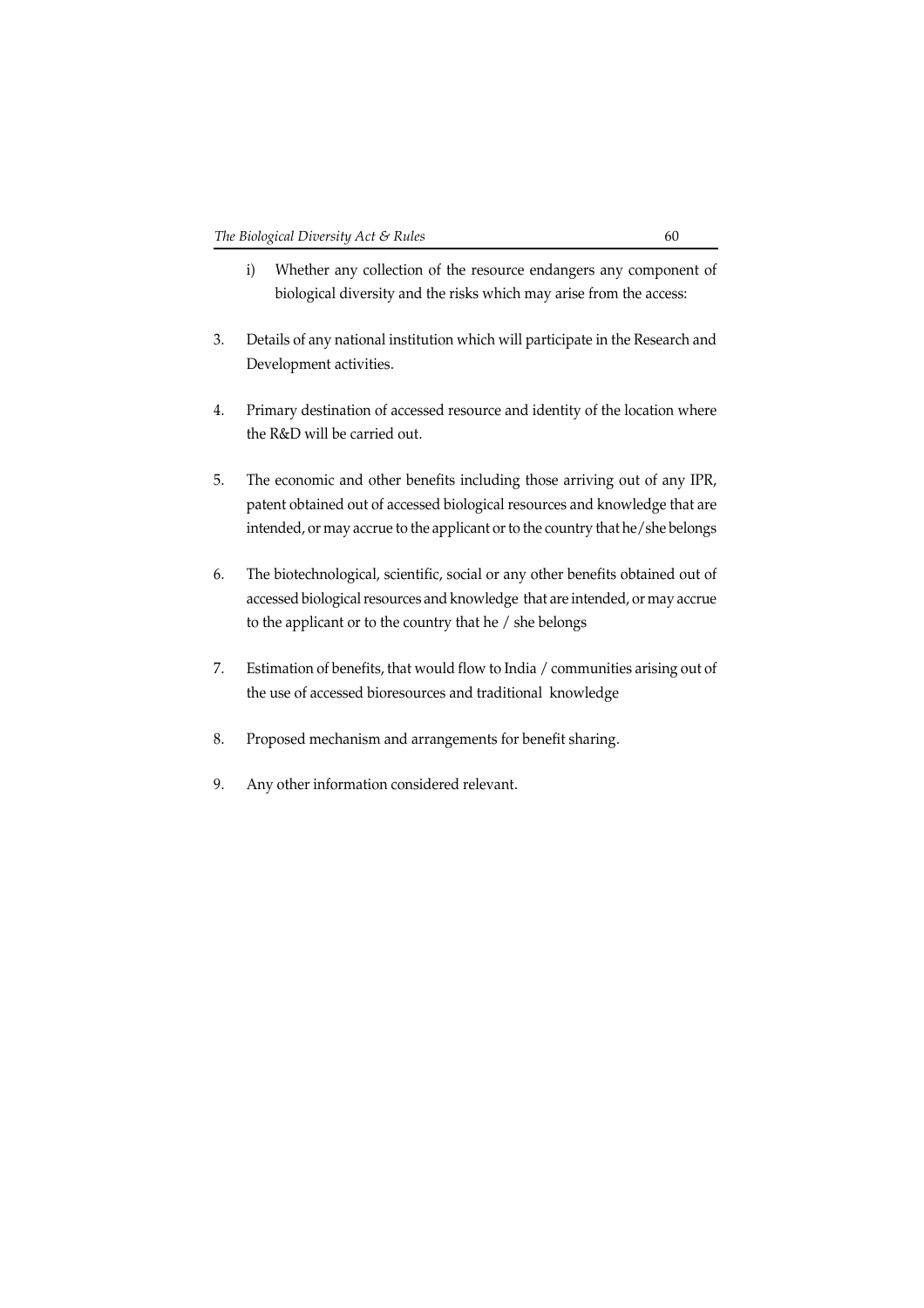#### **Part B**

#### **Declaration**

I / we declare that:

- $\bullet$  Collection of proposed biological resources shall not adversely affect the sustainability of the resources;
- Collection of proposed biological resources shall not entail any environmental impact;
- Collection of proposed biological resources shall not pose any risk to ecosystems;
- $\bullet$  Collection of proposed biological resources shall not adversely affect the local communities;

I/we further declare the Information provided in the application form is true and correct and I /We shall be responsible for any incorrect / wrong information.

> Signed Name

Title

Place

Date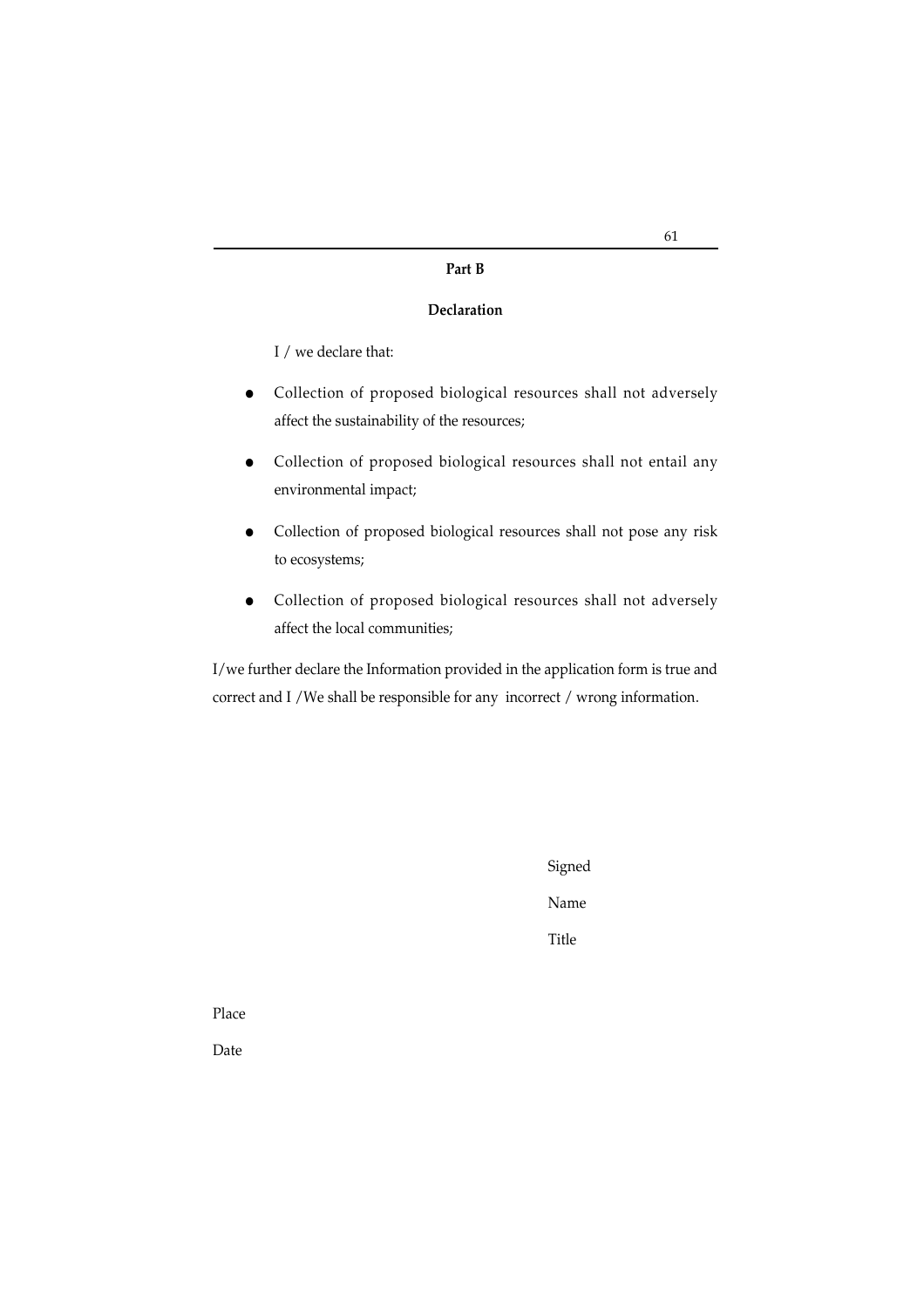# **FORM II**

# (see rule 17)

**Application for seeking prior approval of National Biodiversity Authority for transferring the results of research to foreign nationals, companies, NRI's, for commercial purposes.**

- 1. Full particulars of the applicant
	- i) Name :
	- ii) Address :
	- iii) Professional profile :
	- iv) Organizational affiliation (Please attach relevant documents of authentication):
- 2. Details of the results of research conducted
- 3. Details of the Biological resources and / or associated knowledge used in the research.
- 4. Geo-graphical location from where the biological resources used in the research are collected
- 5. Details of any traditional knowledge used in the research and any identified individual / community holding the traditional knowledge
- 6. Details of institution where R & D activities carried out.
- 7. Details of the individual / organization to whom the research results are intend to transfer.
- 8. Details of economic, biotechnological, scientific or any other benefits that are intended, or may accrue to the individual / organization due to commercialization of transferred research results.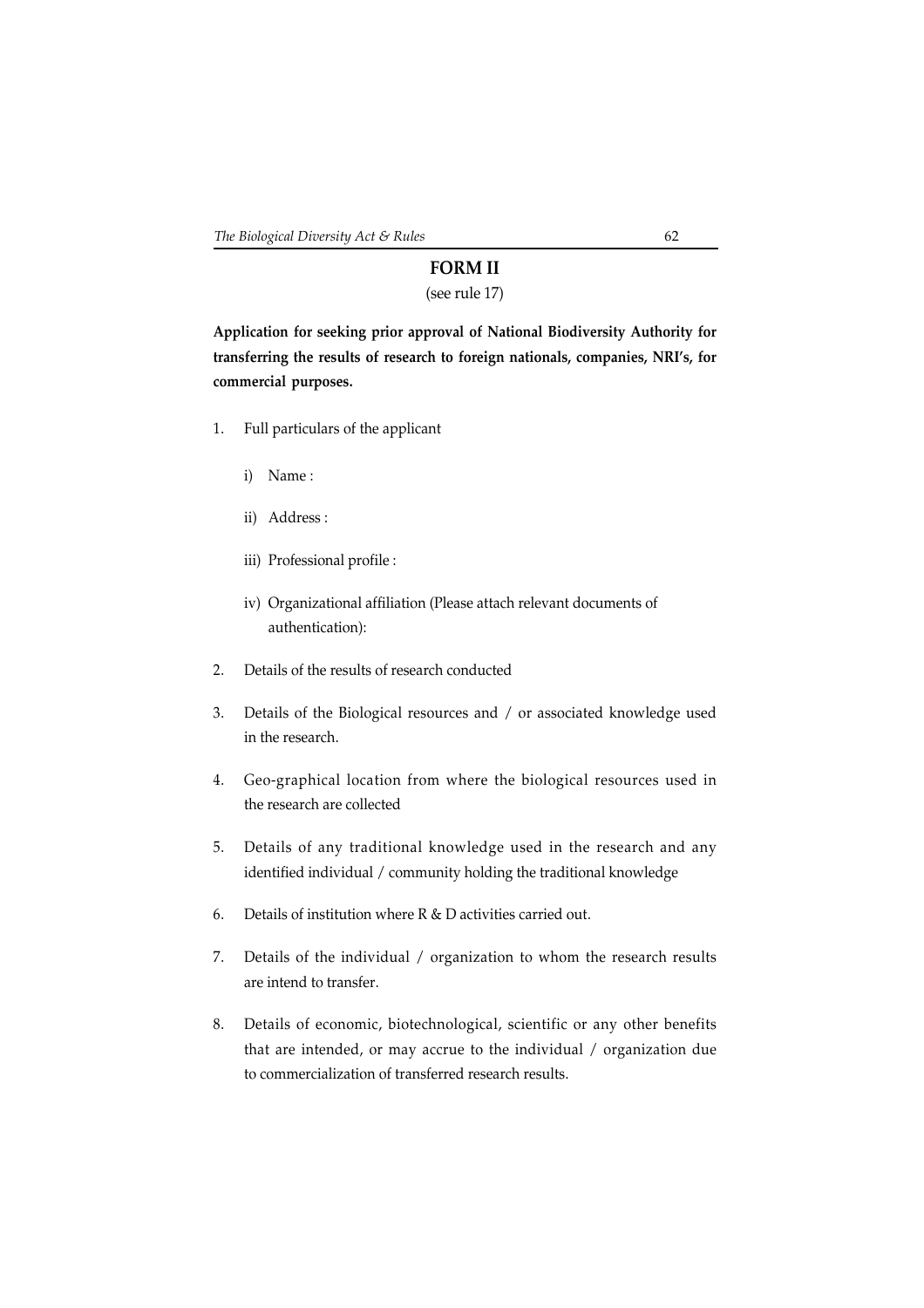- 9. Details of economic, biotechnological, scientific or any other benefits that are intended, or may accrue to the applicant seeking approval for transfer of results of research.
- 10. Details of any agreement or MOU between by the proposed recipient and applicant seeking approval for transfer of results of research.

### **Declaration**

I/we declare the information provided in the application form is true and correct and I/We shall be responsible for any incorrect/wrong information.

> Signed Name

Title

Place

Date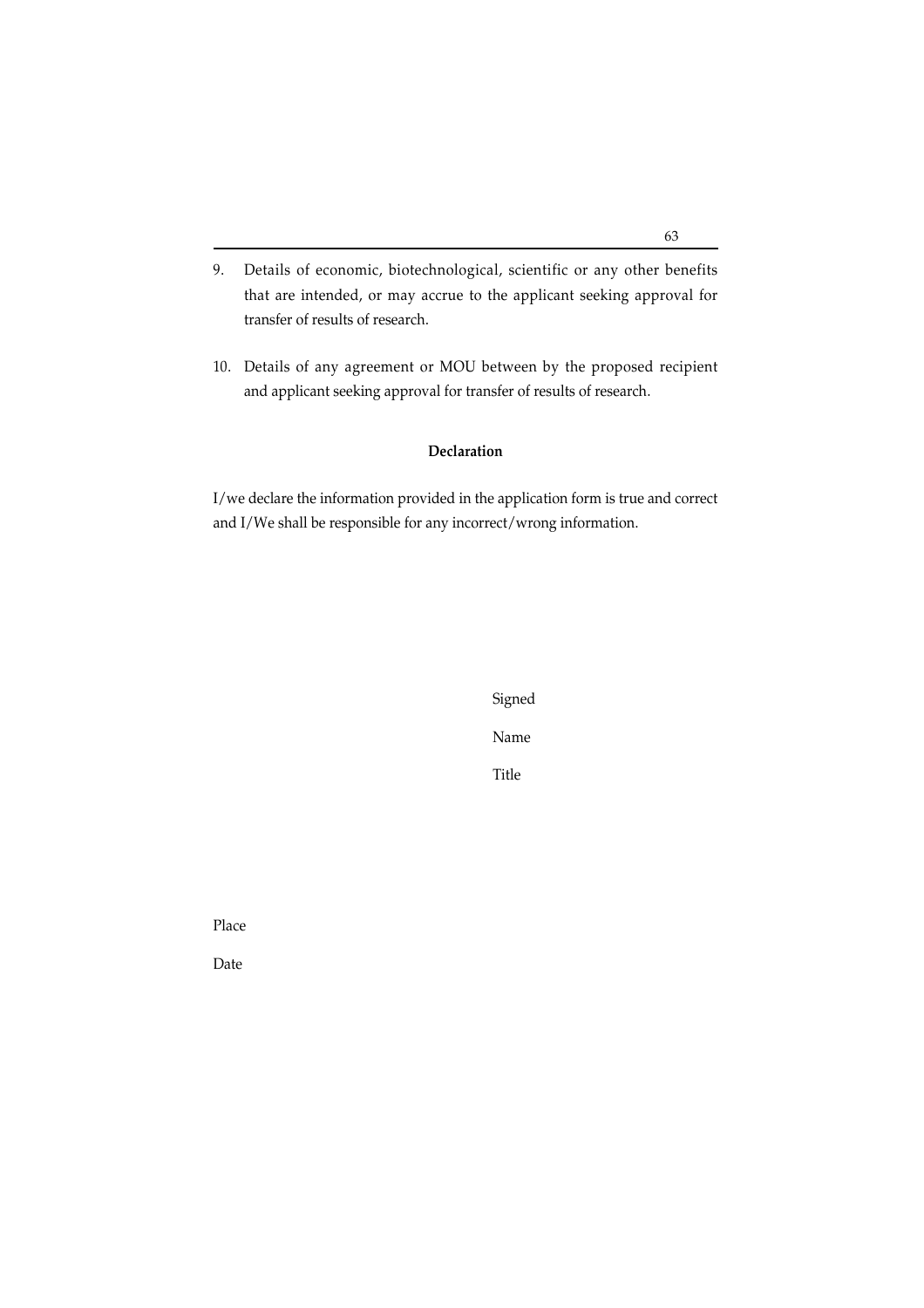## **FORM III**

#### (See rule 18)

## **Application for seeking prior approval of National Biodiversity Authority for applying for Intellectual Property Right**

- 1. Full particulars of the applicant
	- i) Name :
	- ii) Address :
	- iii) Professional profile :
	- iv) Organizational affiliation (Please attach relevant documents of authentication):
- 2. Details of the invention on which IPRs sought
- 3. Details of the Biological resources and / or associated knowledge used in the invention.
- 4. Geo-graphical location from where the biological resources used in the invention are collected .
- 5. Details of any traditional knowledge used in the invention and any identified individual/ community holding the traditional knowledge.
- 6. Details of institution where Research and Development activities carried out.
- 7. Details of economic, biotechnological, scientific or any other benefits that are intended, or may accrue to the applicant due commercialization of the invention.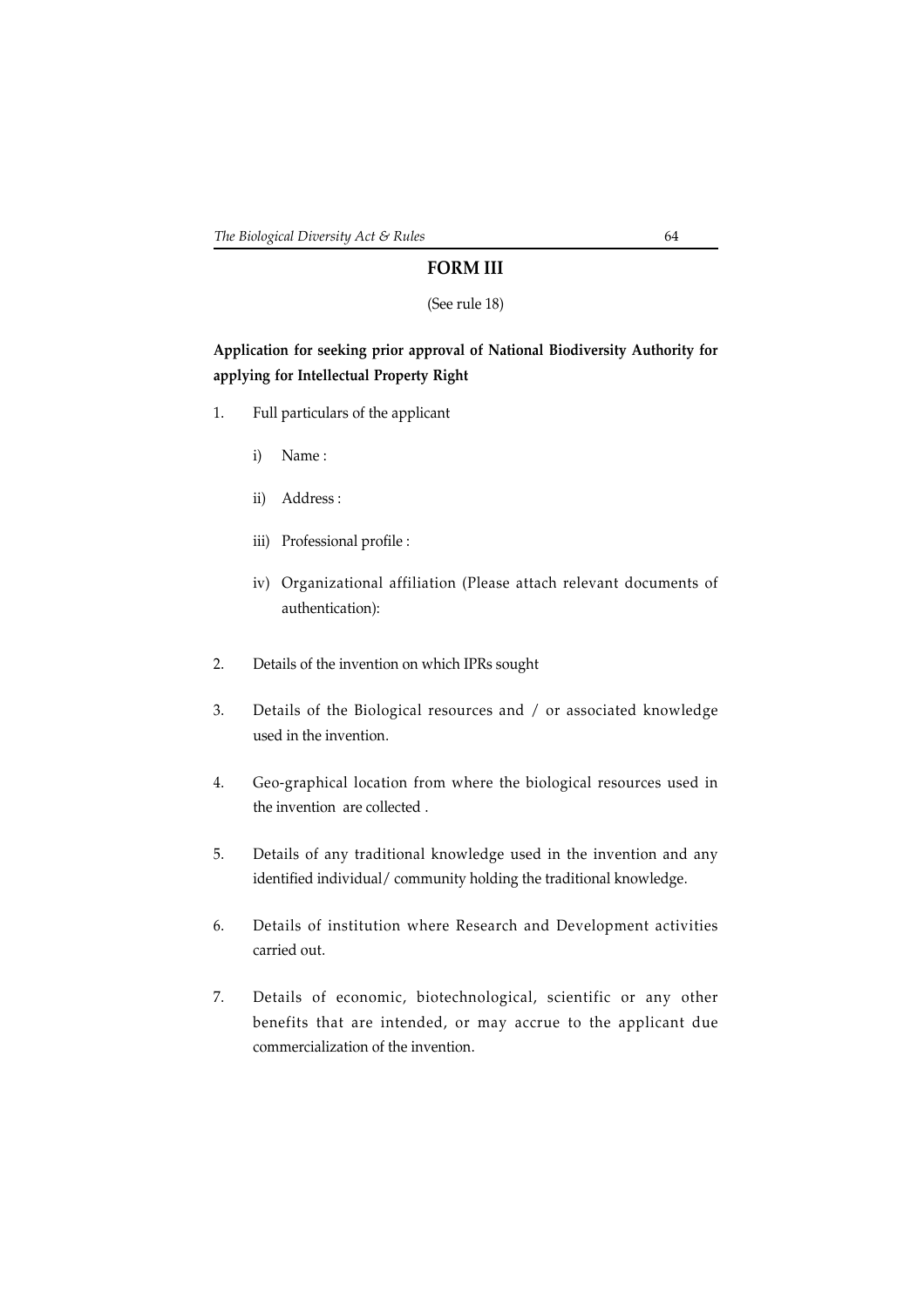**Declaration**

I/we declare the Information provided in the application form is true and correct and I/We shall be responsible for any incorrect/ wrong information.

Signed

Name

Title

Place

Date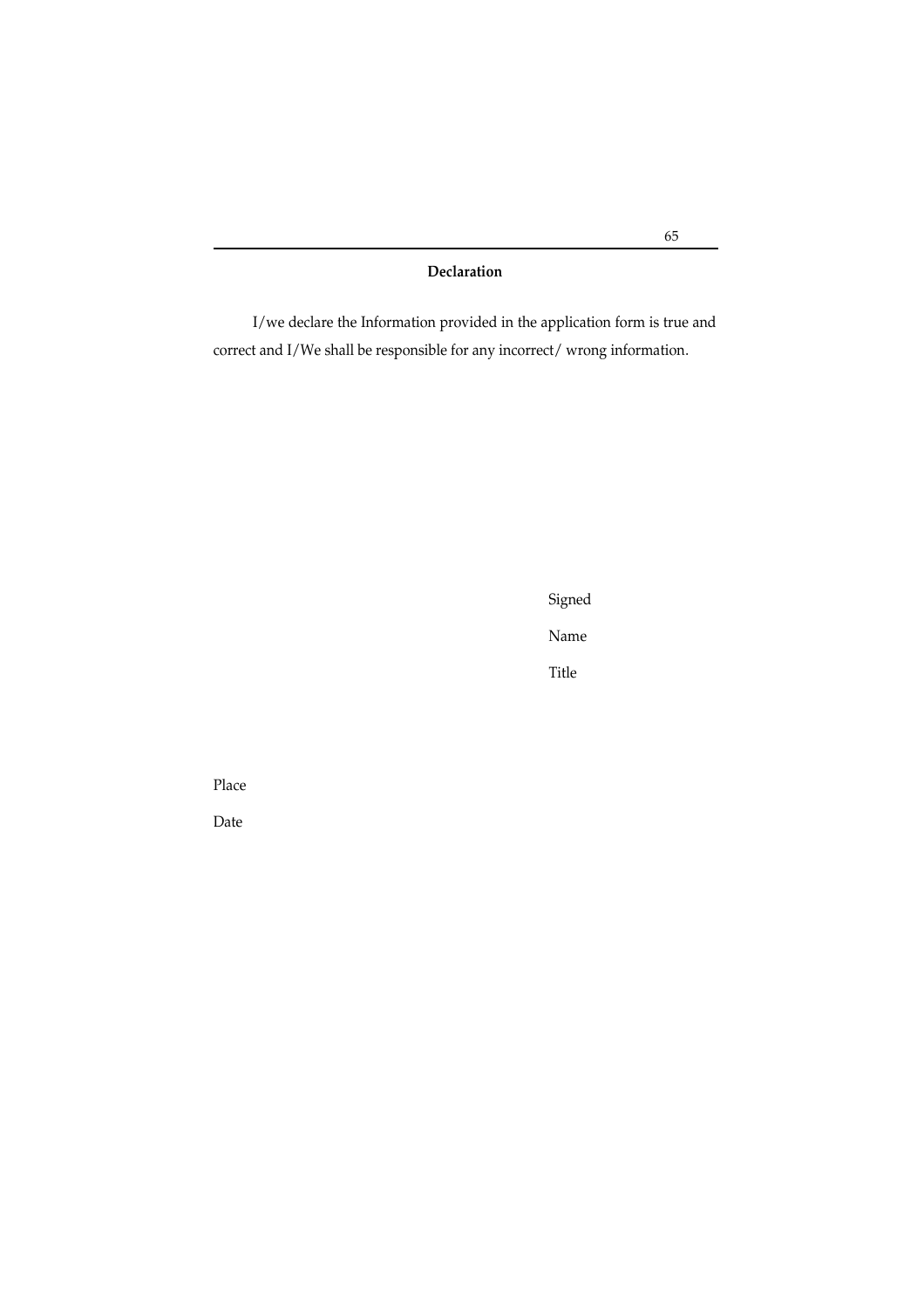## **FORM IV**

### (See rule 19)

**Application form for seeking approval of National Biodiversity Authority for third party transfer of the accessed Biological resources and associated traditional knowledge.**

- 1. Full particulars of the applicant
	- (i) Name :
	- (ii) Address :
	- (iii) Professional profile :
	- (iv) Organizational affiliation (Please attach relevant documents of authentication)
- 2. Details of the biological material and traditional knowledge accessed
- 3. Details of the access contract entered (Copy to be enclosed)
- 4. Details of the benefits and mechanism/arrangements for benefit sharing already implemented.
- 5. Full particulars of the third part to whom the accessed material knowledge is intended to transfer.
- 6. The purpose of the intended third party transfer.
- 7. Details of economic, social, biotechnological, scientific or any other benefits that are intended, or may accrue to the third party due to transfer of accessed biological material and knowledge.
- 8. Details of any agreement to be entered between the applicant and the third party.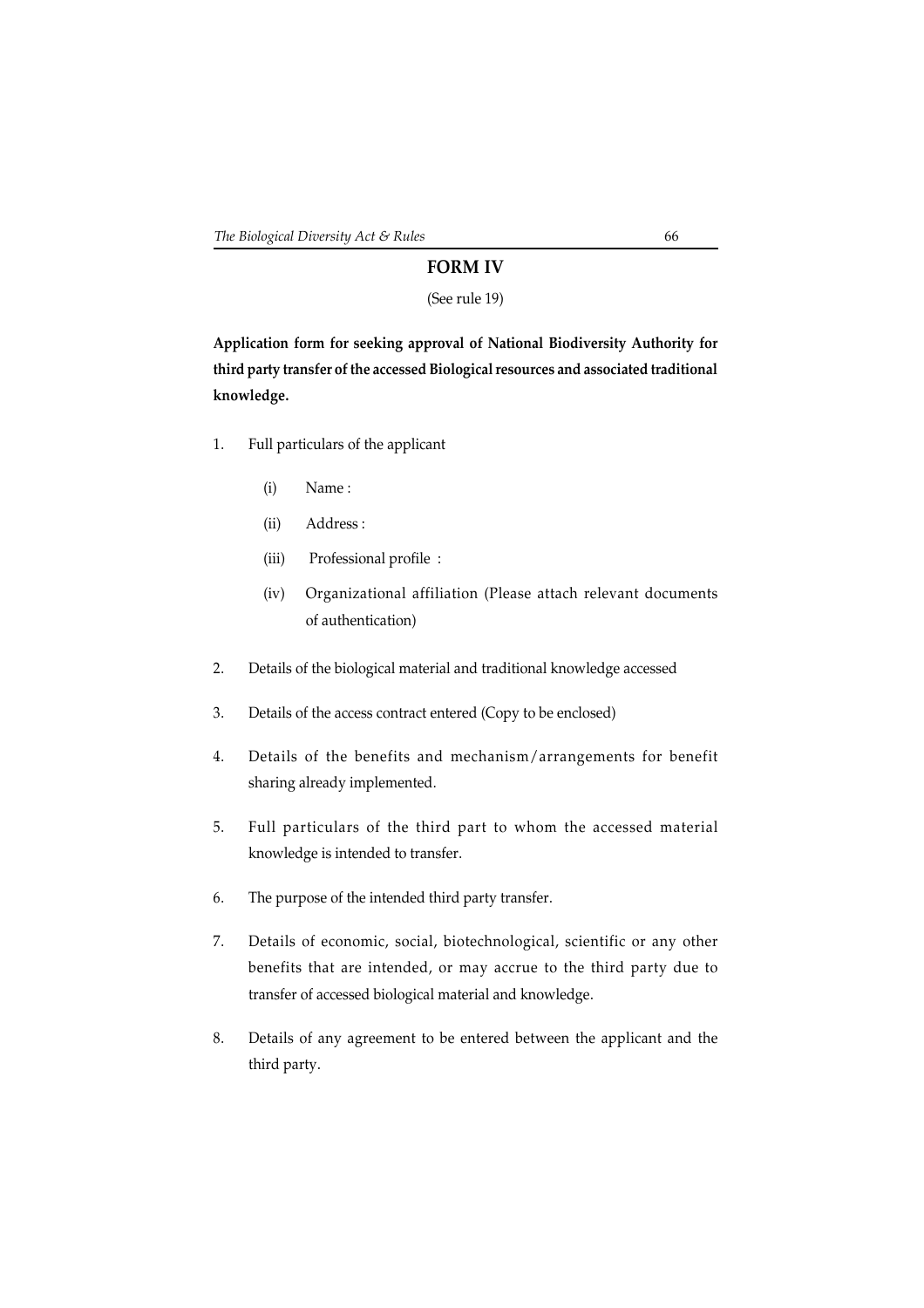- 9. Estimation of benefits that would flow to India/communities arising out of the third party transfer of accessed biological resources and traditional knowledge.
- 10. Proposed mechanism and arrangements for benefit sharing arising out of the proposed third party transfer.
- 11. Any other relevant information

## **Declaration**

I/we declare the Information provided in the application form is true and correct and I /We shall be responsible for any incorrect/ wrong information.

Signed

Name

Title

Place

Date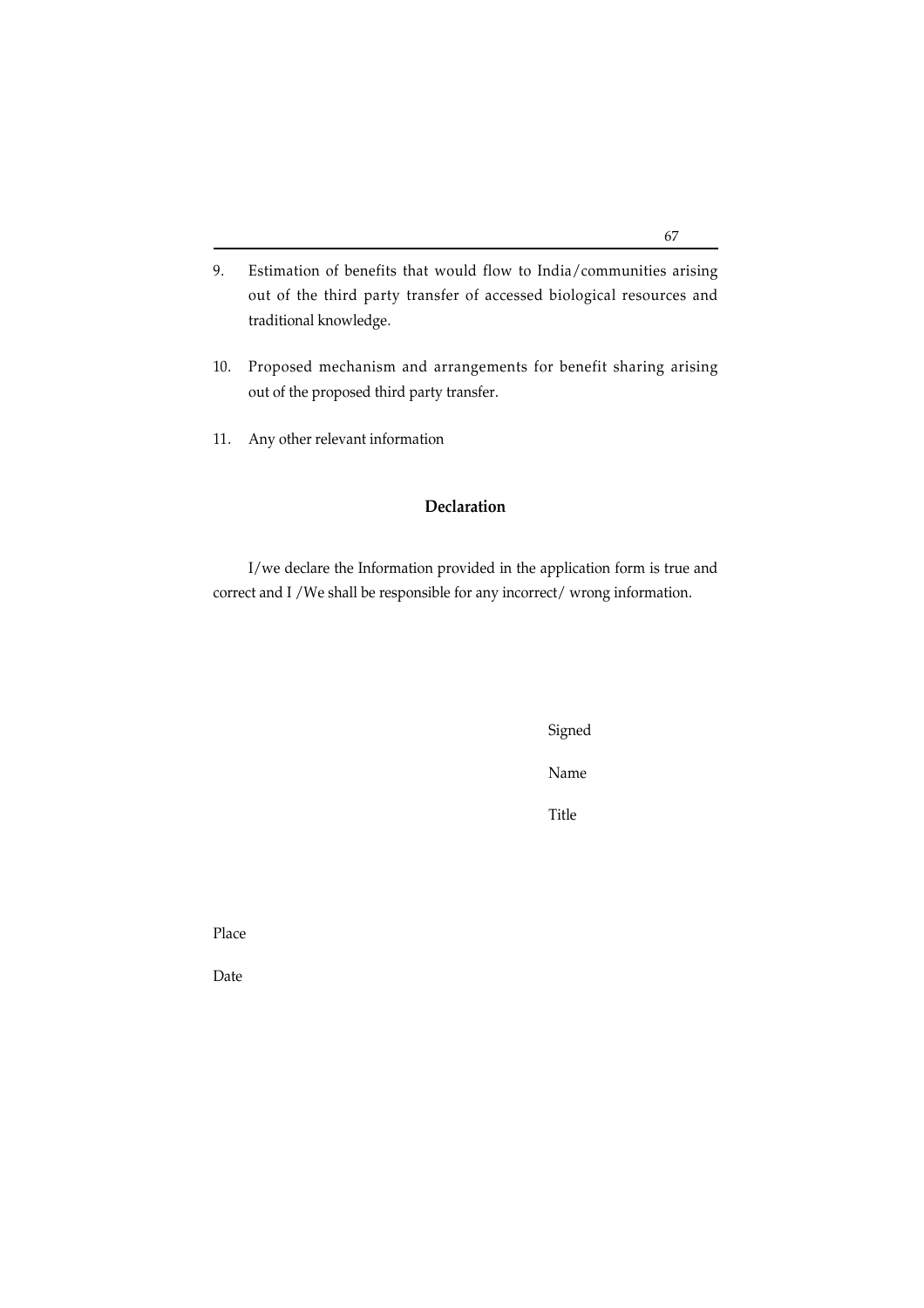## **FORM V**

(See rule –23 (1)

**Form of Memorandum of Appeal**

**BEFORE THE\_\_\_\_\_\_\_\_\_\_\_\_\_ MINISTRY OF ENVIRONMENT AND FORESTS, NEW DELHI**

#### **OR**

#### **NATIONAL BIODIVERSITY AUTHORITY**

(as the case may be )

(Memorandum of appeal under Section 50 of the Biological Diversity Act, 2002)

**Appeal No.\_\_\_\_\_\_\_\_\_\_\_\_\_\_\_\_ of 200**

\_\_\_\_\_\_\_\_\_\_\_\_\_\_\_\_\_ ……… Appellant (s)

Vs.

\_\_\_\_\_\_\_\_\_\_\_\_\_\_\_\_\_\_\_\_\_\_\_

\_\_\_\_\_\_\_\_\_\_\_\_\_\_\_\_\_\_\_\_\_\_\_

\_\_\_\_\_\_\_\_\_\_\_\_\_\_\_\_\_ ………..Respondent (s)

(here mention the designation of the Authority/Board, as the case may be)

The appellant begs to prefer this Memorandum of Appeal against the order dated\_\_\_\_\_\_\_\_\_\_\_\_\_ passed by the Respondent on the following facts and grounds.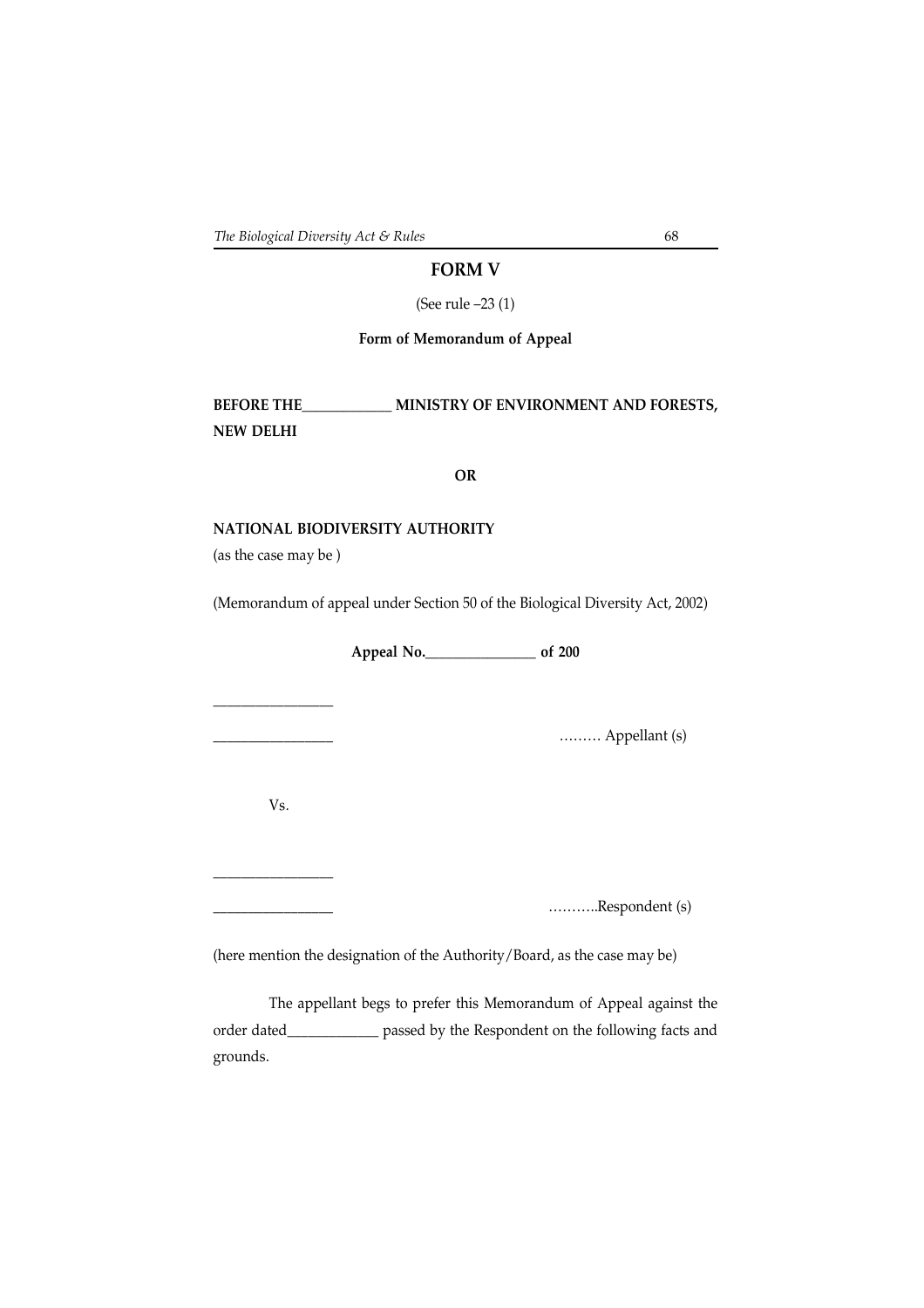1. FACTS:

(Here briefly mention the facts of the case):

2. GROUND : (Here mention the grounds on which the appeal is made):

i.)

ii.)

iii.)

3. RELIEF SOUGHT

i.)

ii.)

iii.)

4. PRAYER:

a) In the light of what is stated above, the appellant respectfully prays that the order /decision of the respondent be quashed / set-aside.

b) The policy / guidelines / regulation framed by the Respondent be quashed / modified / annulled to the extent\_\_\_\_\_\_\_\_\_\_\_\_\_\_\_\_\_\_\_\_\_\_\_

c)  $\overline{\phantom{a}}$ 

\_\_\_\_\_\_\_\_\_\_\_\_\_\_\_\_\_\_\_\_\_\_\_\_\_\_\_\_\_\_\_\_\_\_\_\_\_\_\_\_\_\_\_

Place:\_\_\_\_\_\_\_\_\_\_\_\_\_ Signature of the appellant  $\text{Dated:}\qquad \qquad \text{with seal}$ Address: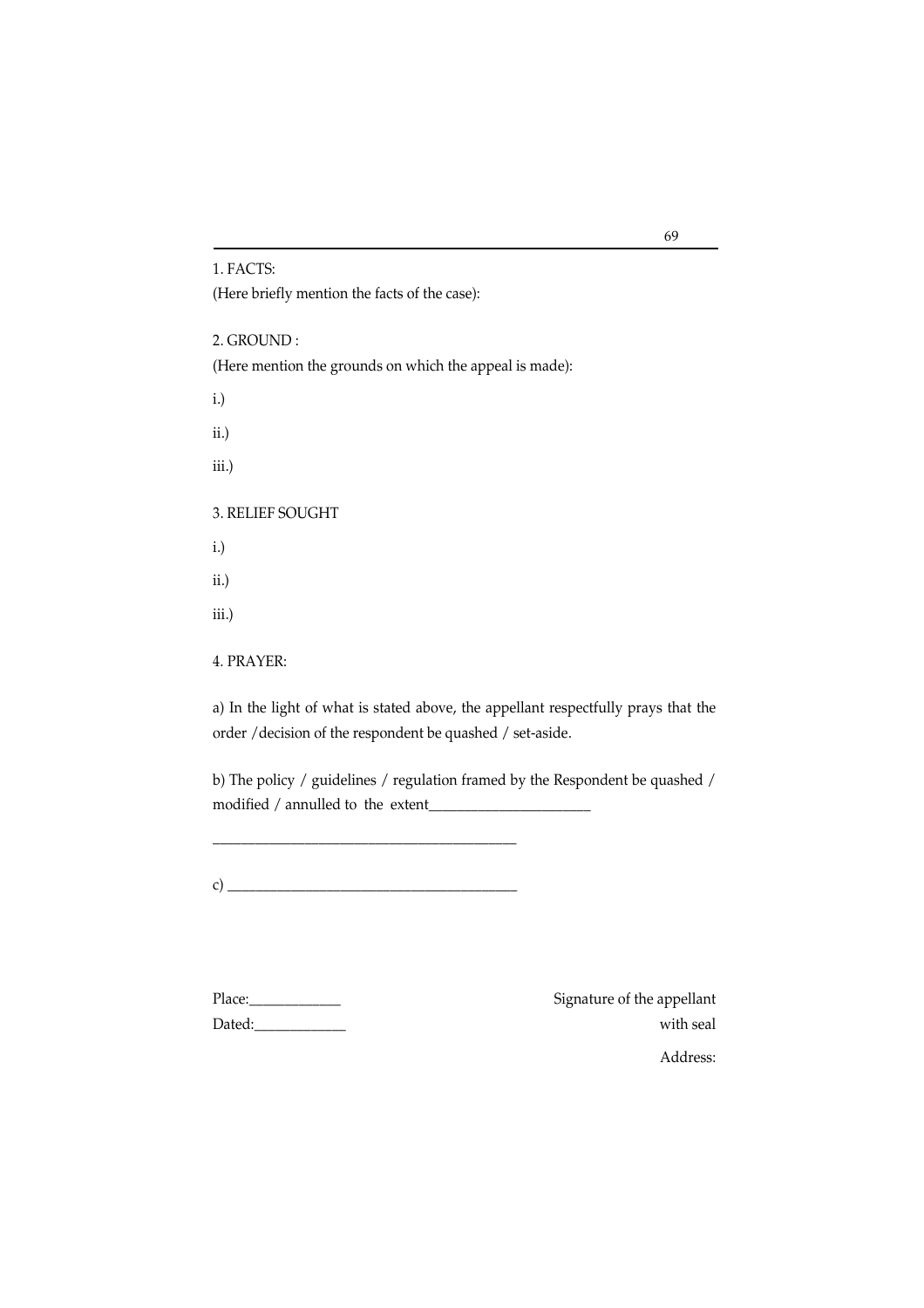# **VERIFICATION**

I, the appellant do hereby declare that what is stated above is true to the best of my information and belief.

Verified on \_\_\_\_\_\_\_\_\_\_\_\_\_\_\_day of\_\_\_\_\_\_\_\_\_\_\_\_\_\_\_\_

Signature of the appellant with seal Address

Signature of the Authorised representative of the appellant

Enclosures: 1. Authenticated copy of the order / direction/ policy decision, against which the appeal has been preferred.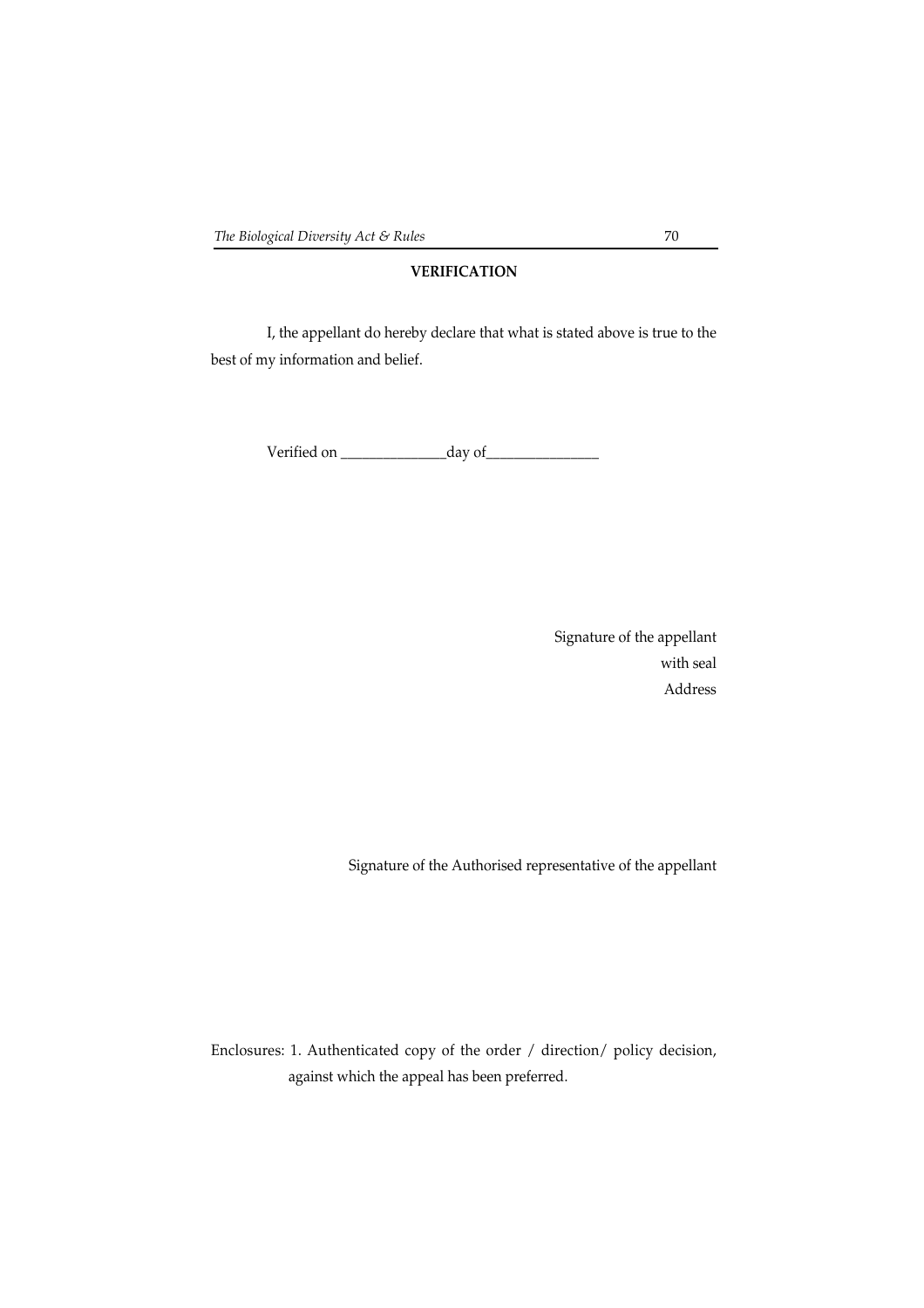# **FORM VI**

(See rule 23 (6))

BEFORE THE \_\_\_\_\_\_\_\_\_\_\_\_\_\_\_\_\_\_\_ MINISTRY OF ENVIRONMENT AND FORESTS, NEW DELHI

### OR

NATIONAL BIODIVERSITY AUTHORITY

(as the case may be )

Appeal No.\_\_\_\_\_\_\_\_\_\_\_\_\_\_\_\_ of 200

Between:

\_\_\_\_\_\_\_\_\_\_\_\_\_\_\_\_\_\_\_\_\_\_\_\_\_\_\_\_\_\_\_\_\_\_ ….. Appellant (s)

Vs.

\_\_\_\_\_\_\_\_\_\_\_\_\_\_\_\_\_\_\_\_\_\_\_\_\_\_\_\_\_\_\_\_\_\_ … Respondents (s)

\_\_\_\_\_\_\_\_\_\_\_\_\_\_\_\_\_\_\_\_\_\_\_\_\_\_\_\_\_\_\_\_

71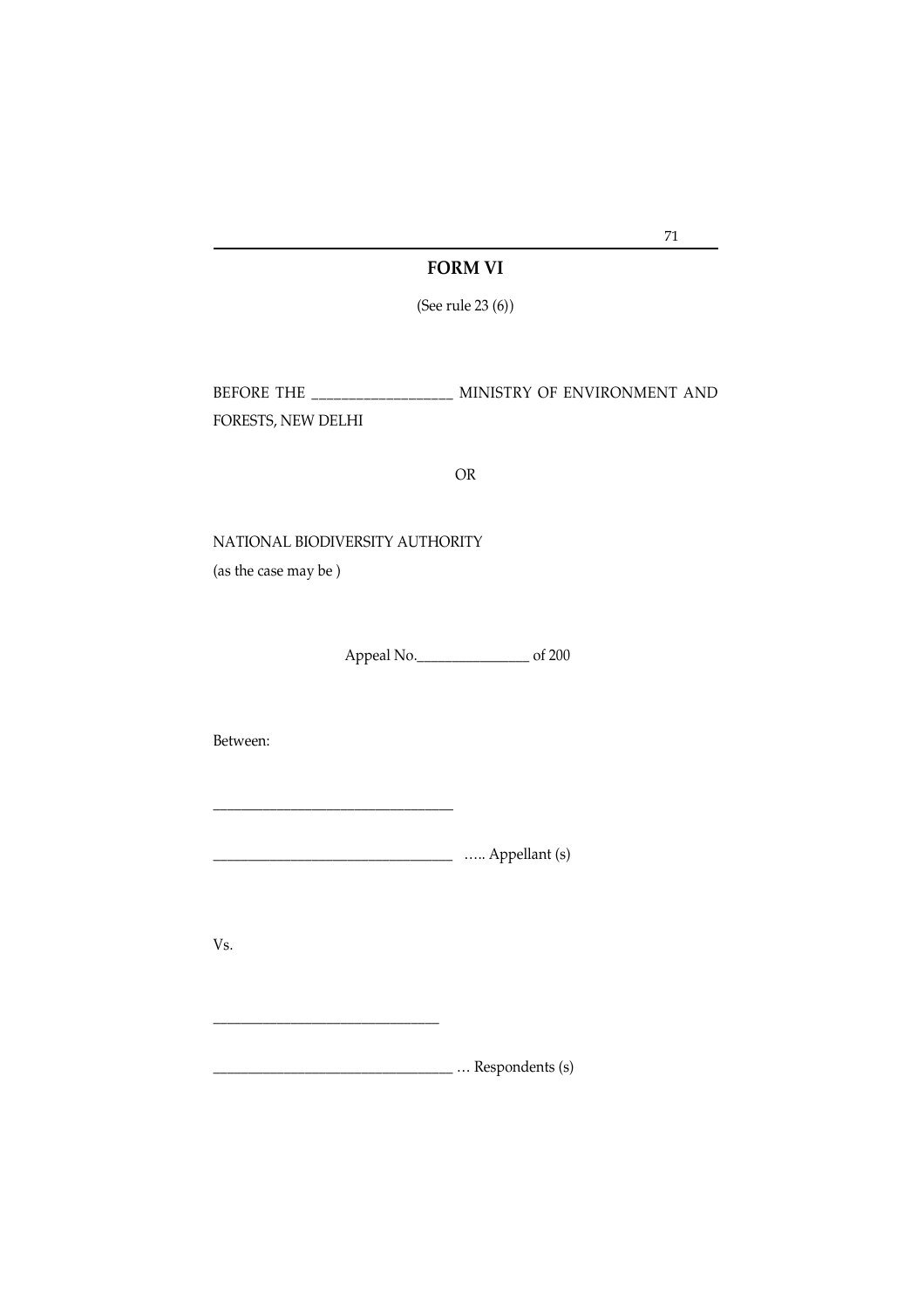# **NOTICE**

Please take notice that the above appeal filed by the appellant, against the order / direction / policy decision (give details) is fixed for hearing on\_\_\_\_\_\_\_\_\_\_\_\_\_\_\_\_\_\_\_\_ at\_\_\_\_\_\_\_\_\_\_\_\_\_\_\_\_\_\_\_\_\_ .

The copies of the appeal memorandum and other annexure filed along with the appeal are sent herewith for your reference.

Please note that if you fails to appear on the said date or other subsequent date of hearing of the appeal, the appeal would be disposed of finally by placing you ex-parte.

> Authorised signatory on behalf of the Appellate Authority (Seal)

Date: \_\_\_\_\_\_\_\_\_\_

Place: \_\_\_\_\_\_\_\_\_\_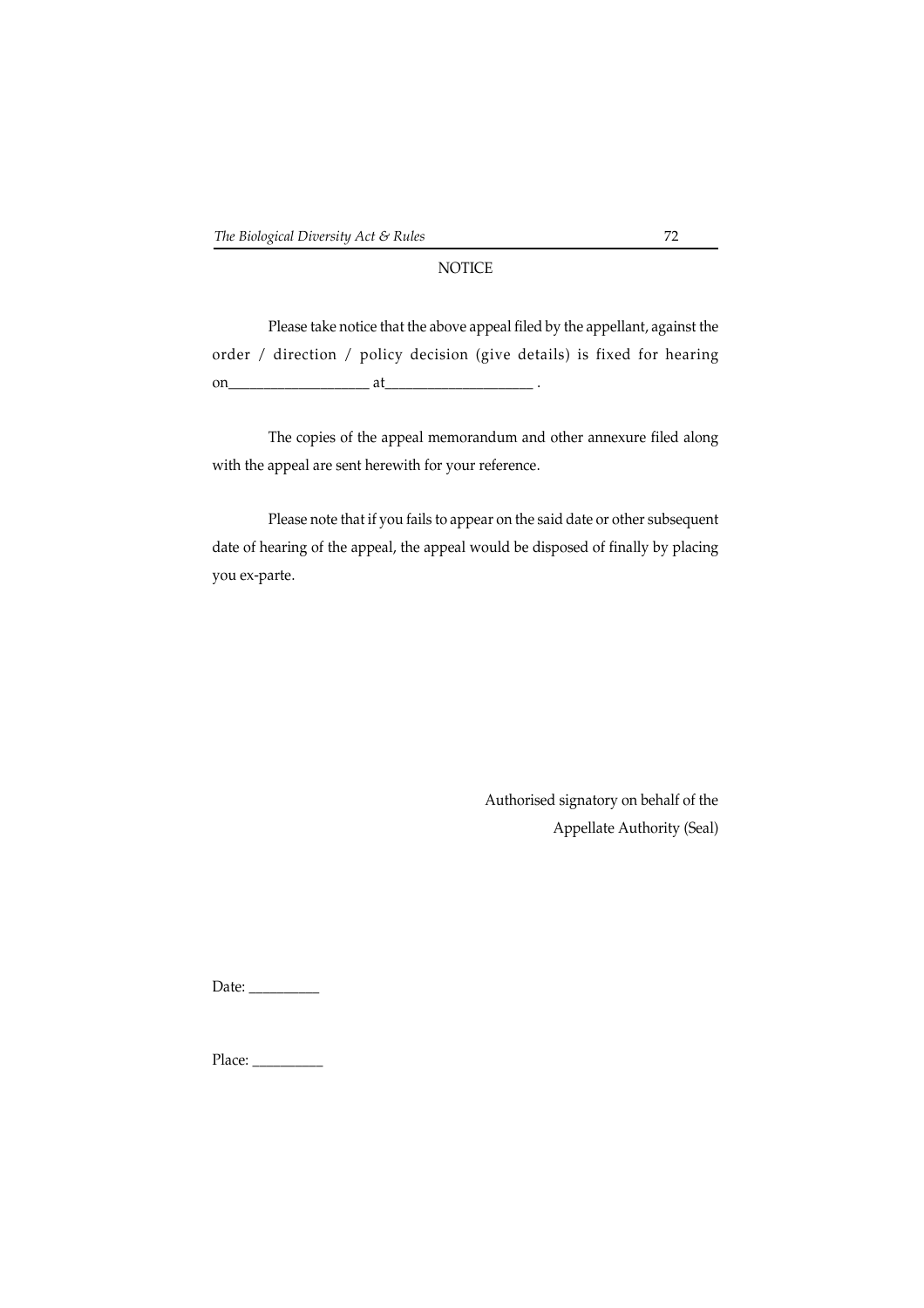# **FORM VII**

#### **FORM OF NOTICE**

(See rule 24(1))

By Registered Post / Acknowledgement due

**From,**

Shri\_\_\_\_\_\_\_\_\_\_\_\_\_\_\_\_\_\_\_\_\_\_\_\_\_\_\_\_

\_\_\_\_\_\_\_\_\_\_\_\_\_\_\_\_\_\_\_\_\_\_\_\_\_\_\_\_\_\_\_\_

\_\_\_\_\_\_\_\_\_\_\_\_\_\_\_\_\_\_\_\_\_\_\_\_\_\_\_\_\_\_\_\_

\_\_\_\_\_\_\_\_\_\_\_\_\_\_\_\_\_\_\_\_\_\_\_\_\_\_\_\_\_\_\_\_

\_\_\_\_\_\_\_\_\_\_\_\_\_\_\_\_\_\_\_\_\_\_\_\_\_\_\_\_\_\_\_\_

\_\_\_\_\_\_\_\_\_\_\_\_\_\_\_\_\_\_\_\_\_\_\_\_\_\_\_\_\_\_\_\_\_

**To,**

**Sub: NOTICE UNDER SECTION 61(b) OF THE BIOLOGICAL DIVERSITY ACT, 2002**

Whereas an offence under the Biological Diversity Act, 2002 has been committed/is being committed by \_\_\_\_\_\_\_\_\_\_\_\_\_\_\_\_\_\_\_\_\_\_\_\_\_\_\_\_\_\_\_\_\_\_\_\_\_\_

2. I/ we hereby give notice of 30 days under Section 61(b) of the Biological Diversity Act, 2002 of my / our intention to file a complaint in the Court against \_\_\_\_\_\_\_\_\_\_\_\_\_\_\_\_\_\_\_\_\_\_\_\_\_\_\_\_\_\_\_\_\_\_\_\_\_\_\_\_ for violation of the provisions of the

Biological Diversity Act, 2002.